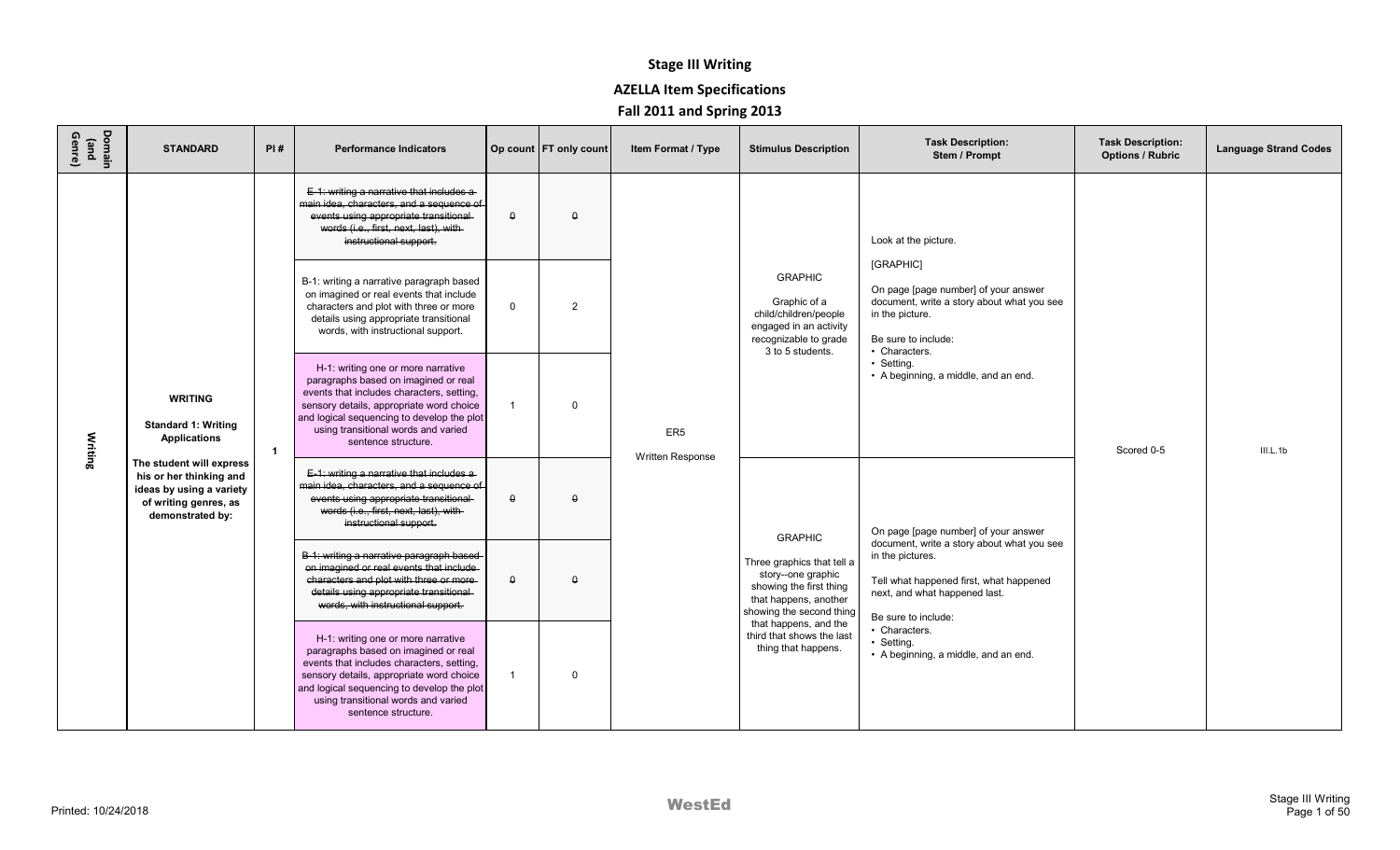| Domain<br>(and<br>Genre) | <b>STANDARD</b>                                                                                                              | PI# | <b>Performance Indicators</b>                                                                                                                                                                                                                                                       |             | Op count FT only count | Item Format / Type                  | <b>Stimulus Description</b>                                                                                                                       | <b>Task Description:</b><br>Stem / Prompt                                                                                                                                        | <b>Task Description:</b><br><b>Options / Rubric</b> | <b>Language Strand Codes</b> |
|--------------------------|------------------------------------------------------------------------------------------------------------------------------|-----|-------------------------------------------------------------------------------------------------------------------------------------------------------------------------------------------------------------------------------------------------------------------------------------|-------------|------------------------|-------------------------------------|---------------------------------------------------------------------------------------------------------------------------------------------------|----------------------------------------------------------------------------------------------------------------------------------------------------------------------------------|-----------------------------------------------------|------------------------------|
| Writing                  | <b>WRITING</b><br><b>Standard 1: Writing</b><br><b>Applications</b>                                                          | 5   | LI-5: writing a summary paragraph-<br>containing only key ideas and relevant-<br>content vocabulary summarizing a variety<br>of text with instructional support. (e.g.,<br>word bank, outline, etc.).                                                                               | $\theta$    | $\Omega$               | ER <sub>5</sub><br>Written Response | <b>GRAPHIC</b><br>Graphic(s) related to a<br>progression (e.g., life<br>cycle of a frog) in a<br>content area about which<br>students can write a | Look at the picture of [subject of the graphic].<br>On page [page number] of your answer<br>document, explain what the picture shows<br>about the [statement about the graphic]. | Scored 0-5                                          | III.L.1b                     |
|                          | The student will express<br>his or her thinking and<br>ideas by using a variety<br>of writing genres, as<br>demonstrated by: |     | Change the item specs to include HI-4.<br>HI-5: writing a sumn<br>This is a better fit for the items on the<br>containing only key id<br>test. We are recoding the items<br>content vocabulary sun<br>of text and of varyin beginning with<br>science text chapter,<br>presentation |             |                        |                                     | paragraph.<br>[Parts of the graphic<br>would most likely be<br>labeled.]                                                                          | Be sure to include:<br>• All the steps.<br>• Details in the picture.                                                                                                             |                                                     |                              |
|                          | <b>WRITING</b><br><b>Standard 1: Writing</b><br><b>Applications</b>                                                          |     | LI-6: writing a variety of functional text that<br>address audience, stated purpose, and-<br>context:<br>$-$ Letters<br>• Directions<br>• Graphs/Tables<br>· Brochures.                                                                                                             | $\theta$    | $\theta$               | ER <sub>5</sub>                     |                                                                                                                                                   | [Scenario identifying the audience and the<br>purpose for writing directions for doing<br>something.]<br>On page [page number] of your answer                                    |                                                     |                              |
| Writing                  | The student will express<br>his or her thinking and<br>ideas by using a variety<br>of writing genres, as<br>demonstrated by: | 6   | HI-6: writing a variety of functional text<br>that address audience, stated purpose<br>and context:<br>• Letters<br>• Directions<br>• Procedures<br>• Graphs/Tables<br>• Brochures.                                                                                                 | $\mathbf 0$ | 3                      | <b>Written Response</b>             | None                                                                                                                                              | document, write directions explaining [how to<br>do something for the audience].<br>Be sure to include:<br>• All the steps.<br>• Details.                                        | Scored 0-5                                          | III.L.1b                     |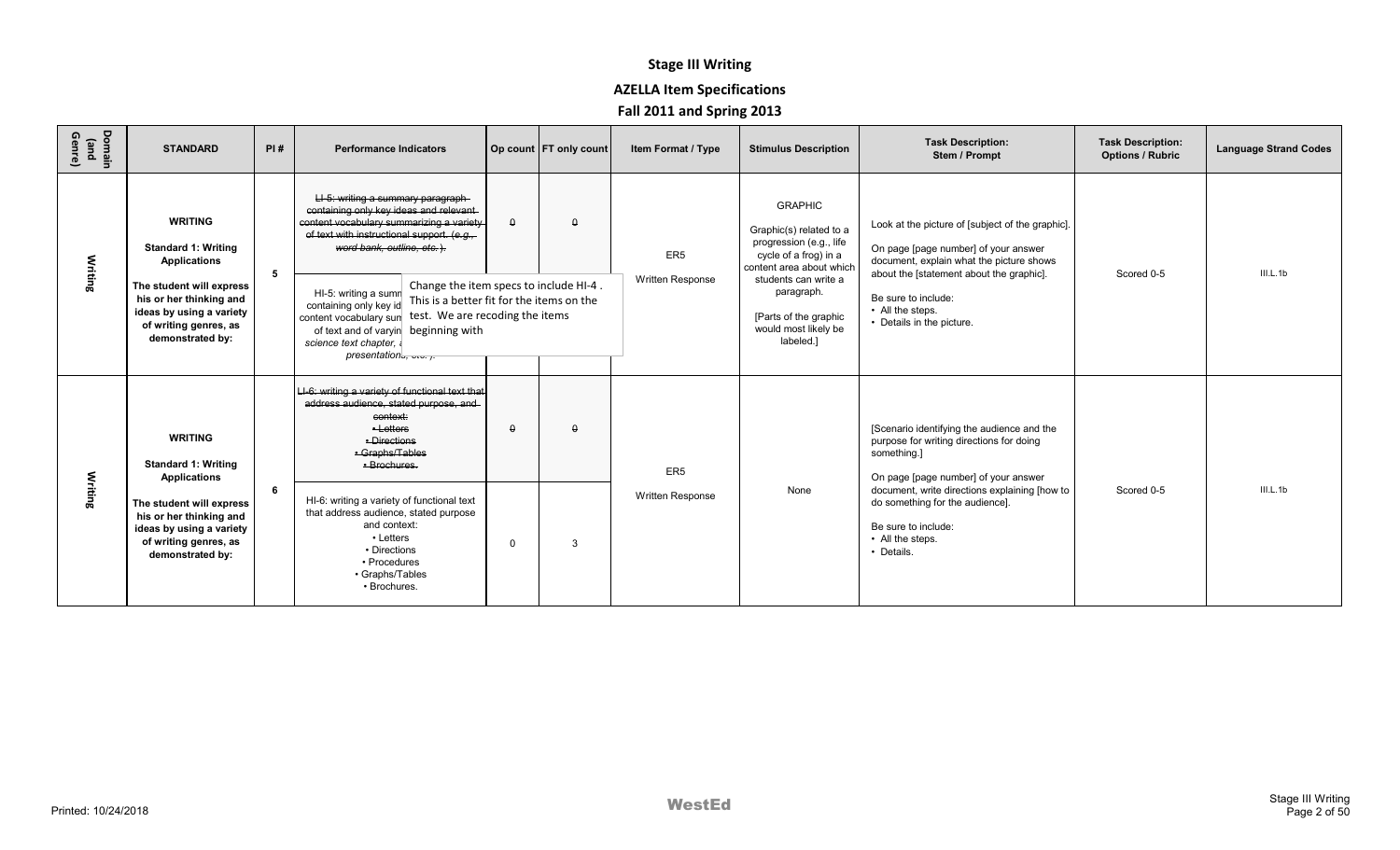| Domain<br>(and<br>Genre) | <b>STANDARD</b>                                                                                                          | PI#                                                                                                                                                                                                                                                                                           | <b>Performance Indicators</b>                                                                                                                                                                                                                                                                                              |                            | Op count FT only count | Item Format / Type | <b>Stimulus Description</b> | <b>Task Description:</b><br>Stem / Prompt                       | <b>Task Description:</b><br><b>Options / Rubric</b>                                                                              | <b>Language Strand Codes</b> |
|--------------------------|--------------------------------------------------------------------------------------------------------------------------|-----------------------------------------------------------------------------------------------------------------------------------------------------------------------------------------------------------------------------------------------------------------------------------------------|----------------------------------------------------------------------------------------------------------------------------------------------------------------------------------------------------------------------------------------------------------------------------------------------------------------------------|----------------------------|------------------------|--------------------|-----------------------------|-----------------------------------------------------------------|----------------------------------------------------------------------------------------------------------------------------------|------------------------------|
|                          | <b>Standard 2: Standard</b><br><b>English Conventions</b>                                                                |                                                                                                                                                                                                                                                                                               | B-3: spelling grade appropriate words (i.e.,<br>high frequency, common, homonyms, and<br>plurals).<br>LI-3: spelling grade appropriate words-<br>(i.e., high frequency, common, homonyms,<br>and plurals).<br>HI-3: spelling grade appropriate words<br>(i.e., high frequency, common, academic,<br>homonyms and plurals). | $\theta$<br>$\overline{4}$ | $\Omega$<br>$\Omega$   | <b>MC</b>          | Sentence with a blank       | Which word belongs in the blank?<br>[Sentence with blank space] | Scored 1<br>4 OPTIONS<br>One correct word: three<br>homonyms, one or two of<br>which are misspelled<br>(wood, woud, would, wud). | III.L.1a<br>III.L.2          |
| Writing                  | The student will identify<br>and apply conventions of<br>standard English in his or<br>her written<br>communications by: | $\mathbf{3}$<br>Multiple Choice<br>B-3: spelling grade appropriate words (i.e.,<br>high frequency, common, homonyms, and<br>$\theta$<br>$\theta$<br>plurals).<br>LI-3: spelling grade appropriate words-<br>(i.e., high frequency, common, homonyms,<br>$\theta$<br>$\Omega$<br>and plurals). |                                                                                                                                                                                                                                                                                                                            |                            | Scored 1               |                    |                             |                                                                 |                                                                                                                                  |                              |
|                          |                                                                                                                          |                                                                                                                                                                                                                                                                                               |                                                                                                                                                                                                                                                                                                                            |                            |                        |                    | None                        | Which word is spelled correctly?                                | 4 OPTIONS<br>One correct word: three<br>common misspellings of the<br>word                                                       |                              |
|                          |                                                                                                                          |                                                                                                                                                                                                                                                                                               | HI-3: spelling grade appropriate words<br>(i.e., high frequency, common, academic,<br>homonyms and plurals).                                                                                                                                                                                                               | $\overline{2}$             | $\overline{2}$         |                    |                             |                                                                 | (common and high<br>frequency words, plurals).                                                                                   |                              |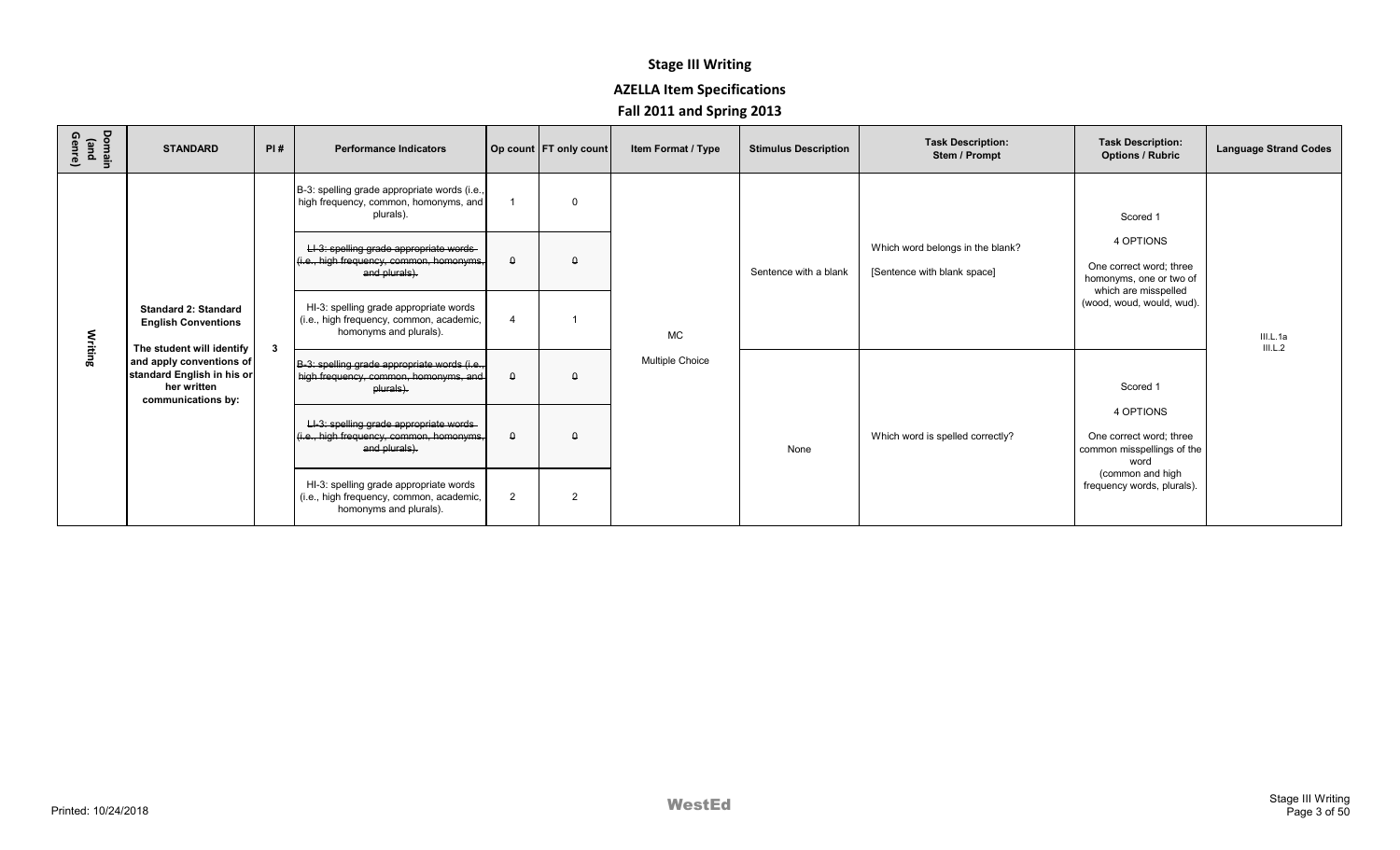| Domain<br>(and<br>Genre) | <b>STANDARD</b>                                                                                                          | PI#                     | <b>Performance Indicators</b>                                                                                                                                            |                | Op count FT only count | Item Format / Type     | <b>Stimulus Description</b> | <b>Task Description:</b><br>Stem / Prompt         | <b>Task Description:</b><br><b>Options / Rubric</b>                                                                                                | <b>Language Strand Codes</b> |
|--------------------------|--------------------------------------------------------------------------------------------------------------------------|-------------------------|--------------------------------------------------------------------------------------------------------------------------------------------------------------------------|----------------|------------------------|------------------------|-----------------------------|---------------------------------------------------|----------------------------------------------------------------------------------------------------------------------------------------------------|------------------------------|
| Writing                  | <b>Standard 2: Standard</b><br><b>English Conventions</b><br>The student will identify                                   | $\overline{\mathbf{4}}$ | E-4: using capitalization for the pronoun<br>"I," sentence beginnings, and proper<br>nouns (i.e., names, days, months)                                                   | $\overline{1}$ |                        | <b>MC</b>              | None                        | Which sentence uses capital letters<br>correctly? | Scored 1<br>4 OPTIONS<br>One sentence with correct<br>capitalization of a proper                                                                   | None                         |
|                          | and apply conventions of<br>standard English in his or<br>her written<br>communications by:                              |                         | B-4: using capitalization for proper nouns<br>(i.e., names, days, months), titles<br>(including book titles).                                                            | $\overline{1}$ |                        | <b>Multiple Choice</b> |                             |                                                   | noun (names, days,<br>months), or words in a<br>person's title/book title.<br>Three same sentences with<br>incorrect or missing<br>capitalization. |                              |
|                          | <b>Standard 2: Standard</b><br><b>English Conventions</b>                                                                |                         | LI-4: using capitalization for proper nouns<br>(i.e., names, place names, dates,<br>holidays, languages), titles (including book<br>and poem titles), and abbreviations. | $\theta$       | $\theta$               | <b>MC</b>              |                             | Which sentence uses capital letters               | Scored 1<br>4 OPTIONS<br>One sentence with correct<br>capitalization of a proper<br>noun (place names,                                             |                              |
| Writing                  | The student will identify<br>and apply conventions of<br>standard English in his or<br>her written<br>communications by: | $\overline{4}$          | HI-4: using capitalization for proper nouns<br>(i.e., names, place names, dates,<br>holidays, languages), titles (including book<br>and poem titles), and abbreviations. | 3              |                        | <b>Multiple Choice</b> | None                        | correctly?                                        | holidays, languages), words<br>in a poem title, or<br>abbreviation.<br>Three same sentences with<br>incorrect or missing<br>capitalization.        | None                         |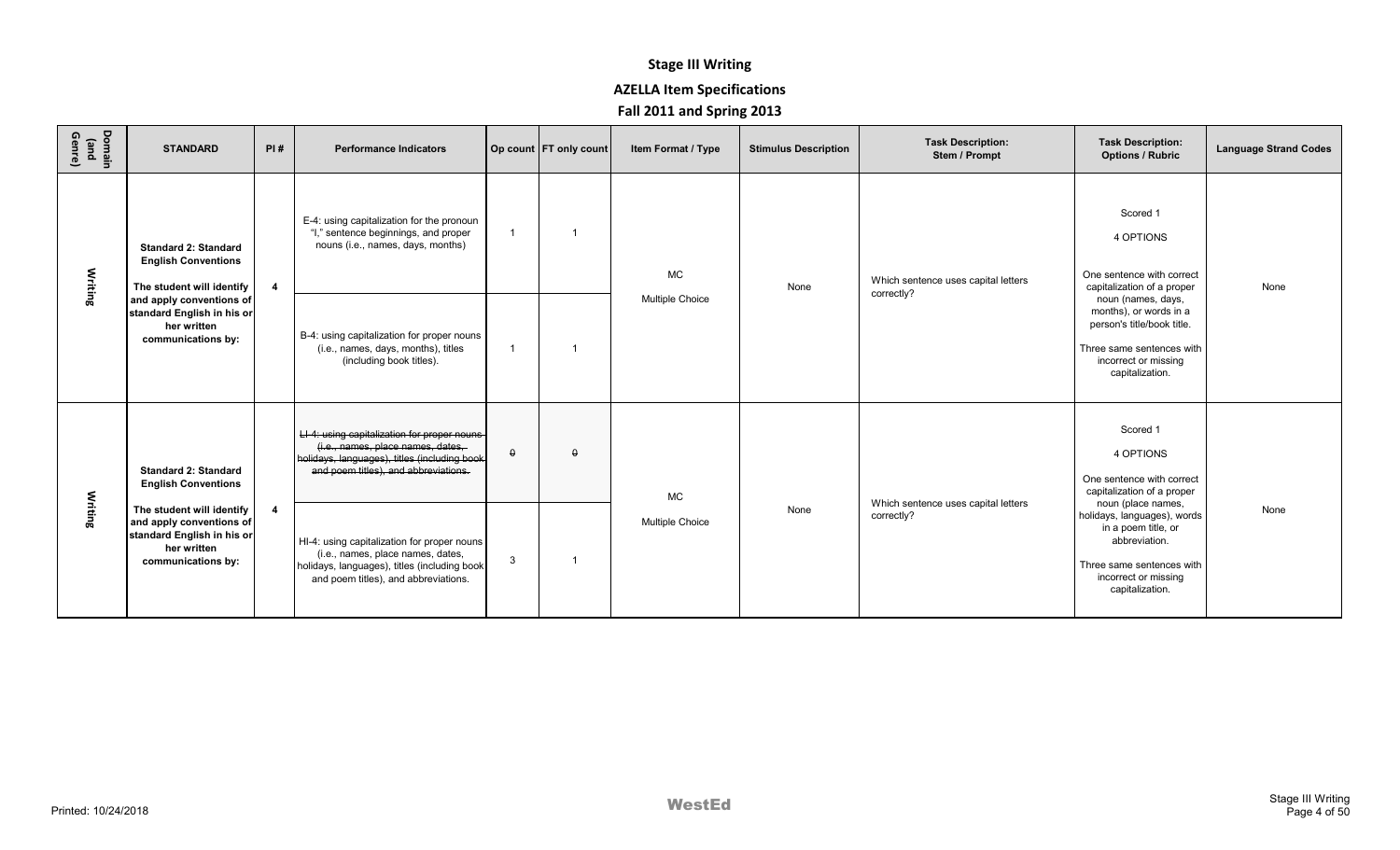| Domain<br>(and<br>Genre) | <b>STANDARD</b>                                                                                                                                                                       | PI# | <b>Performance Indicators</b>                                                                                                                                                                                                  |             | Op count   FT only count | Item Format / Type                  | <b>Stimulus Description</b> | <b>Task Description:</b><br>Stem / Prompt  | <b>Task Description:</b><br><b>Options / Rubric</b>                                                                                                                                                                | <b>Language Strand Codes</b> |
|--------------------------|---------------------------------------------------------------------------------------------------------------------------------------------------------------------------------------|-----|--------------------------------------------------------------------------------------------------------------------------------------------------------------------------------------------------------------------------------|-------------|--------------------------|-------------------------------------|-----------------------------|--------------------------------------------|--------------------------------------------------------------------------------------------------------------------------------------------------------------------------------------------------------------------|------------------------------|
| Writing                  | <b>Standard 2: Standard</b><br><b>English Conventions</b><br>The student will identify<br>and apply conventions of<br>standard English in his or<br>her written<br>communications by: | 5   | PE-5: using punctuation for:<br>• endings of sentences (period),<br>• colon to punctuate time<br>• commas in dates and closings of letters<br>with instructional support.                                                      | $\mathbf 0$ | 4                        | <b>MC</b><br><b>Multiple Choice</b> | None                        | Which sentence uses punctuation correctly? | Scored 1<br>4 OPTIONS<br>One correct sentence to test<br>end punctuation, (period)<br>colon in time, comma in<br>date/closing of letter.<br>Three same sentences with<br>incorrect punctuation.                    | III.L.1b                     |
| Writing                  | <b>Standard 2: Standard</b><br><b>English Conventions</b><br>The student will identify<br>and apply conventions of<br>standard English in his or<br>her written<br>communications by: | -5  | E-5: using punctuation for:<br>• endings of sentences (question mark,<br>exclamation mark);<br>commas in greetings, closings of letters,<br>and dates<br>• apostrophes to punctuate contractions<br>with instructional support | $\Omega$    | 2                        | <b>MC</b><br><b>Multiple Choice</b> | None                        | Which sentence uses punctuation correctly? | Scored 1<br>4 OPTIONS<br>One correct sentence to test<br>question mark, exclamation<br>mark, commas in letter<br>greetings, apostrophes in<br>contractions.<br>Three same sentences with<br>incorrect punctuation. | III.L.2                      |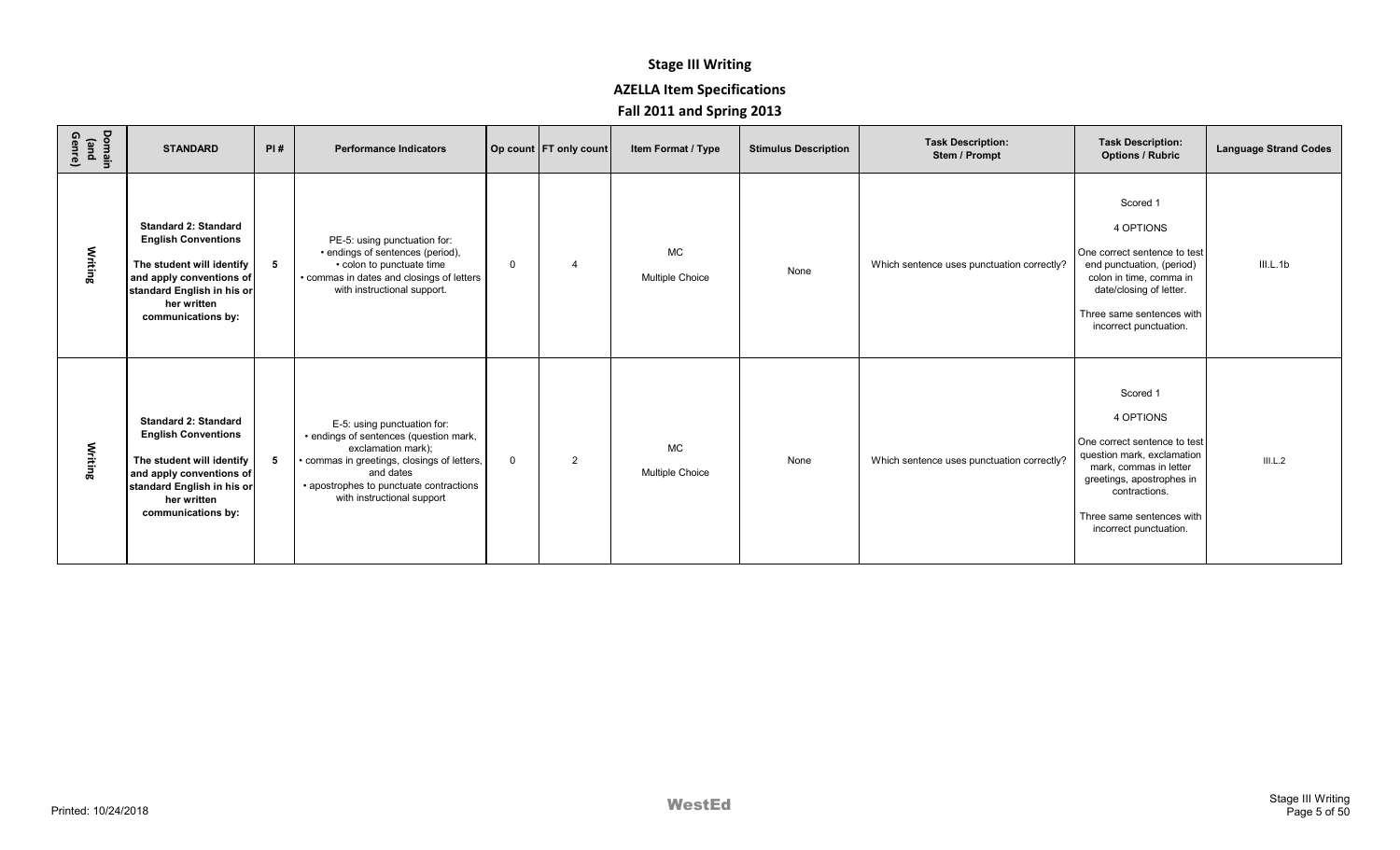| Domain<br>(and<br>Genre) | <b>STANDARD</b>                                                                                                                                                                       | PI# | <b>Performance Indicators</b>                                                                                                                                                                                                                                                                                       |          | Op count FT only count | Item Format / Type                  | <b>Stimulus Description</b> | <b>Task Description:</b><br>Stem / Prompt  | <b>Task Description:</b><br><b>Options / Rubric</b>                                                                                                                                                                                                            | <b>Language Strand Codes</b> |
|--------------------------|---------------------------------------------------------------------------------------------------------------------------------------------------------------------------------------|-----|---------------------------------------------------------------------------------------------------------------------------------------------------------------------------------------------------------------------------------------------------------------------------------------------------------------------|----------|------------------------|-------------------------------------|-----------------------------|--------------------------------------------|----------------------------------------------------------------------------------------------------------------------------------------------------------------------------------------------------------------------------------------------------------------|------------------------------|
|                          |                                                                                                                                                                                       |     | B-5: using punctuation for:<br>· sentence endings<br>- commas to punctuate items in a series-<br>and introductory words<br>· apostrophes to punctuate contractions-<br>and singular possessives.                                                                                                                    | $\theta$ | $\theta$               |                                     |                             |                                            |                                                                                                                                                                                                                                                                |                              |
| Writing                  | <b>Standard 2: Standard</b><br><b>English Conventions</b><br>The student will identify<br>and apply conventions of<br>standard English in his or<br>her written<br>communications by: | 5   | LI-5: using punctuation for:<br>• sentence endings<br>• commas to punctuate items in a series<br>and introductory words or phrases<br>· quotation marks for dialogue and titles<br>• colons to punctuate business letter<br>salutations<br>• apostrophes to punctuate contractions<br>and plural possessives.       | 3        | $\Omega$               | <b>MC</b><br><b>Multiple Choice</b> | None                        | Which sentence uses punctuation correctly? | Scored 1<br>4 OPTIONS<br>One correct sentence to test<br>commas in items in a<br>series/introductory<br>words/phrases, quotation<br>marks for dialogue and titles,<br>colons in business letter<br>salutations, apostrophes in<br>singular/plural possessives. | None                         |
|                          |                                                                                                                                                                                       |     | HI-5: using punctuation for:<br>· sentence endings<br>· semi-colons in a series, introductory-<br>clauses, dialogue and direct address<br>· quotation marks for dialogue and titles<br>· colons to punctuate business letter-<br>salutations<br>- apostrophes to punctuate contractions-<br>and plural possessives. | $\theta$ | $\theta$               |                                     |                             |                                            | Three same sentences with<br>incorrect punctuation.                                                                                                                                                                                                            |                              |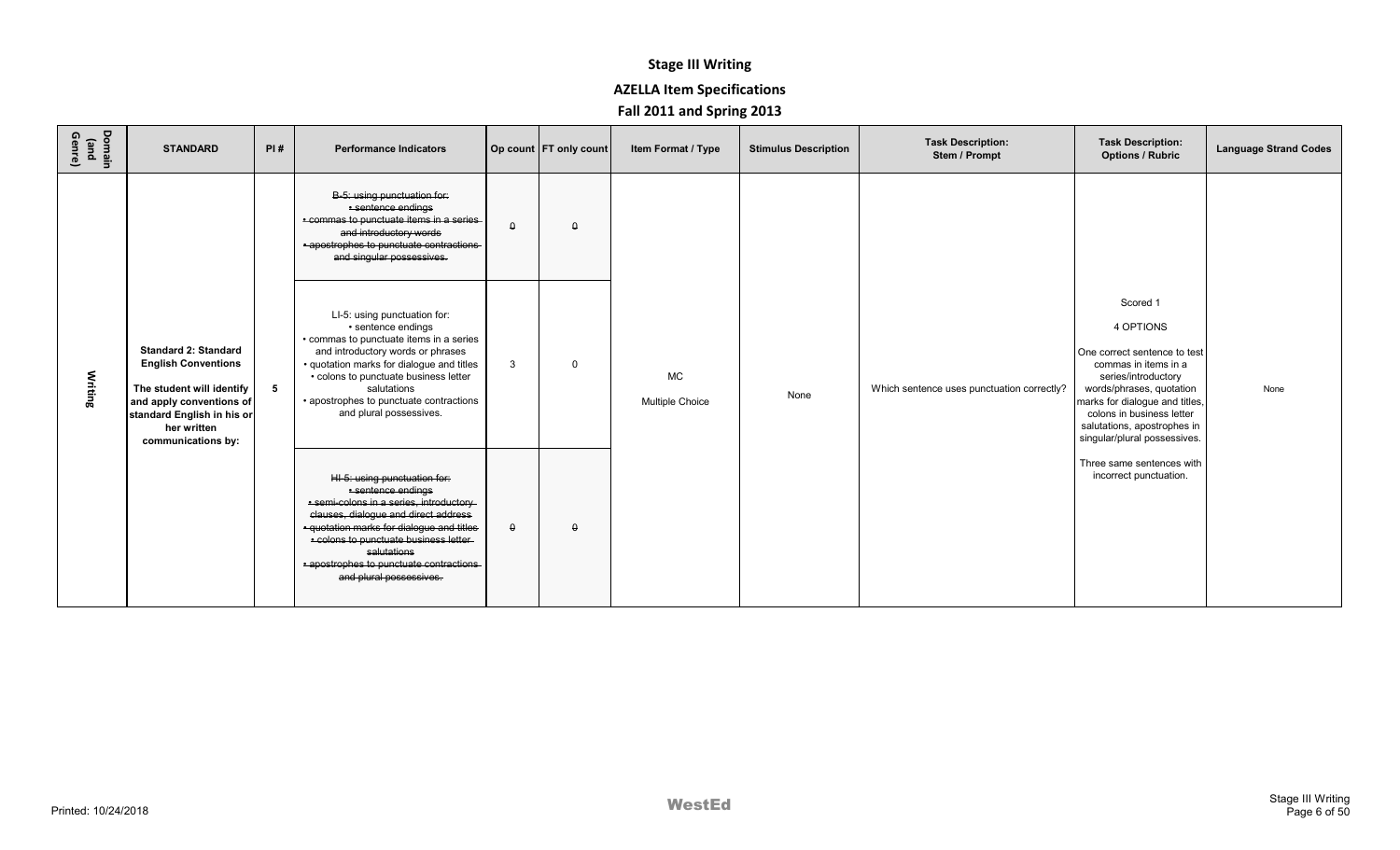| Domain<br>(and<br>Genre) | <b>STANDARD</b>                                                                             | PI#            | <b>Performance Indicators</b>                                                                                                         |                | Op count   FT only count   | Item Format / Type                                                                                   | <b>Stimulus Description</b>                 | <b>Task Description:</b><br>Stem / Prompt                                               | <b>Task Description:</b><br><b>Options / Rubric</b>                                                                        | <b>Language Strand Codes</b> |
|--------------------------|---------------------------------------------------------------------------------------------|----------------|---------------------------------------------------------------------------------------------------------------------------------------|----------------|----------------------------|------------------------------------------------------------------------------------------------------|---------------------------------------------|-----------------------------------------------------------------------------------------|----------------------------------------------------------------------------------------------------------------------------|------------------------------|
|                          |                                                                                             |                | B-7: using verb tenses (simple-past,-<br>present, future; present and past-<br>progressive) in a variety of writing-<br>applications. | $\theta$       | $\theta$                   |                                                                                                      |                                             |                                                                                         | Scored 1                                                                                                                   |                              |
|                          |                                                                                             |                | LI-7: using verb tenses (simple and-<br>progressive) in a variety of writing-<br>applications.                                        | $\theta$       | $\theta$                   |                                                                                                      | Sentence with a blank<br>line for the verb. | Which word[s] belong[s] in the blank?<br>[One sentence with a blank line for the verb.] | 4 OPTIONS<br>Four same words/phrases;<br>only one answer choice uses<br>the correct verb tense.<br>(Simple present, simple |                              |
| Writing                  | <b>Standard 2: Standard</b><br><b>English Conventions</b><br>The student will identify      | $\overline{7}$ | HI-7: using verb tenses (simple and<br>progressive) in a variety of writing<br>applications.                                          | $\overline{4}$ | 1                          | <b>MC</b>                                                                                            |                                             |                                                                                         | past, simple future, present<br>progressive.)                                                                              | III.L.1a                     |
|                          | and apply conventions of<br>standard English in his or<br>her written<br>communications by: |                | B-7: using verb tenses (simple-past,<br>present, future; present and past<br>progressive) in a variety of writing<br>applications.    | $\overline{1}$ | 0                          | <b>Multiple Choice</b>                                                                               |                                             |                                                                                         | Scored 1<br>4 OPTIONS                                                                                                      |                              |
|                          |                                                                                             |                | LI-7: using verb tenses (simple and-<br>progressive) in a variety of writing-<br>$\theta$<br>$\theta$<br>applications.                | None           | Which sentence is correct? | Four same sentences; only<br>one sentence uses the<br>correct verb tense.<br>(Simple present, simple |                                             |                                                                                         |                                                                                                                            |                              |
|                          |                                                                                             |                | HI-7: using verb tenses (simple and<br>progressive) in a variety of writing<br>applications.                                          | $\overline{4}$ | $\mathbf 0$                |                                                                                                      |                                             |                                                                                         | past, simple future, present<br>progressive.)                                                                              |                              |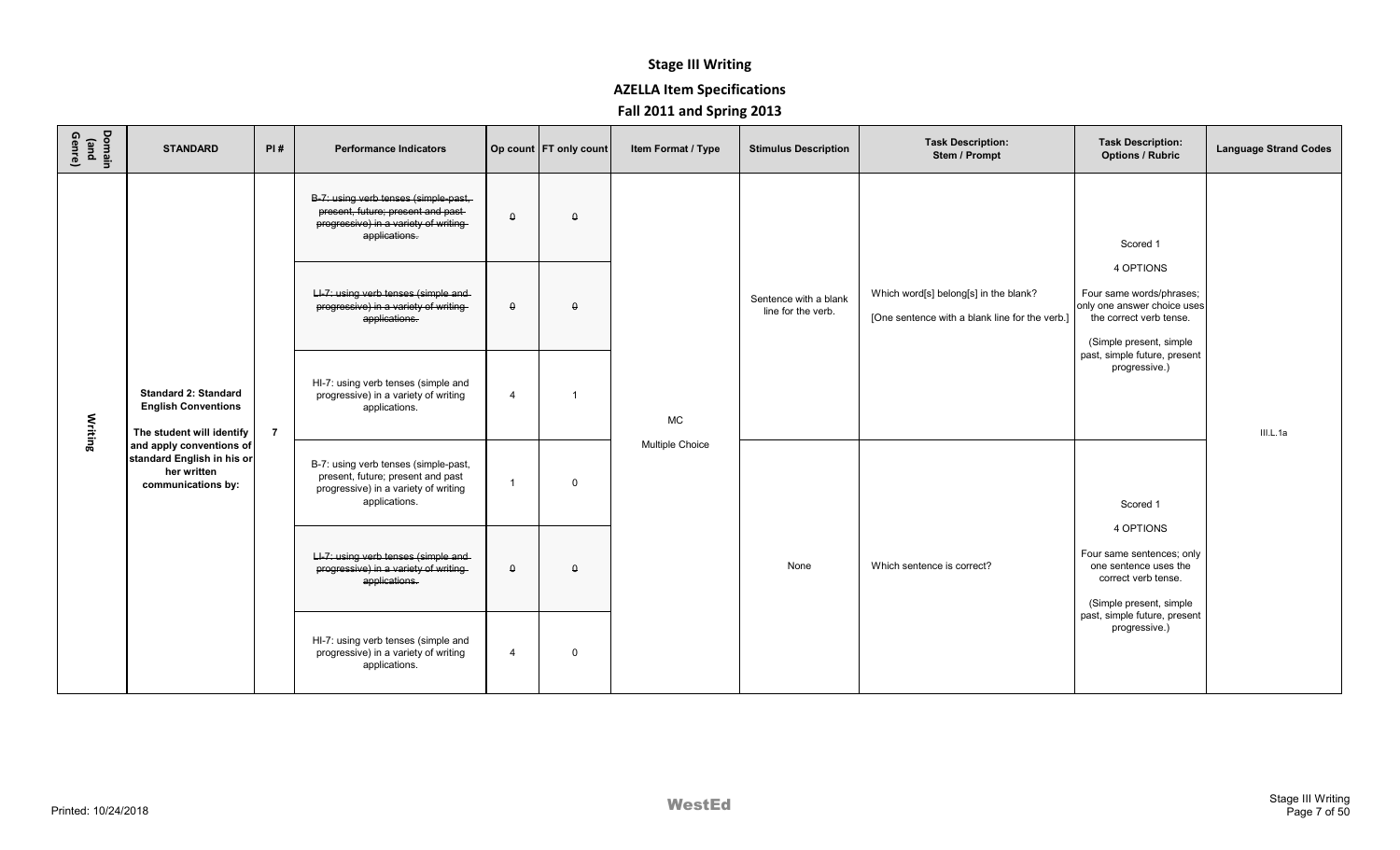| Domain<br>(and<br>Genre) | <b>STANDARD</b>                                                                                                                                                                       | PI# | <b>Performance Indicators</b>                                                                                           |                | Op count FT only count | Item Format / Type                  | <b>Stimulus Description</b>                      | <b>Task Description:</b><br>Stem / Prompt                                               | <b>Task Description:</b><br><b>Options / Rubric</b>                                          | <b>Language Strand Codes</b> |
|--------------------------|---------------------------------------------------------------------------------------------------------------------------------------------------------------------------------------|-----|-------------------------------------------------------------------------------------------------------------------------|----------------|------------------------|-------------------------------------|--------------------------------------------------|-----------------------------------------------------------------------------------------|----------------------------------------------------------------------------------------------|------------------------------|
|                          |                                                                                                                                                                                       |     | E-8: using subject-verb agreement in-<br>sentences in a variety of writing<br>applications with instructional support.  | $\theta$       | $\theta$               |                                     |                                                  |                                                                                         |                                                                                              |                              |
|                          |                                                                                                                                                                                       |     | B-8: using subject-verb agreement in-<br>sentences in a variety of writing<br>applications with instructional support.  | $\theta$       | $\theta$               |                                     | Sentence with a blank for<br>the subject or verb | Which word[s] belong[s] in the blank?<br>[One sentence with a blank line for the verb.] | Scored 1<br>4 OPTIONS<br>Four same words/phrases<br>(subjects or verbs); only one            |                              |
|                          |                                                                                                                                                                                       |     | LI-8: using subject-verb agreement in-<br>sentences in a variety of writing<br>applications with instructional support. | $\theta$       | $\Omega$               |                                     |                                                  |                                                                                         | answer choice uses the<br>correct subject-verb<br>agreement.                                 |                              |
| Writing                  | <b>Standard 2: Standard</b><br><b>English Conventions</b><br>The student will identify<br>and apply conventions of<br>standard English in his or<br>her written<br>communications by: | 8   | HI-8: using subject-verb agreement in<br>sentences in a variety of writing<br>applications with instructional support.  | $\overline{2}$ |                        | <b>MC</b><br><b>Multiple Choice</b> |                                                  |                                                                                         |                                                                                              | III.L.1a                     |
|                          |                                                                                                                                                                                       |     | E-8: using subject-verb agreement in-<br>sentences in a variety of writing<br>applications with instructional support.  | $\theta$       | $\theta$               |                                     |                                                  |                                                                                         |                                                                                              |                              |
|                          |                                                                                                                                                                                       |     | B-8: using subject-verb agreement in-<br>sentences in a variety of writing<br>applications with instructional support.  | $\theta$       | $\Omega$               |                                     |                                                  | Which sentence is correct?                                                              | Scored 1<br>4 OPTIONS<br>One sentence with correct                                           |                              |
|                          |                                                                                                                                                                                       |     | LI-8: using subject-verb agreement in-<br>sentences in a variety of writing<br>applications with instructional support. | $\theta$       | $\Omega$               |                                     | None                                             |                                                                                         | subject-verb agreement.<br>Three same sentences with<br>incorrect subject-verb<br>agreement. |                              |
|                          |                                                                                                                                                                                       |     | HI-8: using subject-verb agreement in<br>sentences in a variety of writing<br>applications with instructional support.  | $\overline{2}$ | $\Omega$               |                                     |                                                  |                                                                                         |                                                                                              |                              |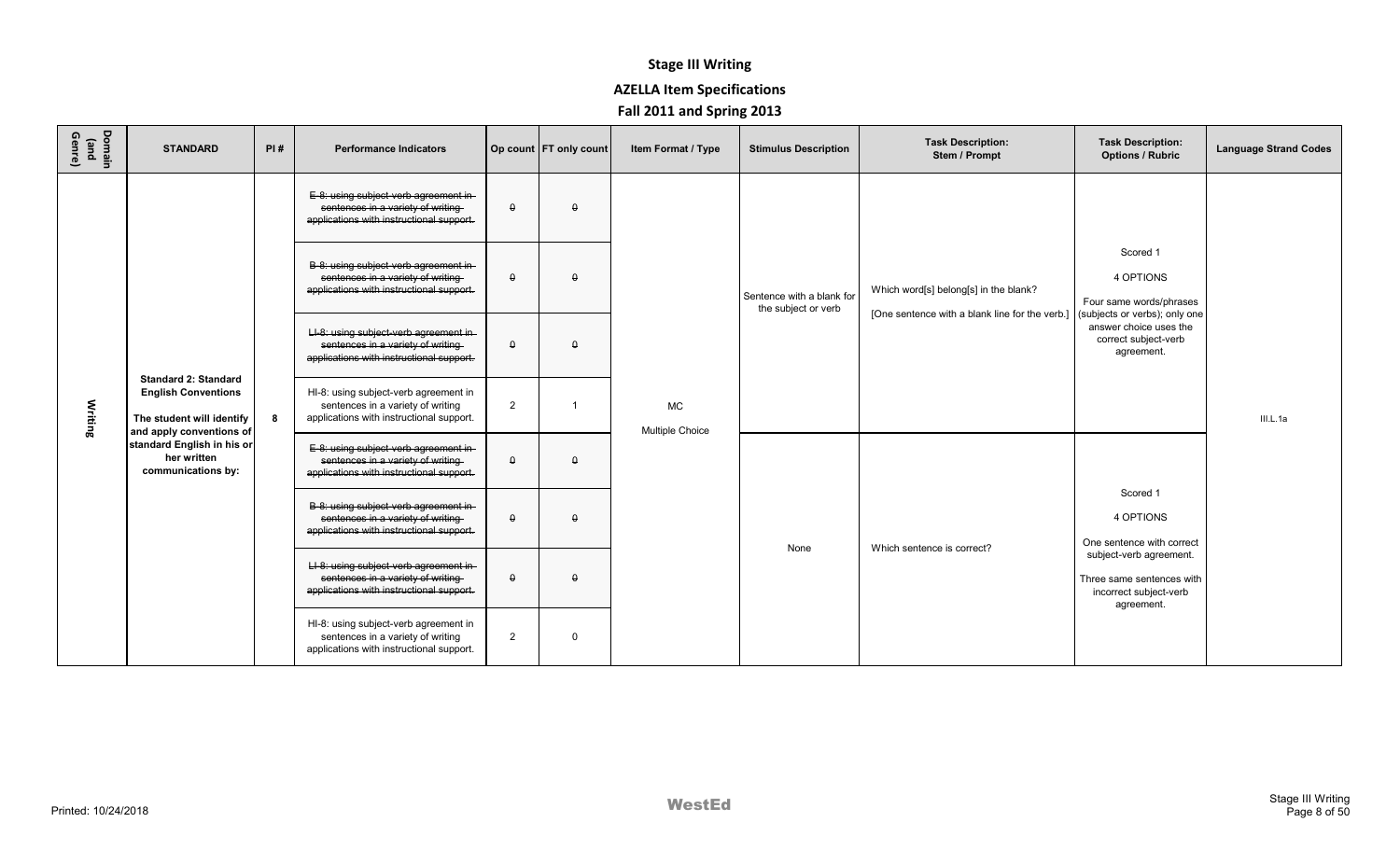| Domain<br>(and<br>Genre) | <b>STANDARD</b>                                                                                                                                                                     | PI# | <b>Performance Indicators</b>                                                                                                                                                                                                                                                                                                                                  | Op count   FT only count | Item Format / Type                  | <b>Stimulus Description</b>                                                                                                                                                                                                                                                                                    | <b>Task Description:</b><br>Stem / Prompt                                                                                                                                                                                                                                                                                                 | <b>Task Description:</b><br><b>Options / Rubric</b>                                                                           | <b>Language Strand Codes</b> |
|--------------------------|-------------------------------------------------------------------------------------------------------------------------------------------------------------------------------------|-----|----------------------------------------------------------------------------------------------------------------------------------------------------------------------------------------------------------------------------------------------------------------------------------------------------------------------------------------------------------------|--------------------------|-------------------------------------|----------------------------------------------------------------------------------------------------------------------------------------------------------------------------------------------------------------------------------------------------------------------------------------------------------------|-------------------------------------------------------------------------------------------------------------------------------------------------------------------------------------------------------------------------------------------------------------------------------------------------------------------------------------------|-------------------------------------------------------------------------------------------------------------------------------|------------------------------|
|                          | Writing<br><b>Standard 3: Writing</b><br><b>Process</b><br>Students use the steps of<br>the writing process as a<br>writing piece moves<br>toward completion as<br>demonstrated by: |     | LI-1: generating and organizing ideas to<br>create a prewriting plan using multiple<br>teacher selected methods (brainstorming,<br>webbing, writer's notebook, journal, etc.).<br>HI-1: generating and organizing ideas to<br>create a prewriting plan using multiple self-<br>selected methods (brainstorming,<br>webbing, writer's notebook, journal, etc.). | $\theta$<br>$\theta$     | <b>MC</b><br><b>Multiple Choice</b> | <b>GRAPHIC</b><br>(may or may not be<br>included)<br>Picture showing two-<br>things that have<br>similarities and<br>differences.<br>Chart or Venn Diagram<br>for the similarities and<br>differences of the things<br>in the picture; blank line in<br>the section for either<br>similarities or differences. | WITH GRAPHICS:<br>Look at the picture of [graphic 1] and [graphic]<br>$2 -$<br>Now look at the chart/Venn diagram.<br>Which word belongs on the blank line in the-<br><del>chart/Venn diagram?</del><br><b>WITHOUT GRAPHICS:</b><br>Look at the chart/Venn diagram.<br>Which word belongs on the blank line in the<br>chart/Venn diagram? | Scored 1<br>4 OPTIONS<br>One word that belongs in the<br>blank line in the chart/Venn-<br>diagram; three incorrect-<br>words. | $H.H.2.HI-4$                 |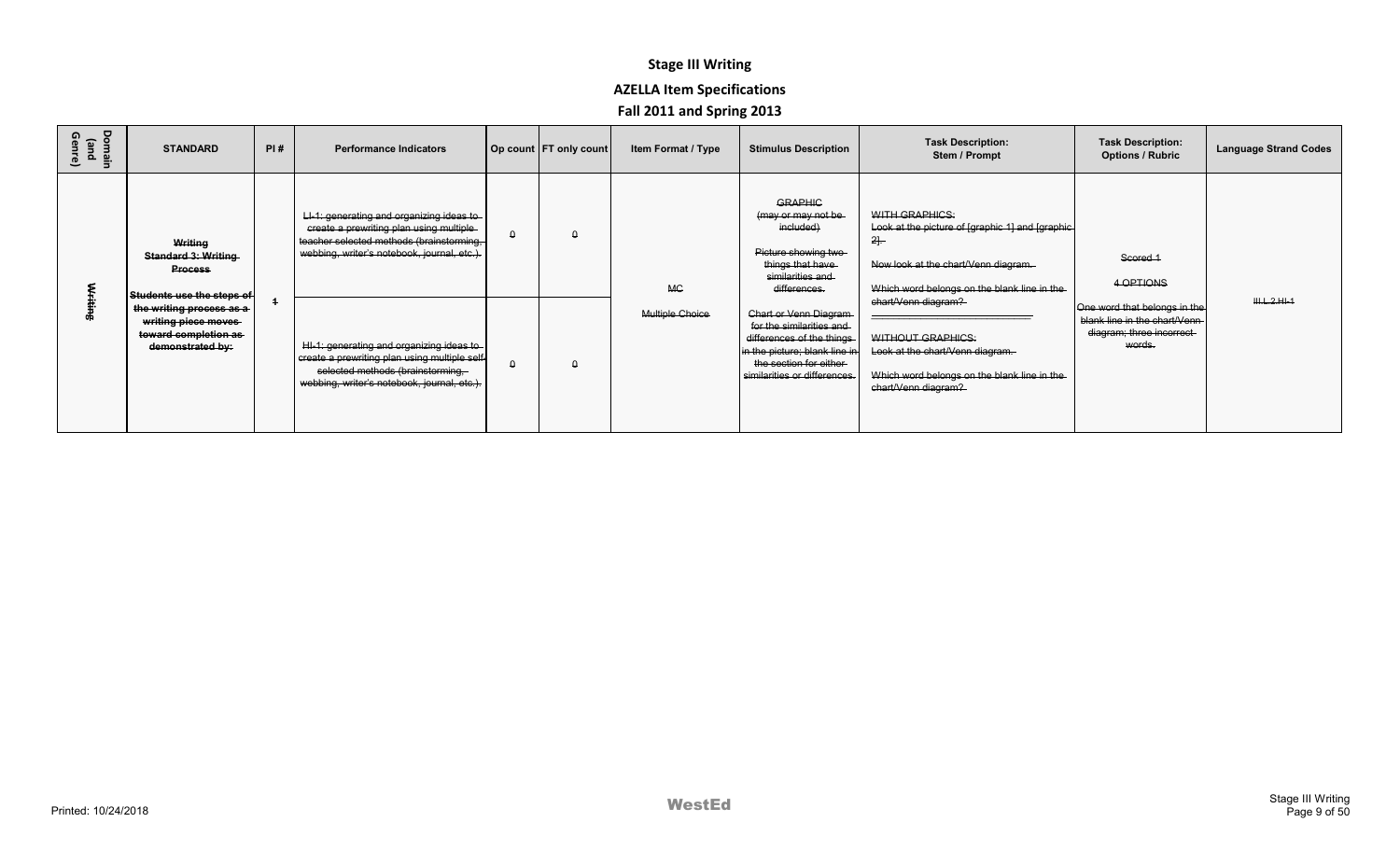| Domain<br>(and<br>Genre) | <b>STANDARD</b>                                                                                                 | PI#            | <b>Performance Indicators</b>                                                                                                                                                      |             | Op count FT only count | Item Format / Type                  | <b>Stimulus Description</b>                                        | <b>Task Description:</b><br>Stem / Prompt                                                                                               | <b>Task Description:</b><br><b>Options / Rubric</b>                                                                                                                                                   | <b>Language Strand Codes</b> |
|--------------------------|-----------------------------------------------------------------------------------------------------------------|----------------|------------------------------------------------------------------------------------------------------------------------------------------------------------------------------------|-------------|------------------------|-------------------------------------|--------------------------------------------------------------------|-----------------------------------------------------------------------------------------------------------------------------------------|-------------------------------------------------------------------------------------------------------------------------------------------------------------------------------------------------------|------------------------------|
| Reading                  | Reading<br><b>Standard 1: Print Concepts</b><br>The student will demonstrate<br>knowledge of print concepts by: | $\mathbf{3}$   | B-3: identifying specific information by using the<br>organizational features of a book, a dictionary<br>and a newspaper (e.g., title, author, table of<br>contents and glossary). |             |                        | <b>MC</b><br><b>Multiple Choice</b> | <b>GRAPHIC</b><br>Table of contents,<br>glossary, dictionary entry | Look at the [table of contents/glossary/<br>dictionary].<br><b>[GRAPHIC OF ENTRY]</b><br>Which [specific information related to entry]. | Scored 1<br>4 OPTIONS<br>Four pieces of information<br>from the stimulus; only one<br>answer choice is correct.                                                                                       | None                         |
| Reading                  | Reading<br><b>Standard 1: Print Concepts</b><br>The student will demonstrate<br>knowledge of print concepts by: | $\overline{4}$ | PE-4: alphabetizing a series of words to the first<br>letter.                                                                                                                      | $\mathbf 0$ |                        | <b>MC</b><br><b>Multiple Choice</b> | None                                                               | Which set of words is in alphabetical order?                                                                                            | Scored 1<br>4 OPTIONS<br>Each answer choice<br>contains same set of four<br>words; only one answer<br>choice contains set of four<br>words in correct alphabetical<br>order (to the first letter).    | None                         |
| Reading                  | Reading<br><b>Standard 1: Print Concepts</b><br>The student will demonstrate<br>knowledge of print concepts by: | $\overline{4}$ | E-4: alphabetizing a series of words to the-<br>second letter.                                                                                                                     | $\Omega$    |                        | <b>MC</b><br>Multiple Choice        | None                                                               | Which set of words is in alphabetical order?                                                                                            | Scored 1<br>4 OPTIONS<br>Each answer choice<br>contains same set of four<br>words; only one answer-<br>choice contains set of four-<br>words in correct alphabetical<br>order (to the second letter). | None                         |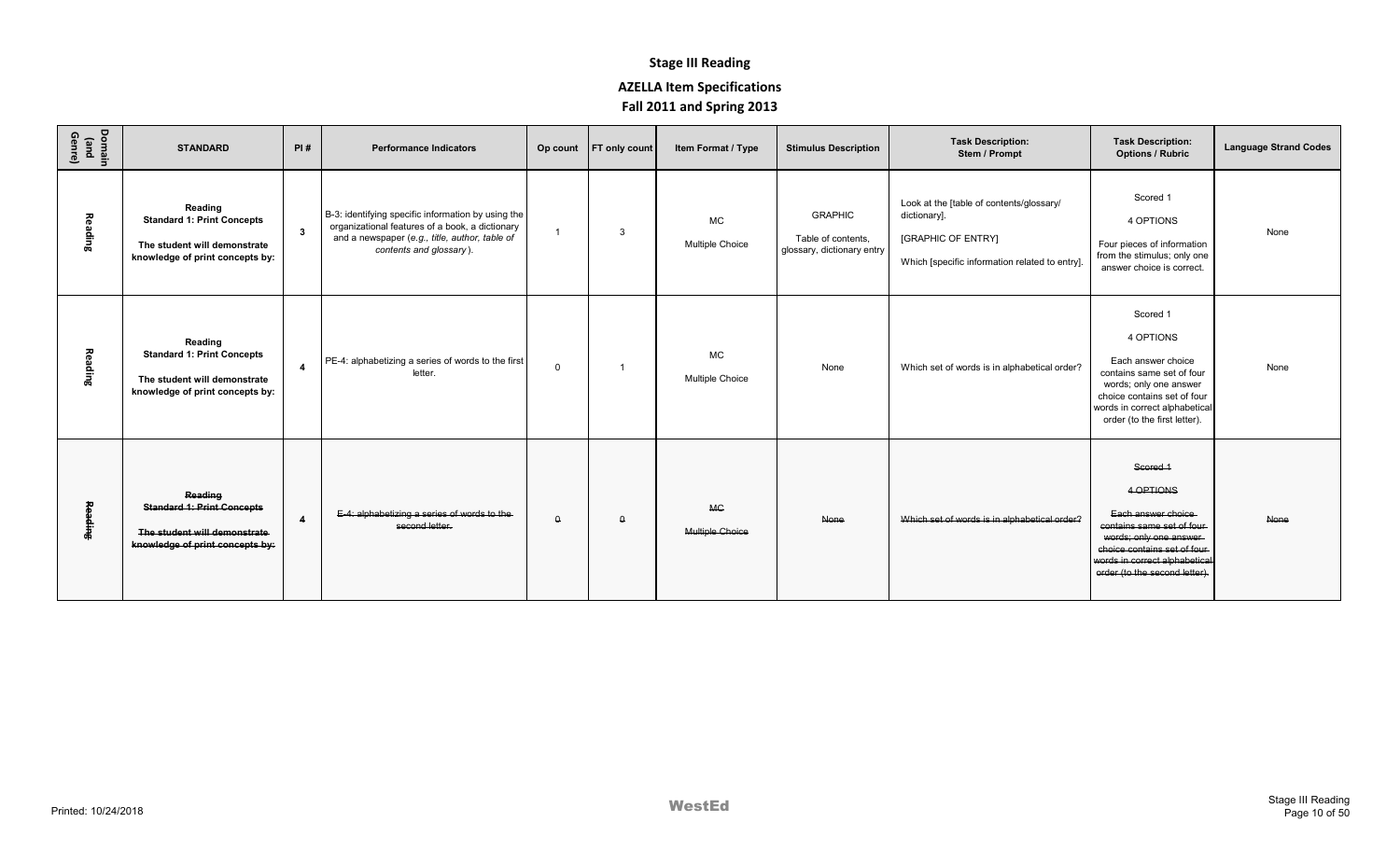| Domain<br>(and<br>Genre) | <b>STANDARD</b>                                                                                                 | PI#            | <b>Performance Indicators</b>                                |              | Op count FT only count | Item Format / Type           | <b>Stimulus Description</b>                  | <b>Task Description:</b><br>Stem / Prompt                                                                                                           | <b>Task Description:</b><br><b>Options / Rubric</b>                                                                                                                                                | <b>Language Strand Codes</b> |
|--------------------------|-----------------------------------------------------------------------------------------------------------------|----------------|--------------------------------------------------------------|--------------|------------------------|------------------------------|----------------------------------------------|-----------------------------------------------------------------------------------------------------------------------------------------------------|----------------------------------------------------------------------------------------------------------------------------------------------------------------------------------------------------|------------------------------|
| Reading                  | Reading<br><b>Standard 1: Print Concepts</b><br>The student will demonstrate<br>knowledge of print concepts by: | $\overline{4}$ | B-4: alphabetizing a series of words to the third<br>letter. | $\mathbf 0$  | -1                     | <b>MC</b><br>Multiple Choice | None                                         | Which set of words is in alphabetical order?                                                                                                        | Scored 1<br>4 OPTIONS<br>Each answer choice<br>contains same set of four<br>words; only one answer<br>choice contains set of four<br>words in correct alphabetical<br>order (to the third letter). | None                         |
|                          |                                                                                                                 |                | LI-4: alphabetizing a series of words.                       | $\theta$     | $\Omega$               |                              |                                              |                                                                                                                                                     | Scored 1<br>4 OPTIONS<br>Each answer choice                                                                                                                                                        |                              |
| Reading                  | Reading<br><b>Standard 1: Print Concepts</b>                                                                    | $\overline{4}$ | HI-4: alphabetizing a series of words.<br>$\overline{2}$     | $\Omega$     | <b>MC</b>              | None                         | Which set of words is in alphabetical order? | contains same set of four<br>words; only one answer<br>choice contains set of four<br>words in correct alphabetical<br>order (to the third letter). | None                                                                                                                                                                                               |                              |
|                          | The student will demonstrate<br>knowledge of print concepts by:                                                 |                | LI-4: alphabetizing a series of words.                       | $\theta$     | $\theta$               | <b>Multiple Choice</b>       | List of 6 words                              | Read the list of words.<br>[List of six words.]                                                                                                     | Scored 1<br>4 OPTIONS<br>Each answer choice                                                                                                                                                        |                              |
|                          |                                                                                                                 |                | HI-4: alphabetizing a series of words.                       | $\mathbf{0}$ | 2                      |                              |                                              | If this list were in alphabetical order, which<br>word would be first/last?                                                                         | contains two words; only one<br>answer choice contains<br>correct first/last two words in<br>alphabetical order.                                                                                   |                              |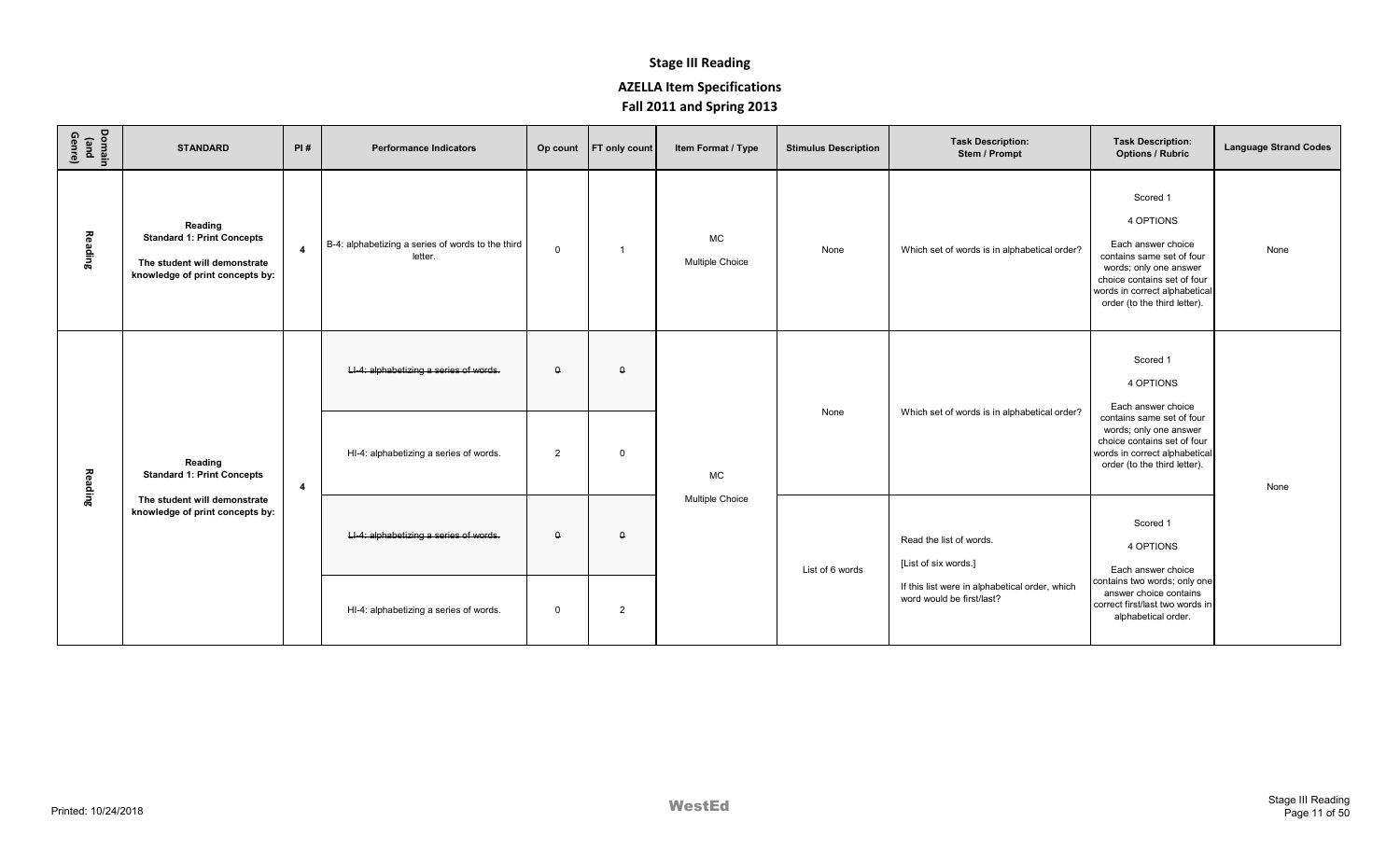| Domain<br>(and<br>Genre) | <b>STANDARD</b>                                                        | PI#            | <b>Performance Indicators</b>                                                                                     |                | Op count FT only count | Item Format / Type                      | <b>Stimulus Description</b>                                                                   | <b>Task Description:</b><br>Stem / Prompt                                                                                                                                         | <b>Task Description:</b><br><b>Options / Rubric</b>                                                                                | <b>Language Strand Codes</b> |
|--------------------------|------------------------------------------------------------------------|----------------|-------------------------------------------------------------------------------------------------------------------|----------------|------------------------|-----------------------------------------|-----------------------------------------------------------------------------------------------|-----------------------------------------------------------------------------------------------------------------------------------------------------------------------------------|------------------------------------------------------------------------------------------------------------------------------------|------------------------------|
|                          | Reading<br><b>Standard 2: Phonemic Awareness</b>                       | 3              | E-3: segmenting multi-syllabic words into<br>syllables. (/but/ter/fly/)                                           | $\mathbf 0$    | 5                      | SA <sub>1</sub>                         | ORAL<br><b>GRAPHIC</b><br>Picture of an animal/<br>object (two-syllable word)                 | Look at number XX.<br>Look at the picture.<br>[Picture representing two-syllable word]<br>What is this?<br>Say the two parts of the word for this picture.                        | Scored 1                                                                                                                           | None                         |
| Reading                  | The student will demonstrate<br>knowledge of phonemic awareness<br>by: |                | HI-3: segmenting syllables in<br>multi-syllabic words.                                                            | 2              | $\overline{2}$         | Orally Administered/<br>Spoken Response | Oral<br><b>GRAPHIC</b><br>Picture of an animal/<br>object (three- to four-<br>syllable word). | Look at number XX.<br>Look at the picture.<br>[Picture representing three-to-four-syllable<br>word]<br>What is this?<br>Say the three/four parts of the word for this<br>picture. |                                                                                                                                    |                              |
|                          | Reading<br><b>Standard 2: Phonemic Awareness</b>                       |                | E-5: distinguishing spoken rhyming words from-<br>non-rhyming words. (e.g., run, sun versus run,<br>$man, etc.$ ) | $\Omega$       | $\Omega$               | MC                                      | Oral<br><b>GRAPHIC</b>                                                                        | Look at number XX.<br>Which word rhymes with [word]?                                                                                                                              | Scored 1<br>4 OPTIONS                                                                                                              |                              |
| Reading                  | The student will demonstrate<br>knowledge of phonemic awareness<br>by: | 5 <sub>5</sub> | B-5: selecting rhyming words in response to an<br>oral prompt. (What rhymes with hat?<br>-bat, sad, cat)          | $\overline{2}$ | 2                      | Orally Administered/<br>Multiple Choice | Four pictures of<br>animals/objects (three-to<br>four-syllable words) as<br>answer choices.   | [Word for picture 1, word for picture 2, word<br>for picture 3, word for picture 4.]<br>Fill in the circle under the picture for the<br>correct answer.                           | Four pictures of<br>animals/objects as answer<br>choices; only one word<br>representing one picture<br>rhymes with the given word. | None                         |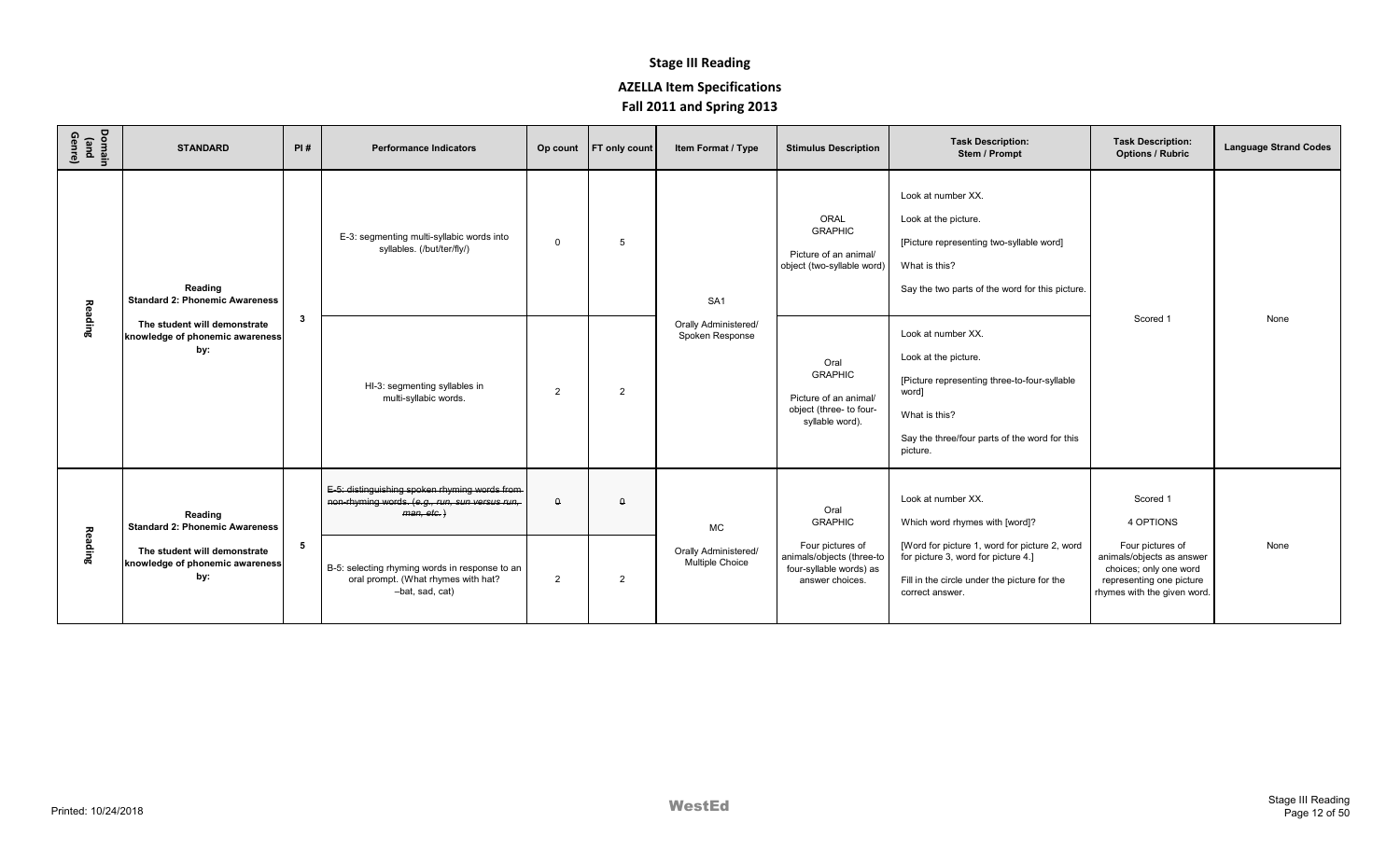| Domain<br>(and<br>Genre) | <b>STANDARD</b>                                                                                     | PI#            | <b>Performance Indicators</b>                                                                                                                                                                           |             | Op count FT only count | Item Format / Type                      | <b>Stimulus Description</b>                                                                                    | <b>Task Description:</b><br>Stem / Prompt                                                                                                   | <b>Task Description:</b><br><b>Options / Rubric</b>                                              | <b>Language Strand Codes</b> |
|--------------------------|-----------------------------------------------------------------------------------------------------|----------------|---------------------------------------------------------------------------------------------------------------------------------------------------------------------------------------------------------|-------------|------------------------|-----------------------------------------|----------------------------------------------------------------------------------------------------------------|---------------------------------------------------------------------------------------------------------------------------------------------|--------------------------------------------------------------------------------------------------|------------------------------|
|                          |                                                                                                     |                | E-7: reading regularly spelled two-syllable and<br>compound words including consonant blends.<br>(bl, st, and tr)                                                                                       | $\theta$    | $\theta$               |                                         | [List of three above-grade<br>level two-                                                                       | Look at number XX.<br>Look at the list of words.                                                                                            |                                                                                                  |                              |
| Rea<br>aing              | Reading<br><b>Standard 2: Decoding</b>                                                              | $\overline{7}$ | B-7: reading regularly spelled two-syllable words<br>and compound words including consonant<br>blends, consonant/vowel digraphs (th, sh, ck)<br>and diphthongs (ea, ie, ee) and<br>r-controlled vowels. | 3           | 2                      | SA <sub>1</sub><br>Orally Administered/ | syllable/compound words<br>(consonant blends bl, st.<br>trl                                                    | [List of three above-grade-level two-syllable<br>words]<br>Read each word to me.                                                            | Scored 1                                                                                         | III.L.2                      |
|                          | The student will demonstrate<br>knowledge of decoding by:                                           |                | LI-7: reading regularly spelled multi-syllabic and<br>compound words including consonant blends,<br>consonant/vowel digraphs (th, sh, ck) and<br>diphthongs (ea, ie, ee) and r-controlled vowels.       |             | 3                      | Spoken Response                         | [List of three above-grade<br>level multi-syllable words<br>(th, sk, ck, ea, ie, ee, r-<br>controlled vowels)] | Look at number XX.<br>Look at the list of words.<br>[List of three above-grade-level<br>two-/three-syllable words]<br>Read each word to me. |                                                                                                  | None                         |
| Reading                  | Reading<br><b>Standard 2: Decoding</b><br>The student will demonstrate<br>knowledge of decoding by: | 9              | PE-9: identifying base words (walk, clean, dress)<br>that have been modified by inflectional endings.                                                                                                   | $2^{\circ}$ | $\overline{2}$         | <b>MC</b><br><b>Multiple Choice</b>     | None                                                                                                           | What is the base word of [-s/-ed/-ing ending<br>word underlined]?                                                                           | Scored 1<br>4 OPTIONS<br>One correct base word for<br>designated word; three<br>incorrect words. | III.L.2                      |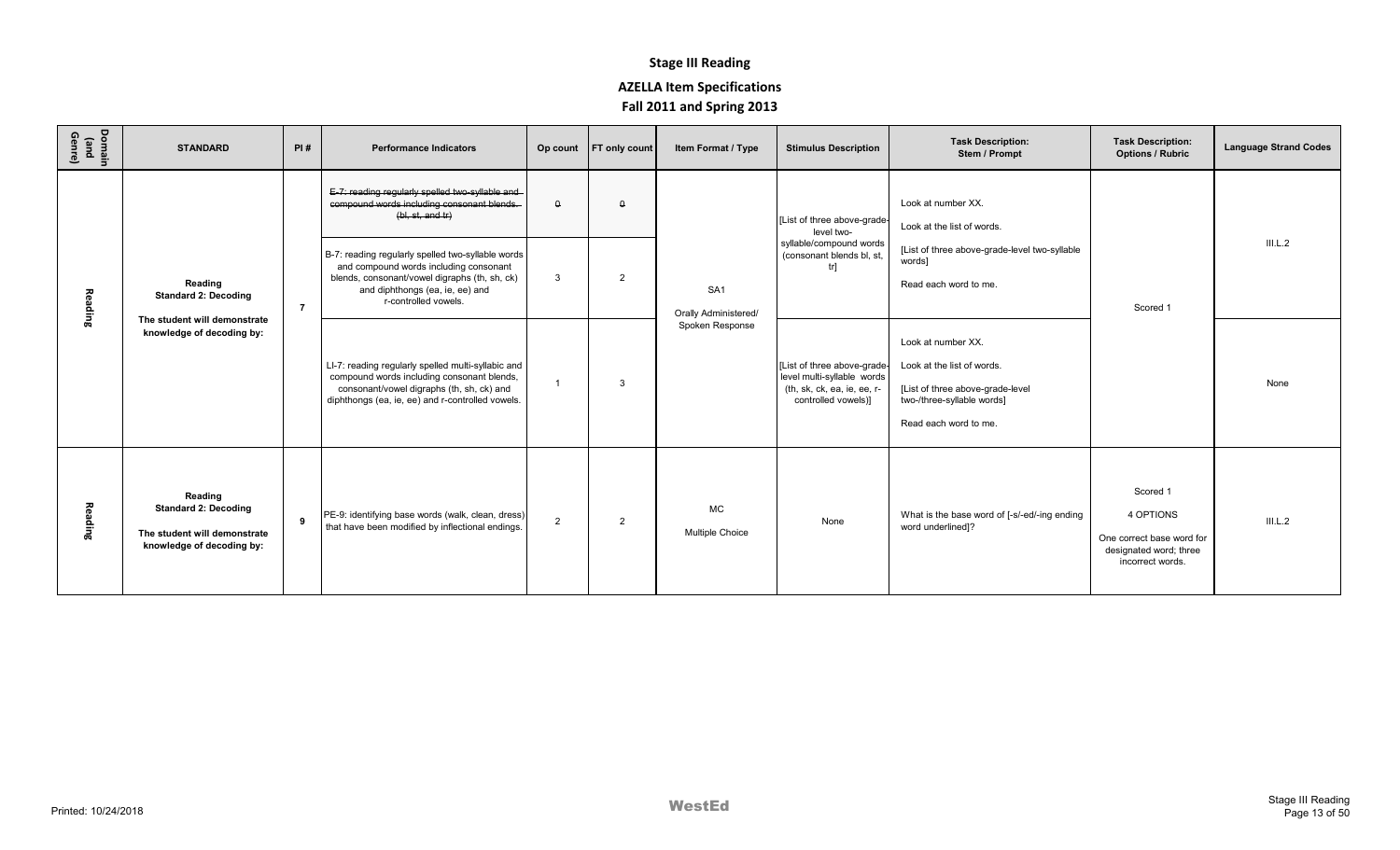| Domain<br>(and<br>Genre) | <b>STANDARD</b>                                                                                     | PI#             | <b>Performance Indicators</b>                                                                                                                                                               |                | Op count FT only count | Item Format / Type                  | <b>Stimulus Description</b> | <b>Task Description:</b><br>Stem / Prompt                                                                                 | <b>Task Description:</b><br><b>Options / Rubric</b>                                                                                     | <b>Language Strand Codes</b> |
|--------------------------|-----------------------------------------------------------------------------------------------------|-----------------|---------------------------------------------------------------------------------------------------------------------------------------------------------------------------------------------|----------------|------------------------|-------------------------------------|-----------------------------|---------------------------------------------------------------------------------------------------------------------------|-----------------------------------------------------------------------------------------------------------------------------------------|------------------------------|
| Reading                  | Reading<br><b>Standard 2: Decoding</b><br>The student will demonstrate<br>knowledge of decoding by: | 10 <sup>1</sup> | B-10: applying spelling rules for adding suffixes.<br>(e.g., drop the final "e" and add endings; double<br>the final consonant when adding an ending;<br>change the final "y" to "i," etc.) | $\overline{2}$ | 2                      | <b>MC</b><br><b>Multiple Choice</b> | None                        | When [-ed/-ing suffix underlined] is added to<br>[base word underlined], what is the correct<br>spelling of the new word? | Scored 1<br>4 OPTIONS<br>One correct spelling of the<br>base word with the added<br>suffix; three incorrect words.                      | III.L.1a<br>III.L.2          |
|                          |                                                                                                     |                 | B-13: recognizing and using word order (syntax).                                                                                                                                            | $\Omega$       | $\Omega$               |                                     |                             |                                                                                                                           | Scored 1<br>4 OPTIONS                                                                                                                   |                              |
| Reading                  | Reading<br><b>Standard 2: Decoding</b><br>The student will demonstrate<br>knowledge of decoding by: | 13              | LI-13: using word order (syntax).                                                                                                                                                           | $\theta$       |                        | <b>MC</b><br><b>Multiple Choice</b> | Sentence with a blank       | [One sentence with blank line.]<br>Which word belongs in the blank?                                                       | (1) Word that fits context<br>and order<br>(2) Word that fits context,<br>but not order<br>(3) Word that fits order, but<br>not context | III.L.1a<br>III.L.1b         |
|                          |                                                                                                     |                 | HI-13: using word order (syntax).                                                                                                                                                           |                |                        |                                     |                             |                                                                                                                           | (4) Word that does not fit<br>order or context<br>May include interrogatory<br>sentences.                                               |                              |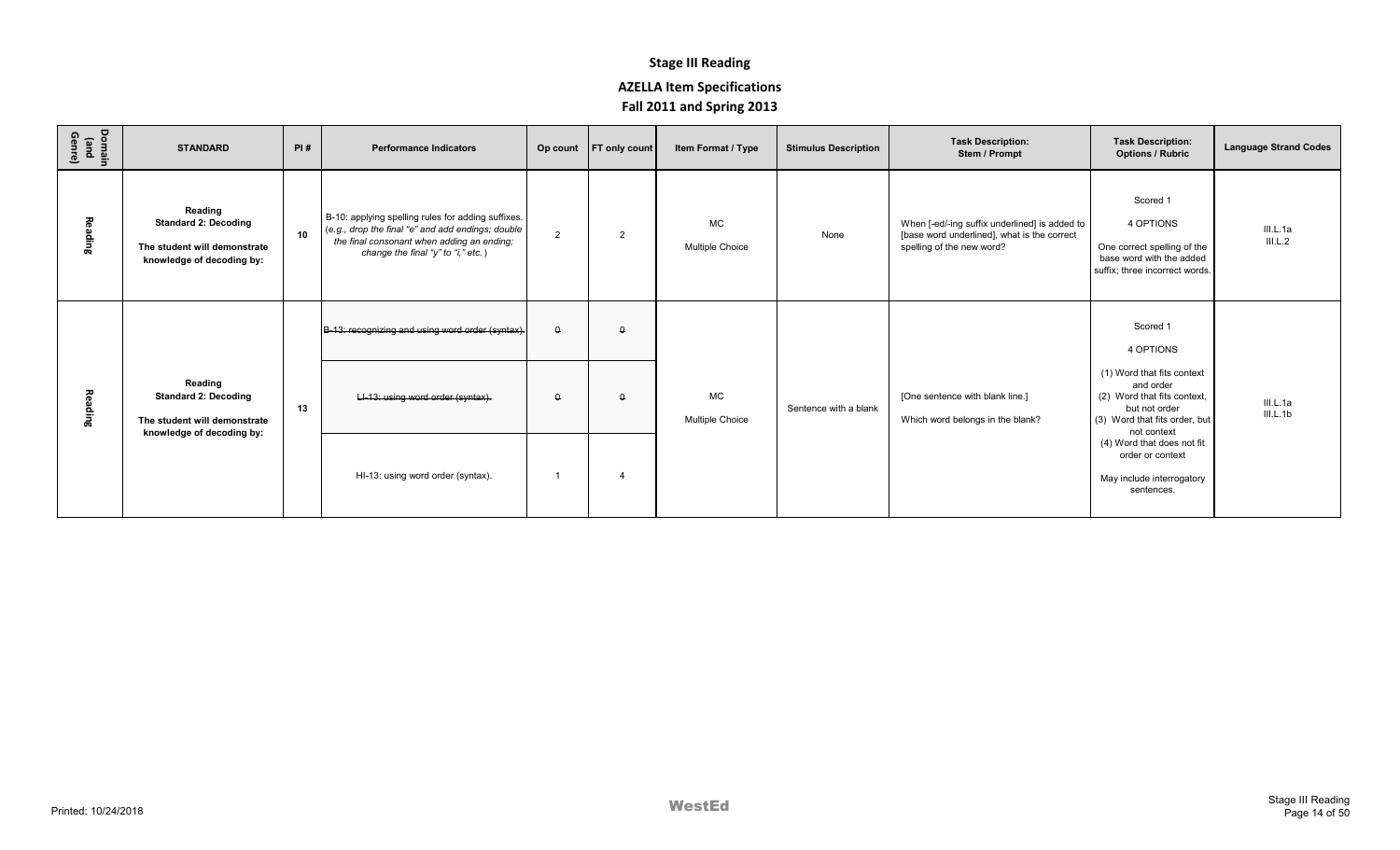| Domain<br>(and<br>Genre) | <b>STANDARD</b>                                                                                          | PI#            | <b>Performance Indicators</b>                                                                                                            | Op count           | <b>FT</b> only count | Item Format / Type                             | <b>Stimulus Description</b> | <b>Task Description:</b><br>Stem / Prompt                                                                         | <b>Task Description:</b><br><b>Options / Rubric</b>                                                         | <b>Language Strand Codes</b> |
|--------------------------|----------------------------------------------------------------------------------------------------------|----------------|------------------------------------------------------------------------------------------------------------------------------------------|--------------------|----------------------|------------------------------------------------|-----------------------------|-------------------------------------------------------------------------------------------------------------------|-------------------------------------------------------------------------------------------------------------|------------------------------|
|                          |                                                                                                          |                | B-2: predicting what might happen next in a<br>reading selection.                                                                        |                    | $\Omega$             |                                                |                             |                                                                                                                   |                                                                                                             |                              |
|                          |                                                                                                          |                | LI-2: predicting what might happen next in a<br>reading selection.                                                                       | $\theta$           | $\Omega$             |                                                |                             | If the passage continues, what will<br>[something in passage] [most likely<br>do/happen] next?                    | Scored 1                                                                                                    |                              |
| Reading: Literary        | Reading<br><b>Standard 4: Comprehending Text</b>                                                         | $\overline{2}$ | HI-2: generating and confirming predictions<br>about text for accuracy.                                                                  | $\mathbf 0$        | 2                    | MC                                             | Literary reading passage    |                                                                                                                   | 4 OPTIONS<br>One correct answer choice                                                                      | None                         |
| Passage (Fiction)        | The student will demonstrate<br>knowledge of reading<br>comprehension by:                                |                | B-2: predicting what might happen next in a-<br>reading selection.                                                                       | $\pmb{\mathsf{Q}}$ | $\Omega$             | Passage-based:<br>Multiple Choice              |                             | What will most likely happen next?                                                                                | contains a plausible<br>prediction supported by the<br>passage; three answer<br>choices contain implausible |                              |
|                          |                                                                                                          |                | LI-2: predicting what might happen next in a<br>reading selection.                                                                       | $\Omega$           | $\Omega$             |                                                |                             |                                                                                                                   | predictions.                                                                                                |                              |
|                          |                                                                                                          |                | HI-2: generating and confirming predictions<br>about text for accuracy.                                                                  | $\mathbf 0$        | -1                   |                                                |                             |                                                                                                                   |                                                                                                             |                              |
| <b>Reading: Litera</b>   |                                                                                                          |                | B-3: answering literal (i.e., Yes/No, who, what,<br>where, when, why, which and how) questions-<br>about text.                           | $\pmb{\mathsf{Q}}$ | $\Omega$             |                                                | Literary reading passage    |                                                                                                                   | Scored 1<br>4 OPTIONS                                                                                       |                              |
|                          | Reading<br><b>Standard 4: Comprehending Text</b><br>The student will demonstrate<br>knowledge of reading | $\mathbf{3}$   | Ll-3: answering literal (i.e., Yes/No, who, what,<br>where, when, why, which and how) and/or-<br>personal response questions about text. | $\theta$           | $\theta$             | <b>MC</b><br>Passage-based:<br>Multiple Choice |                             | [Who/what/where/when/why/which/how literal<br>question about the passage.]<br>[May include vocabulary questions.] |                                                                                                             | III.L.2                      |
| Passage (Fiction)        | comprehension by:                                                                                        |                | HI-3: answering literal (i.e., Yes/No, who, what,<br>where, when, why, which and how) and/or<br>personal response questions about text.  | $\mathbf 0$        | $\overline{2}$       |                                                |                             |                                                                                                                   |                                                                                                             |                              |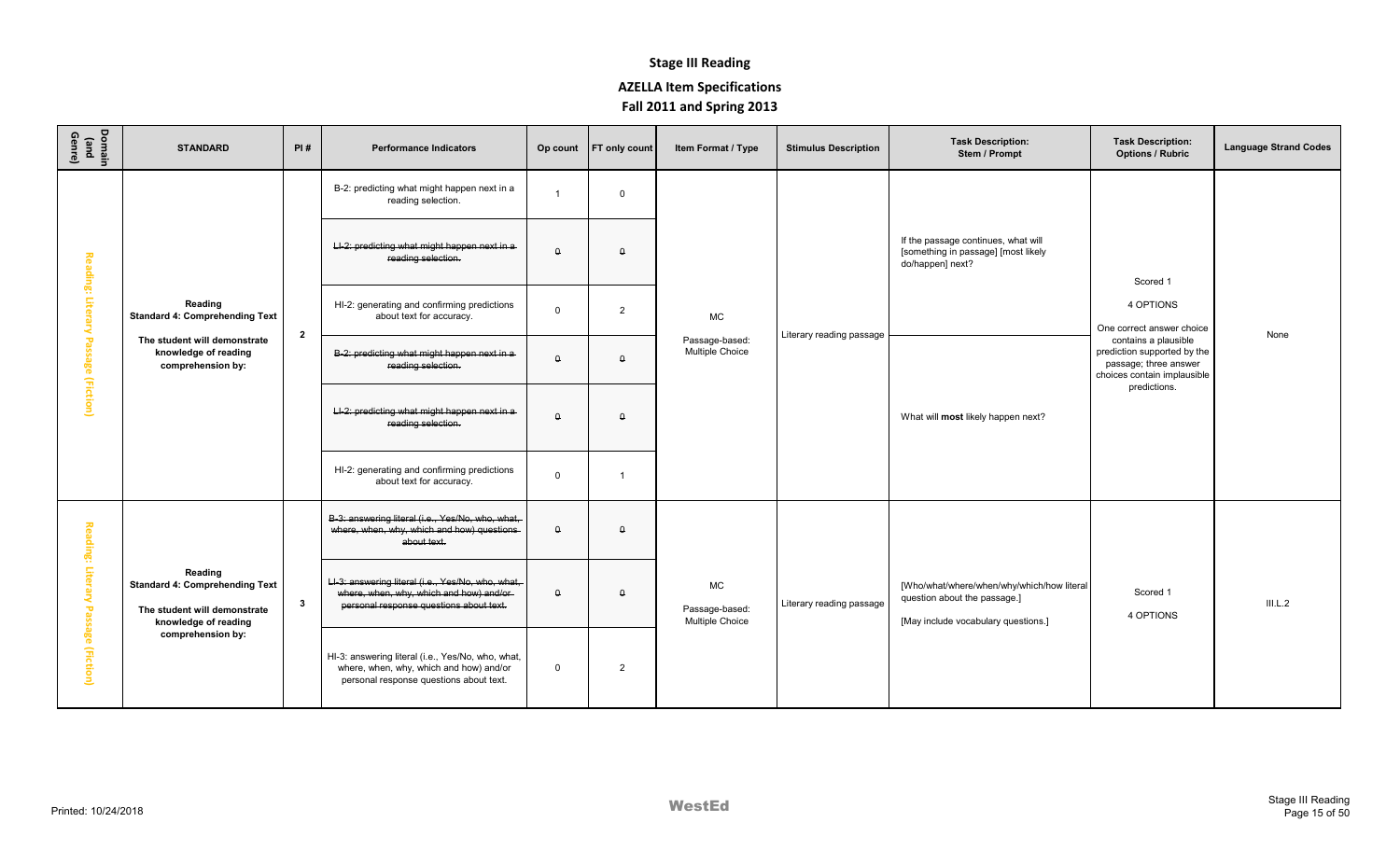| Domain<br>(and<br>Genre) | <b>STANDARD</b>                                                           | PI# | <b>Performance Indicators</b>                                                                                                               | Op count    | <b>FT only count</b> | Item Format / Type                | <b>Stimulus Description</b> | <b>Task Description:</b><br>Stem / Prompt                                                                                     | <b>Task Description:</b><br><b>Options / Rubric</b> | <b>Language Strand Codes</b> |
|--------------------------|---------------------------------------------------------------------------|-----|---------------------------------------------------------------------------------------------------------------------------------------------|-------------|----------------------|-----------------------------------|-----------------------------|-------------------------------------------------------------------------------------------------------------------------------|-----------------------------------------------------|------------------------------|
|                          |                                                                           |     | E-8: identifying signal words that indicate-<br>sequential/chronological order (i.e., first, next,<br>finally.                              | Δ           | $\Omega$             |                                   |                             |                                                                                                                               |                                                     |                              |
|                          |                                                                           |     | B-8: locating sequential/chronological order-<br>signal words (i.e., first, next, finally, today, now)<br>in text.                          | $\Omega$    | $\Omega$             |                                   |                             | Which word[s] from the passage signal[s]                                                                                      |                                                     |                              |
|                          |                                                                           |     | LI-8: locating sequential/chronological order-<br>signal words (i.e., first, next, finally today, now,<br>meanwhile, not long ago) in text. | Α.          | $\Omega$             |                                   |                             | when something happens/happened/will<br>happen?                                                                               |                                                     |                              |
| Reading: Literary        | Reading<br><b>Standard 4: Comprehending Text</b>                          | 8   | HI-8: locating sequential/chronological order<br>signal words (i.e., first, next, finally today, now,<br>meanwhile, not long ago) in text.  | $\mathbf 0$ |                      | MC                                | Literary reading passage    |                                                                                                                               | Scored 1                                            | None                         |
| Passage (Fiction)        | The student will demonstrate<br>knowledge of reading<br>comprehension by: |     | E-8: identifying signal words that indicate-<br>sequential/chronological order (i.e., first, next,<br>finally).                             | $\Omega$    | $\Omega$             | Passage-based:<br>Multiple Choice |                             |                                                                                                                               | 4 OPTIONS                                           |                              |
|                          |                                                                           |     | B-8: locating sequential/chronological order-<br>signal words (i.e., first, next, finally, today, now)<br>in text.                          | $\Omega$    | $\Omega$             |                                   |                             | Read the sentence from the passage.                                                                                           |                                                     |                              |
|                          |                                                                           |     | LI-8: locating sequential/chronological order-<br>signal words (i.e., first, next, finally today, now,<br>meanwhile, not long ago) in text. | $\Omega$    | $\Omega$             |                                   |                             | [Quoted text from passage in boldface]<br>Which word[s] signal[s] time order/when-<br>something happens/happened/will happen? |                                                     |                              |
|                          |                                                                           |     | HI-8: locating sequential/chronological order-<br>signal words (i.e., first, next, finally today, now,<br>meanwhile, not long ago) in text. | $\theta$    | $\Omega$             |                                   |                             |                                                                                                                               |                                                     |                              |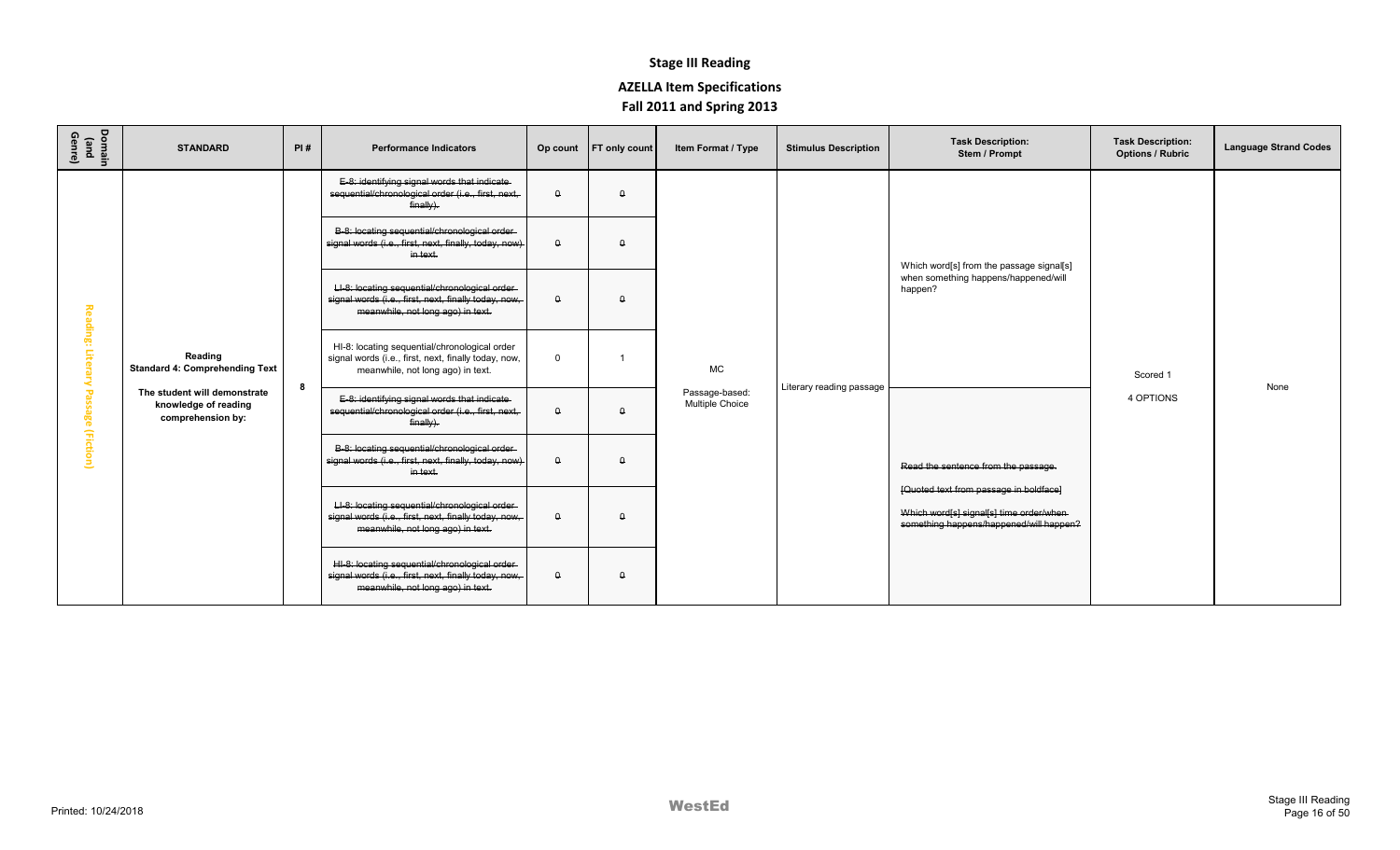| Domain<br>(and<br>Genre) | <b>STANDARD</b>                                                           | PI# | <b>Performance Indicators</b>                                                                                                            |              | Op count   FT only count | Item Format / Type                | <b>Stimulus Description</b> | <b>Task Description:</b><br>Stem / Prompt                                                                                                            | <b>Task Description:</b><br><b>Options / Rubric</b> | <b>Language Strand Codes</b> |
|--------------------------|---------------------------------------------------------------------------|-----|------------------------------------------------------------------------------------------------------------------------------------------|--------------|--------------------------|-----------------------------------|-----------------------------|------------------------------------------------------------------------------------------------------------------------------------------------------|-----------------------------------------------------|------------------------------|
|                          |                                                                           |     | B-9: identifying signal words that indicate-<br>comparison/contrast. (i.e., similarly, on the other-<br>hand, however, yet, in spite of) | $\theta$     | $\Omega$                 |                                   |                             |                                                                                                                                                      |                                                     |                              |
|                          |                                                                           |     | LI-9: locating signal words that indicate-<br>comparison/contrast. (i.e., similarly, on the other<br>hand, however, yet, in spite of)    | $\mathsf{o}$ | $\Omega$                 |                                   |                             | Which word[s] from the passage signal[s] a<br>comparison/contrast?                                                                                   |                                                     |                              |
|                          | Reading<br><b>Standard 4: Comprehending Text</b>                          | 9   | HI-9: locating signal words that indicate<br>comparison/contrast. (i.e., similarly, on the other<br>hand, however, yet, in spite of)     | $\mathsf{o}$ |                          | <b>MC</b>                         | Literary reading passage    |                                                                                                                                                      | Scored 1                                            | None                         |
|                          | The student will demonstrate<br>knowledge of reading<br>comprehension by: |     | B-9: identifying signal words that indicate-<br>comparison/contrast. (i.e., similarly, on the other-<br>hand, however, yet, in spite of) | $\theta$     |                          | Passage-based:<br>Multiple Choice |                             |                                                                                                                                                      | 4 OPTIONS                                           |                              |
|                          |                                                                           |     | LI-9: locating signal words that indicate-<br>comparison/contrast. (i.e., similarly, on the other<br>hand, however, yet, in spite of)    | $\Omega$     |                          |                                   |                             | Read the sentence from the passage.<br>[Quoted text from passage in boldface]<br>Which word[s] from the sentence signal[s] a<br>comparison/contrast? |                                                     |                              |
|                          |                                                                           |     | HI-9: locating signal words that indicate-<br>comparison/contrast. (i.e., similarly, on the other<br>hand, however, yet, in spite of)    | $\theta$     | $\Omega$                 |                                   |                             |                                                                                                                                                      |                                                     |                              |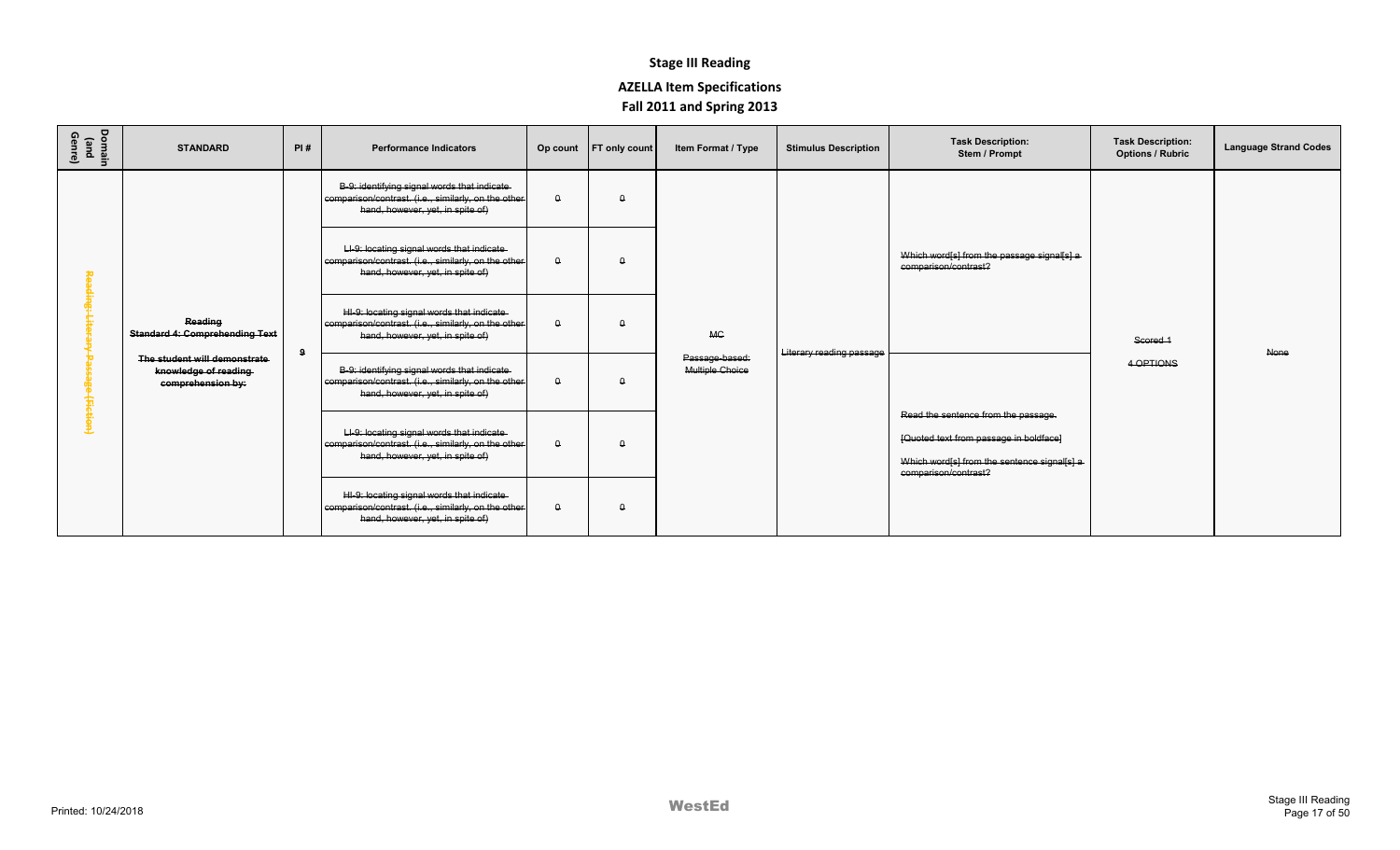| Domain<br>(and<br>Genre)                               | <b>STANDARD</b>                                                           | PI#           | <b>Performance Indicators</b>                                                                                                         | Op count     | <b>FT</b> only count | Item Format / Type                                    | <b>Stimulus Description</b> | <b>Task Description:</b><br>Stem / Prompt                                                                | <b>Task Description:</b><br><b>Options / Rubric</b> | <b>Language Strand Codes</b> |
|--------------------------------------------------------|---------------------------------------------------------------------------|---------------|---------------------------------------------------------------------------------------------------------------------------------------|--------------|----------------------|-------------------------------------------------------|-----------------------------|----------------------------------------------------------------------------------------------------------|-----------------------------------------------------|------------------------------|
|                                                        |                                                                           |               | B-10: identifying signal words that indicate cause<br>and effect. (i.e., as a result of, consequently, so<br>that, because of, since) | $\Omega$     | $\Omega$             |                                                       |                             |                                                                                                          |                                                     |                              |
|                                                        |                                                                           |               | LI-10: locating signal words that indicate cause<br>and effect. (i.e., as a result of, consequently, so<br>that, because of, since)   | $\Omega$     | $\Omega$             |                                                       |                             | Which word[s] from the passage signal[s]<br>cause and effect?                                            |                                                     |                              |
|                                                        | Reading<br><b>Standard 4: Comprehending Text</b>                          | 40            | HI-10: locating signal words that indicate cause<br>and effect. (i.e., as a result of, consequently, so-<br>that, because of, since)  | $\theta$     | $\theta$             | <b>MC</b><br>Passage-based:<br><b>Multiple Choice</b> | Literary reading passage    |                                                                                                          | Scored 1                                            | None                         |
| <del>ge (Fiction)</del>                                | The student will demonstrate<br>knowledge of reading<br>comprehension by: |               | B-10: identifying signal words that indicate cause<br>and effect. (i.e., as a result of, consequently, so<br>that, because of, since) | $\theta$     | $\theta$             |                                                       |                             | Read the sentence from the passage.                                                                      | 4 OPTIONS                                           |                              |
|                                                        |                                                                           |               | LI-10: locating signal words that indicate cause<br>and effect. (i.e., as a result of, consequently, so<br>that, because of, since)   | $\Omega$     | $\Omega$             |                                                       |                             | [Quoted text from passage in boldface]<br>Which word[s] from the sentence signal[s]<br>cause and effect? |                                                     |                              |
|                                                        |                                                                           |               | HI-10: locating signal words that indicate cause<br>and effect. (i.e., as a result of, consequently, so<br>that, because of, since)   | $\mathbf{a}$ | $\Omega$             |                                                       |                             |                                                                                                          |                                                     |                              |
|                                                        |                                                                           | Reading<br>11 | B-11: identifying the author's purpose for writing<br>a book. (i.e., to entertain, to inform, to persuade)                            | $\Omega$     | $\Omega$             |                                                       |                             |                                                                                                          |                                                     |                              |
| Reading: Literary Passage<br>Reading: Literary Passage | <b>Standard 4: Comprehending Text</b><br>The student will demonstrate     |               | LI-11: identifying the author's purpose for writing<br>a book. (i.e., to entertain, to inform, to persuade)                           | $\mathsf{o}$ | $\Omega$             | <b>MC</b><br>Passage-based:<br>Multiple Choice        | Literary reading passage    | Why did the author write the passage?                                                                    | Scored 1<br>4 OPTIONS                               | None                         |
|                                                        | knowledge of reading<br>comprehension by:                                 |               | HI-11: identifying the author's purpose for writing<br>a book. (i.e., to entertain, to inform, to persuade)                           | $\Omega$     |                      |                                                       |                             |                                                                                                          |                                                     |                              |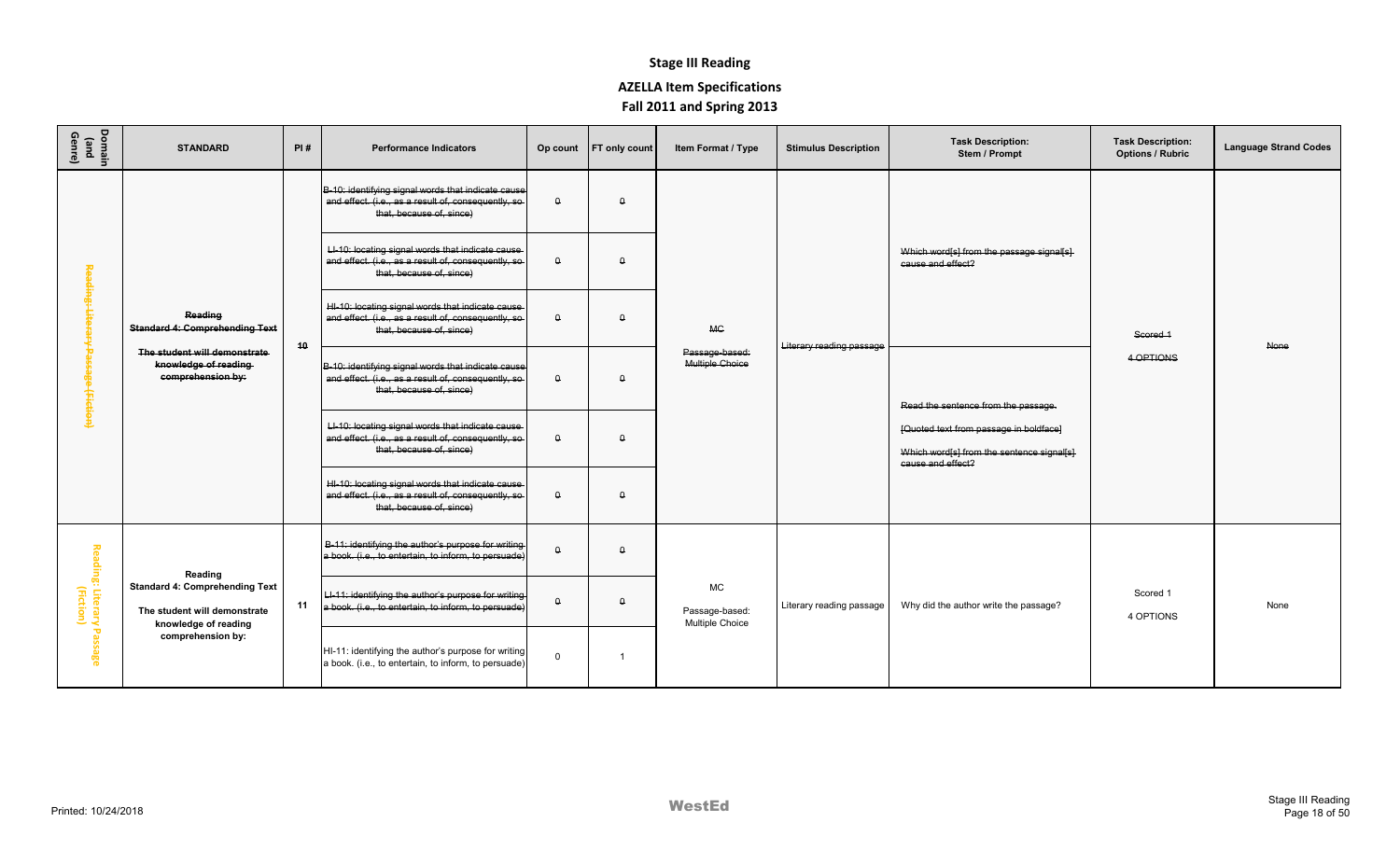| Domain<br>(and<br>Genre) | <b>STANDARD</b>                                                           | PI# | <b>Performance Indicators</b>                                                                               |              | Op count FT only count | Item Format / Type                | <b>Stimulus Description</b> | <b>Task Description:</b><br>Stem / Prompt                                      | <b>Task Description:</b><br><b>Options / Rubric</b> | <b>Language Strand Codes</b> |
|--------------------------|---------------------------------------------------------------------------|-----|-------------------------------------------------------------------------------------------------------------|--------------|------------------------|-----------------------------------|-----------------------------|--------------------------------------------------------------------------------|-----------------------------------------------------|------------------------------|
|                          |                                                                           |     | B-12: identifying the cause and effect<br>relationship of two related events in a literary-<br>selection.   | $\theta$     | $\Omega$               |                                   |                             |                                                                                |                                                     |                              |
|                          |                                                                           |     | LI-12: identifying the cause and effect-<br>relationship of two related events in a literary-<br>selection. | $\theta$     | $\Omega$               |                                   |                             | What is caused by [cause and effect<br>occurrence in the text]?                |                                                     |                              |
|                          | Reading<br><b>Standard 4: Comprehending Text</b>                          |     | HI-12: identifying the cause and effect<br>relationship of two related events in a literary-<br>selection.  | $\mathsf{o}$ | $\Omega$               | <b>MC</b>                         |                             |                                                                                |                                                     |                              |
| (Fiction)                | The student will demonstrate<br>knowledge of reading<br>comprehension by: | 12  | B-12: identifying the cause and effect-<br>relationship of two related events in a literary-<br>selection.  | $\theta$     | $\Omega$               | Passage-based:<br>Multiple Choice | Literary reading passage    | Scored 1<br>4 OPTIONS<br>Why was [cause and effect occurrence in the<br>text]? |                                                     | None                         |
|                          |                                                                           |     | LI-12: identifying the cause and effect-<br>relationship of two related events in a literary-<br>selection. | $\theta$     | $\Omega$               |                                   |                             |                                                                                |                                                     |                              |
|                          |                                                                           |     | HI-12: identifying the cause and effect<br>relationship of two related events in a literary<br>selection.   |              |                        |                                   |                             | What caused/was a result of [cause and<br>effect occurrence in the text]?      |                                                     |                              |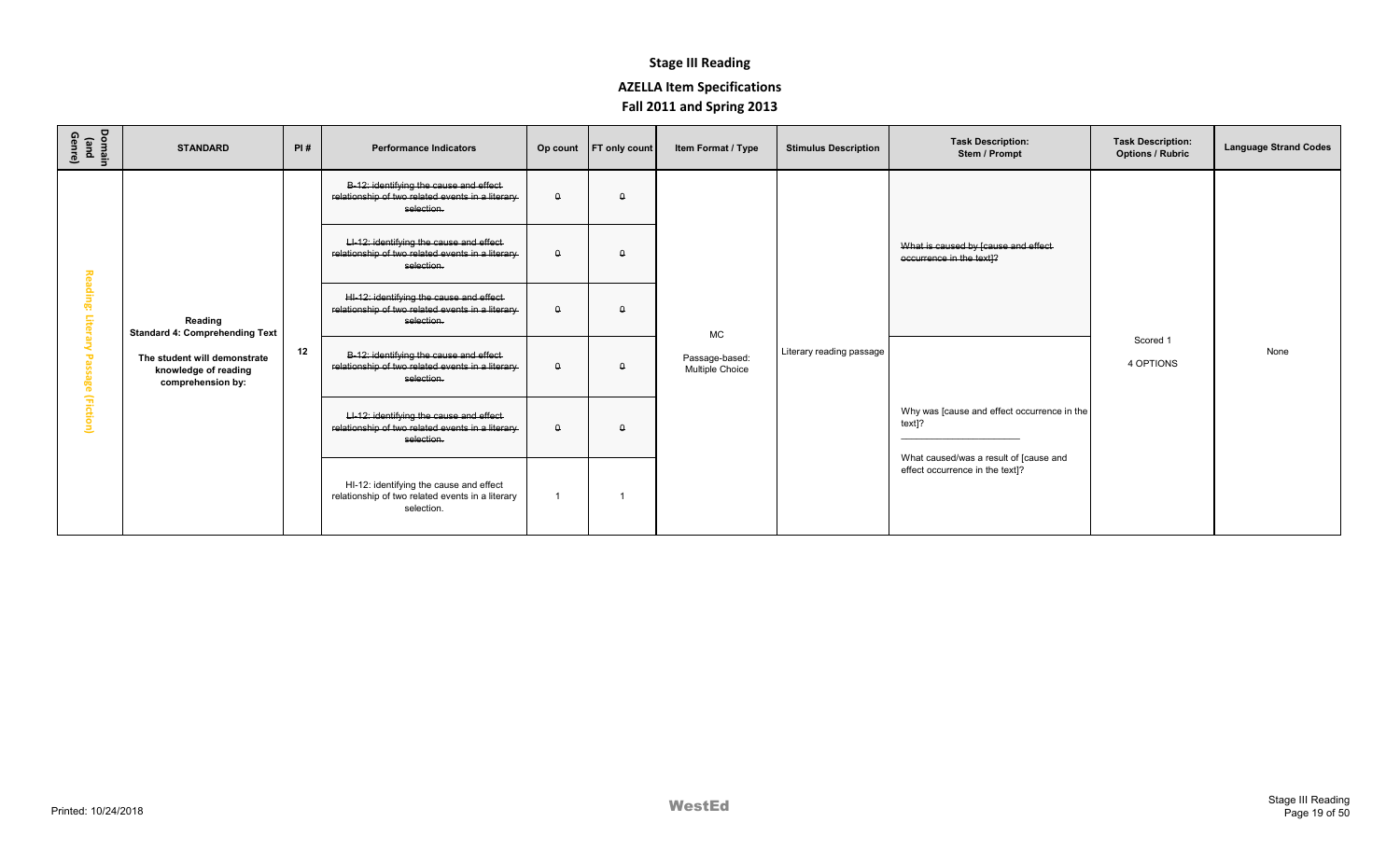| Domain<br>(and<br>Genre)            | <b>STANDARD</b>                                                                                                               | PI# | <b>Performance Indicators</b>                                                                | Op count          | <b>FT only count</b> | Item Format / Type                      | <b>Stimulus Description</b> | <b>Task Description:</b><br>Stem / Prompt                                                                                    | <b>Task Description:</b><br><b>Options / Rubric</b> | <b>Language Strand Codes</b> |
|-------------------------------------|-------------------------------------------------------------------------------------------------------------------------------|-----|----------------------------------------------------------------------------------------------|-------------------|----------------------|-----------------------------------------|-----------------------------|------------------------------------------------------------------------------------------------------------------------------|-----------------------------------------------------|------------------------------|
|                                     |                                                                                                                               |     | B-13: drawing conclusions from information<br>implied or inferred in a literary selection.   | $\Omega$          | $\Omega$             |                                         |                             |                                                                                                                              |                                                     |                              |
|                                     |                                                                                                                               |     | LI-13: drawing conclusions from information-<br>implied or inferred in a literary selection. | $\theta$          | $\Omega$             |                                         |                             | Which conclusion can be made at the end of<br>the passage?                                                                   |                                                     |                              |
|                                     | Reading<br><b>Standard 4: Comprehending Text</b>                                                                              |     | HI-13: drawing conclusions from information<br>implied or inferred in a literary selection.  |                   | $\Omega$             | MC                                      |                             |                                                                                                                              |                                                     | III.L.2                      |
|                                     | Reading: Literary Passage (Fiction)<br>The student will demonstrate<br>knowledge of reading<br>comprehension by:              | 13  | B-13: drawing conclusions from information-<br>implied or inferred in a literary selection.  | $\Omega$          | $\theta$             | Passage-based:<br>Multiple Choice       | Literary reading passage    | Read the phrase/sentence from [part of                                                                                       | Scored 1<br>4 OPTIONS                               |                              |
|                                     |                                                                                                                               |     | LI-13: drawing conclusions from information-<br>implied or inferred in a literary selection. | $\mathbf{\Omega}$ | $\theta$             |                                         |                             | passage].<br>[Quoted text from passage in boldface.]                                                                         |                                                     |                              |
|                                     |                                                                                                                               |     | HI-13: drawing conclusions from information<br>implied or inferred in a literary selection.  |                   | $\Omega$             |                                         |                             | What does this phrase/sentence mean?<br>[May include figurative language questions.]                                         |                                                     |                              |
| Reading: Literary Passage (Fiction) | Reading<br><b>Standard 4: Comprehending Text</b><br>The student will demonstrate<br>knowledge of reading<br>comprehension by: | 14  | B-14: identifying characters and their traits<br>within a fictional text.                    | $\Omega$          | 2                    | MC<br>Passage-based:<br>Multiple Choice | Literary reading passage    | Which word best describes [character]?<br>[Other questions that require an identification<br>of characters or their traits.] | Scored 1<br>4 OPTIONS                               | None                         |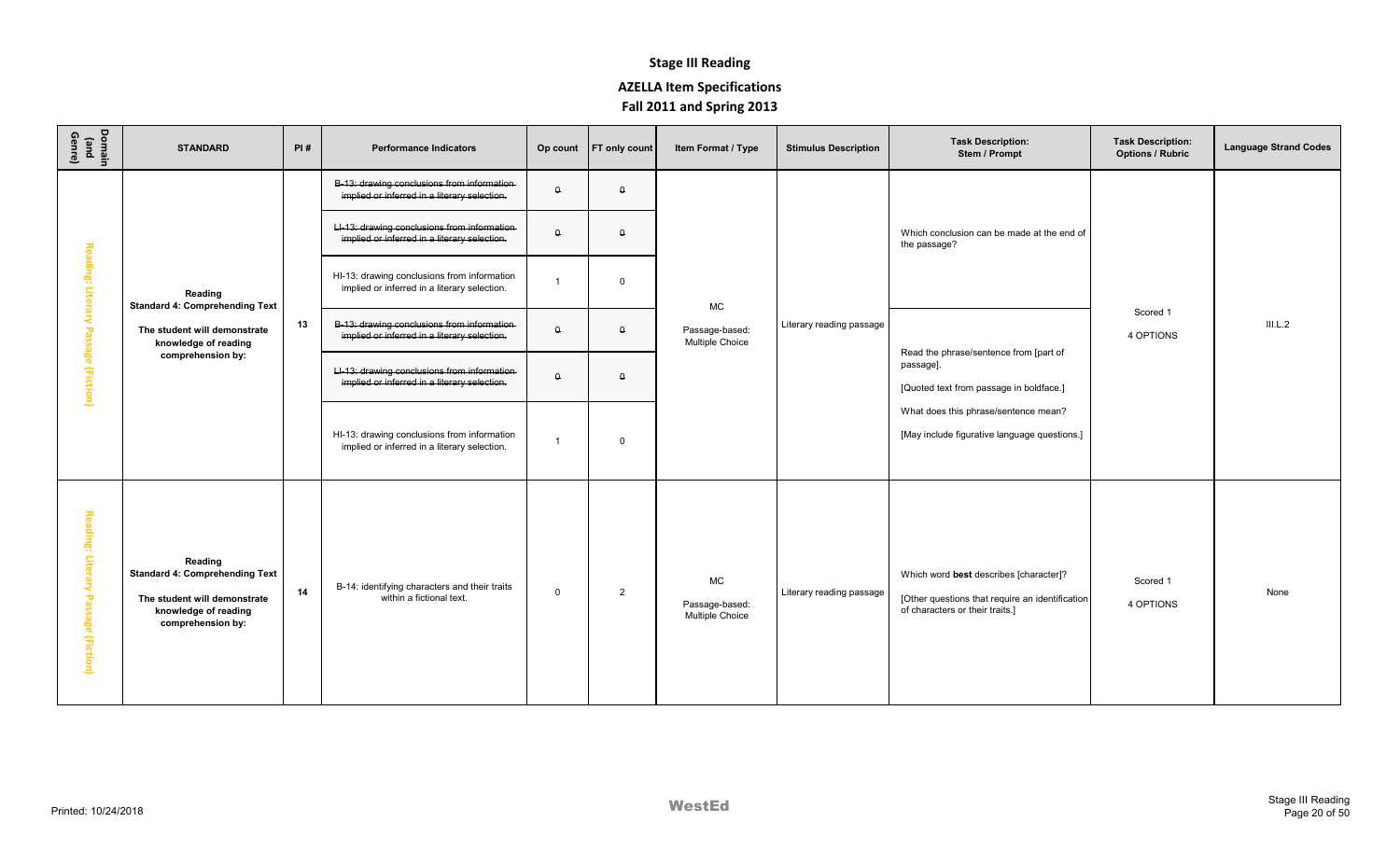| Domain<br>(and<br>Genre) | <b>STANDARD</b>                                                           | PI# | <b>Performance Indicators</b>                                                                |   | Op count FT only count | Item Format / Type                       | <b>Stimulus Description</b> | <b>Task Description:</b><br>Stem / Prompt                            | <b>Task Description:</b><br><b>Options / Rubric</b> | <b>Language Strand Codes</b> |
|--------------------------|---------------------------------------------------------------------------|-----|----------------------------------------------------------------------------------------------|---|------------------------|------------------------------------------|-----------------------------|----------------------------------------------------------------------|-----------------------------------------------------|------------------------------|
|                          |                                                                           |     | LI-14: describing the characters' traits and their  <br>motivations within a fictional text. | θ | $\theta$               |                                          |                             | Which word best describes [character] [at                            |                                                     |                              |
|                          | Reading<br><b>Standard 4: Comprehending Text</b>                          |     | HI-14: describing the characters' traits and their<br>motivations within a fictional text.   |   |                        | <b>MC</b>                                |                             | some point in passage]?                                              | Scored 1                                            |                              |
|                          | The student will demonstrate<br>knowledge of reading<br>comprehension by: | 14  | LI-14: describing the characters' traits and their<br>motivations within a fictional text.   |   | $\Omega$               | Passage-based:<br><b>Multiple Choice</b> | Literary reading passage    | What is the most likely reason [character]                           | 4 OPTIONS                                           | None                         |
|                          |                                                                           |     | HI-14: describing the characters' traits and their<br>motivations within a fictional text.   |   | $\Omega$               |                                          |                             | [does something in the text]?<br>[Focus on character's motivations.] |                                                     |                              |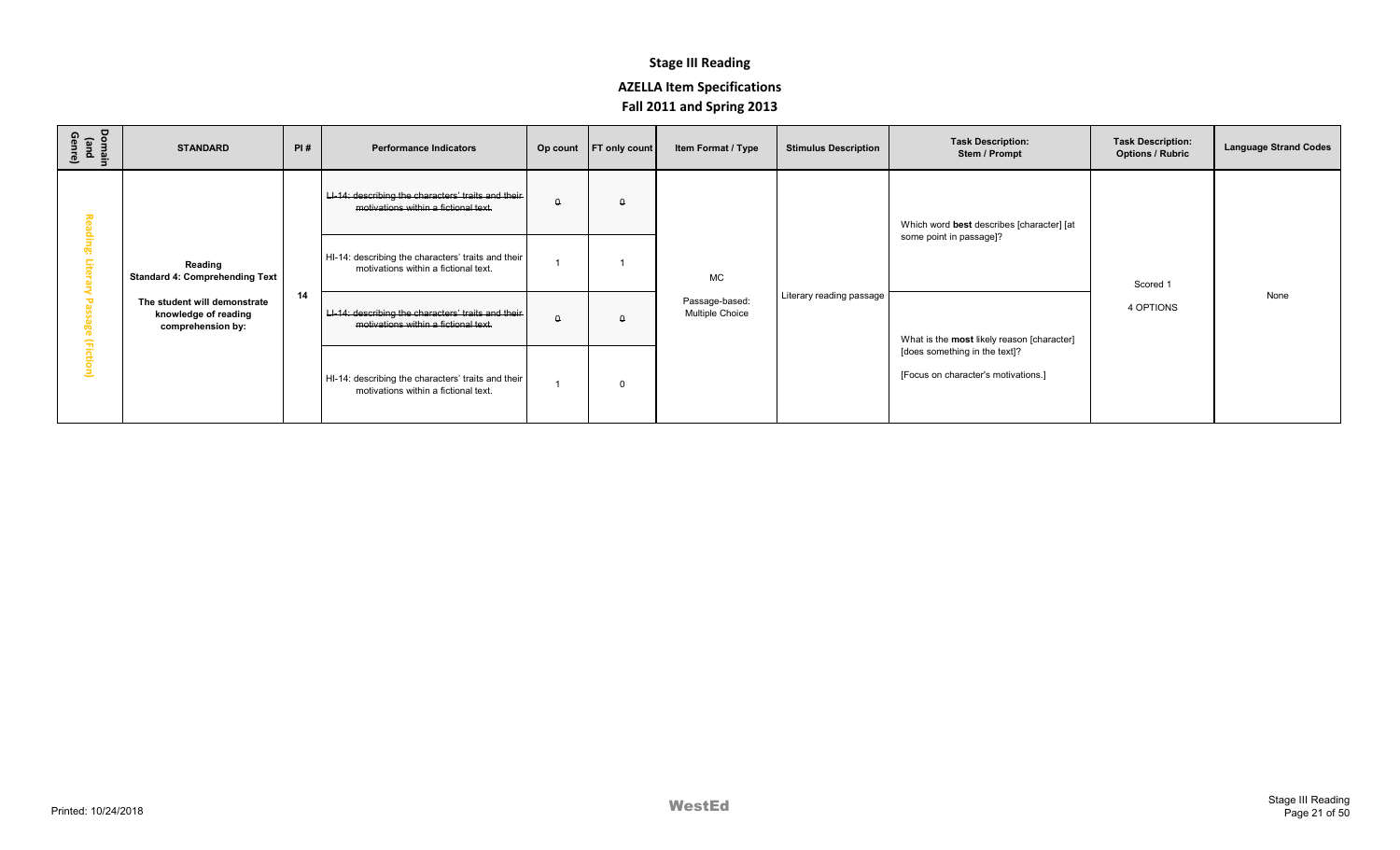| Domain<br>(and<br>Genre) | <b>STANDARD</b>                                                                                          | PI# | <b>Performance Indicators</b>                                                                                     |                | Op count FT only count | Item Format / Type                                    | <b>Stimulus Description</b> | <b>Task Description:</b><br>Stem / Prompt                                                                 | <b>Task Description:</b><br><b>Options / Rubric</b> | <b>Language Strand Codes</b> |
|--------------------------|----------------------------------------------------------------------------------------------------------|-----|-------------------------------------------------------------------------------------------------------------------|----------------|------------------------|-------------------------------------------------------|-----------------------------|-----------------------------------------------------------------------------------------------------------|-----------------------------------------------------|------------------------------|
|                          |                                                                                                          |     | B-15: describing the setting using key words<br>from a fictional text.                                            | $\theta$       | $\theta$               |                                                       |                             |                                                                                                           |                                                     |                              |
| Reading: Literary        | Reading<br><b>Standard 4: Comprehending Text</b><br>The student will demonstrate<br>knowledge of reading | 15  | LI-15: describing the setting using key words-<br>from a fictional text.                                          | $\theta$       | $\Omega$               | <b>MC</b><br>Passage-based:<br><b>Multiple Choice</b> | Literary reading passage    | When/What [time frame in the passage]<br>[something that occurs at a specific setting in<br>the passage]? | Scored 1<br>4 OPTIONS                               | None                         |
| Passage (Fiction)        | comprehension by:                                                                                        |     | HI-15: describing the setting using key words<br>from a fictional text.                                           | $\overline{2}$ | $\Omega$               |                                                       |                             |                                                                                                           |                                                     |                              |
| Reading: Literary        | Reading<br><b>Standard 4: Comprehending Text</b>                                                         |     | LI-16: identifying the plot (specific events,<br>problems and solutions) from a fictional text.                   | $\mathsf{o}$   | $\Omega$               | MC                                                    |                             |                                                                                                           |                                                     |                              |
| Passage (Fiction)        | The student will demonstrate<br>knowledge of reading<br>comprehension by:                                | 16  | HI-16: identifying and describing the plot<br>(specific events, problems and solutions) from a<br>fictional text. | $\mathbf 0$    | -1                     | Passage-based:<br>Multiple Choice                     | Literary reading passage    | Question about literary element of the plot<br>(specific event/problems/solutions) of the<br>passage.     | Scored 1<br>4 OPTIONS                               | None                         |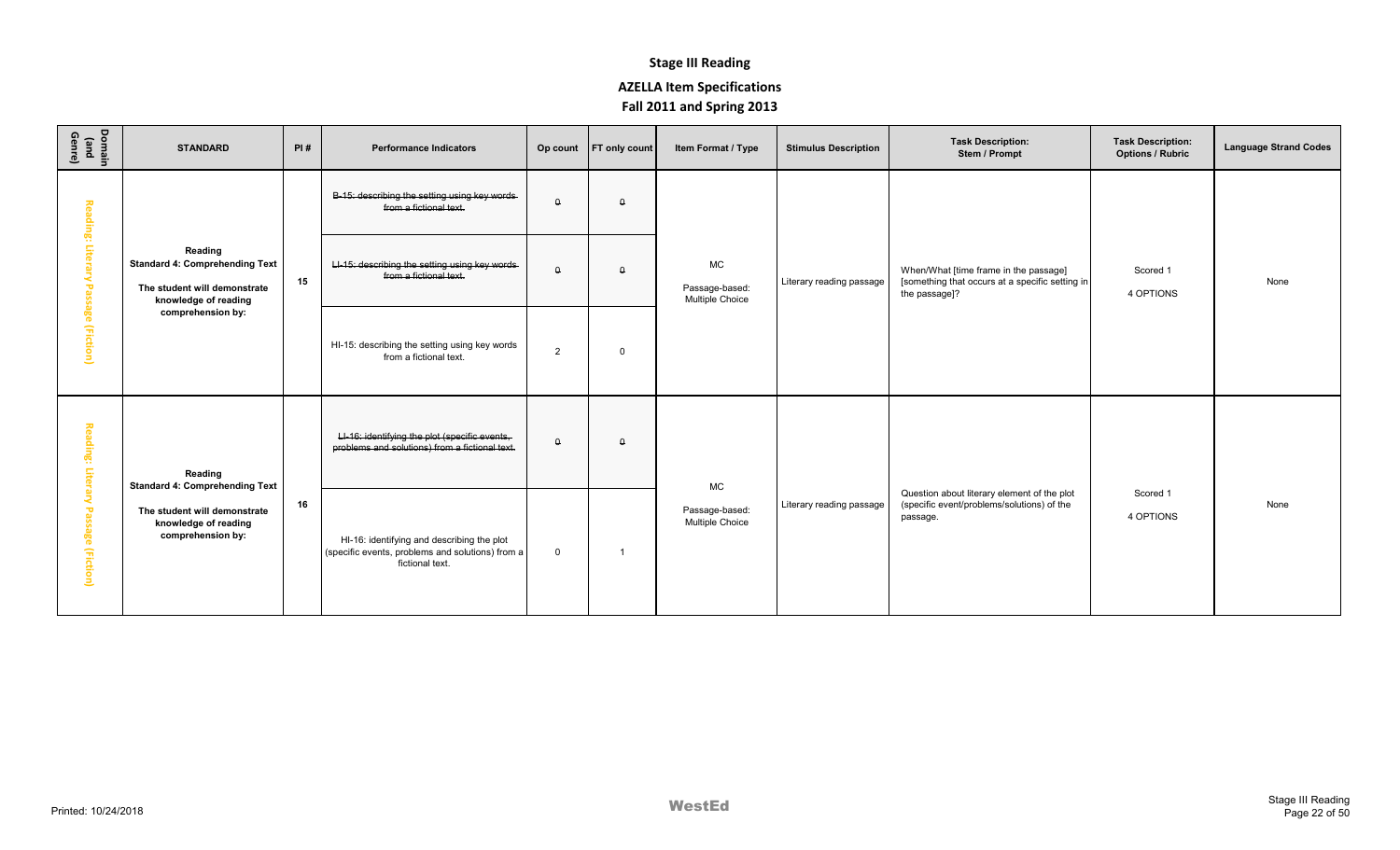| Domain<br>(and<br>Genre)                      | <b>STANDARD</b>                                                                                                               | PI# | <b>Performance Indicators</b>                                               |             | Op count FT only count  | Item Format / Type                             | <b>Stimulus Description</b> | <b>Task Description:</b><br>Stem / Prompt                                                | <b>Task Description:</b><br><b>Options / Rubric</b> | <b>Language Strand Codes</b> |
|-----------------------------------------------|-------------------------------------------------------------------------------------------------------------------------------|-----|-----------------------------------------------------------------------------|-------------|-------------------------|------------------------------------------------|-----------------------------|------------------------------------------------------------------------------------------|-----------------------------------------------------|------------------------------|
| Rea                                           |                                                                                                                               |     | PE-17: relating illustrations to fictional text.                            | $\theta$    | $\theta$                |                                                |                             |                                                                                          |                                                     |                              |
| ding:<br>Litera                               | Reading                                                                                                                       |     | E-17: relating illustrations to fictional text.                             | $\theta$    | $\Omega$                |                                                |                             |                                                                                          |                                                     |                              |
| ᅮ                                             | <b>Standard 4: Comprehending Text</b><br>The student will demonstrate                                                         | 17  | B-17: relating illustrations to fictional text.                             | $\theta$    | $\Omega$                | <b>MC</b><br>Passage-based:                    | Literary reading passage    | Which part of the passage does the<br>illustration help the reader understand?           | Scored 1<br>4 OPTIONS                               | None                         |
|                                               | knowledge of reading<br>comprehension by:                                                                                     |     | LI-17: relating illustrations to fictional text.                            | $\theta$    | $\Omega$                | <b>Multiple Choice</b>                         |                             |                                                                                          |                                                     |                              |
|                                               | age (Fiction)                                                                                                                 |     | HI-17: relating illustrations to fictional text.                            |             | $\overline{\mathbf{1}}$ |                                                |                             |                                                                                          |                                                     |                              |
| 認<br>ding:<br>Litera<br>ᅮ<br>age<br>(Fiction) | Reading<br><b>Standard 4: Comprehending Text</b><br>The student will demonstrate<br>knowledge of reading<br>comprehension by: |     | B-18: comparing and contrasting two characters-<br>within a fictional text. | $\theta$    | $\Omega$                | <b>MC</b><br>Passage-based:<br>Multiple Choice | Literary reading passage    | Question that requires students to compare<br>or contrast two characters in the passage. | Scored 1<br>4 OPTIONS                               |                              |
|                                               |                                                                                                                               | 18  | LI-18: comparing and contrasting two characters<br>within a fictional text. | $\theta$    | $\Omega$                |                                                |                             |                                                                                          |                                                     | None                         |
|                                               |                                                                                                                               |     | HI-18: comparing and contrasting two characters<br>within a fictional text. | $\mathbf 0$ |                         |                                                |                             |                                                                                          |                                                     |                              |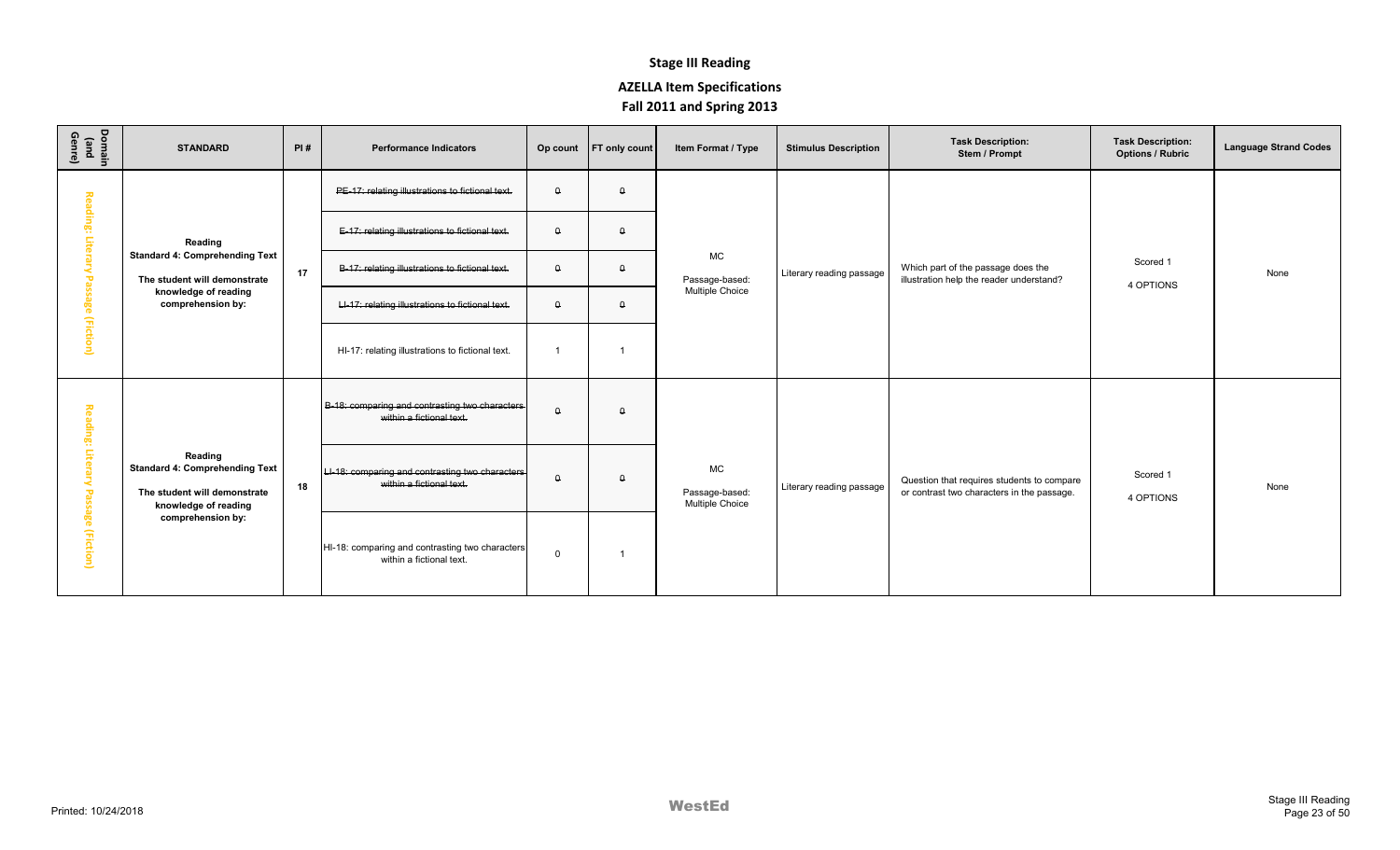| Domain<br>(and<br>Genre)                       | <b>STANDARD</b>                                                                                                               | PI#            | <b>Performance Indicators</b>                                                                                                            | Op count | <b>FT</b> only count | Item Format / Type                             | <b>Stimulus Description</b>      | <b>Task Description:</b><br>Stem / Prompt                                  | <b>Task Description:</b><br><b>Options / Rubric</b> | <b>Language Strand Codes</b> |
|------------------------------------------------|-------------------------------------------------------------------------------------------------------------------------------|----------------|------------------------------------------------------------------------------------------------------------------------------------------|----------|----------------------|------------------------------------------------|----------------------------------|----------------------------------------------------------------------------|-----------------------------------------------------|------------------------------|
| Reading: Informational Pa                      |                                                                                                                               |                | B-3: answering literal (i.e., Yes/No, who, what,<br>where, when, why, which and how) questions-<br>about text.                           | $\theta$ | $\theta$             |                                                |                                  |                                                                            |                                                     |                              |
|                                                | Reading<br><b>Standard 4: Comprehending Text</b><br>The student will demonstrate<br>knowledge of reading                      | $\mathbf{3}$   | LI-3: answering literal (i.e., Yes/No, who, what,<br>where, when, why, which and how) and/or-<br>personal response questions about text. | $\Omega$ | $\Omega$             | MC<br>Passage-based:<br>Multiple Choice        | Informational reading<br>passage | [Who/what/where/when/why/which/how literal<br>question about the passage.] | Scored 1<br>4 OPTIONS                               | III.L.2                      |
| sage (Nonfiction)                              | comprehension by:                                                                                                             |                | HI-3: answering literal (i.e., Yes/No, who, what,<br>where, when, why, which and how) and/or<br>personal response questions about text.  | 5        | 5                    |                                                |                                  |                                                                            |                                                     |                              |
| Reading: Informational Passage<br>(Nonfiction) | Reading<br><b>Standard 4: Comprehending Text</b><br>The student will demonstrate<br>knowledge of reading<br>comprehension by: | $\overline{7}$ | B-7: identifying the main idea and<br>two-to-three details from text.                                                                    |          | -1                   | <b>MC</b><br>Passage-based:<br>Multiple Choice | Informational reading<br>passage | What is the main idea of the passage?                                      | Scored 1<br>4 OPTIONS                               | None                         |
| Reading: Inforn<br>Reading: Inforn             | Reading<br><b>Standard 4: Comprehending Text</b>                                                                              |                | LI-7: summarizing the main idea and supporting<br>details from text.                                                                     | $\Omega$ | $\Omega$             | МC                                             | Informational reading            |                                                                            | Scored 1                                            |                              |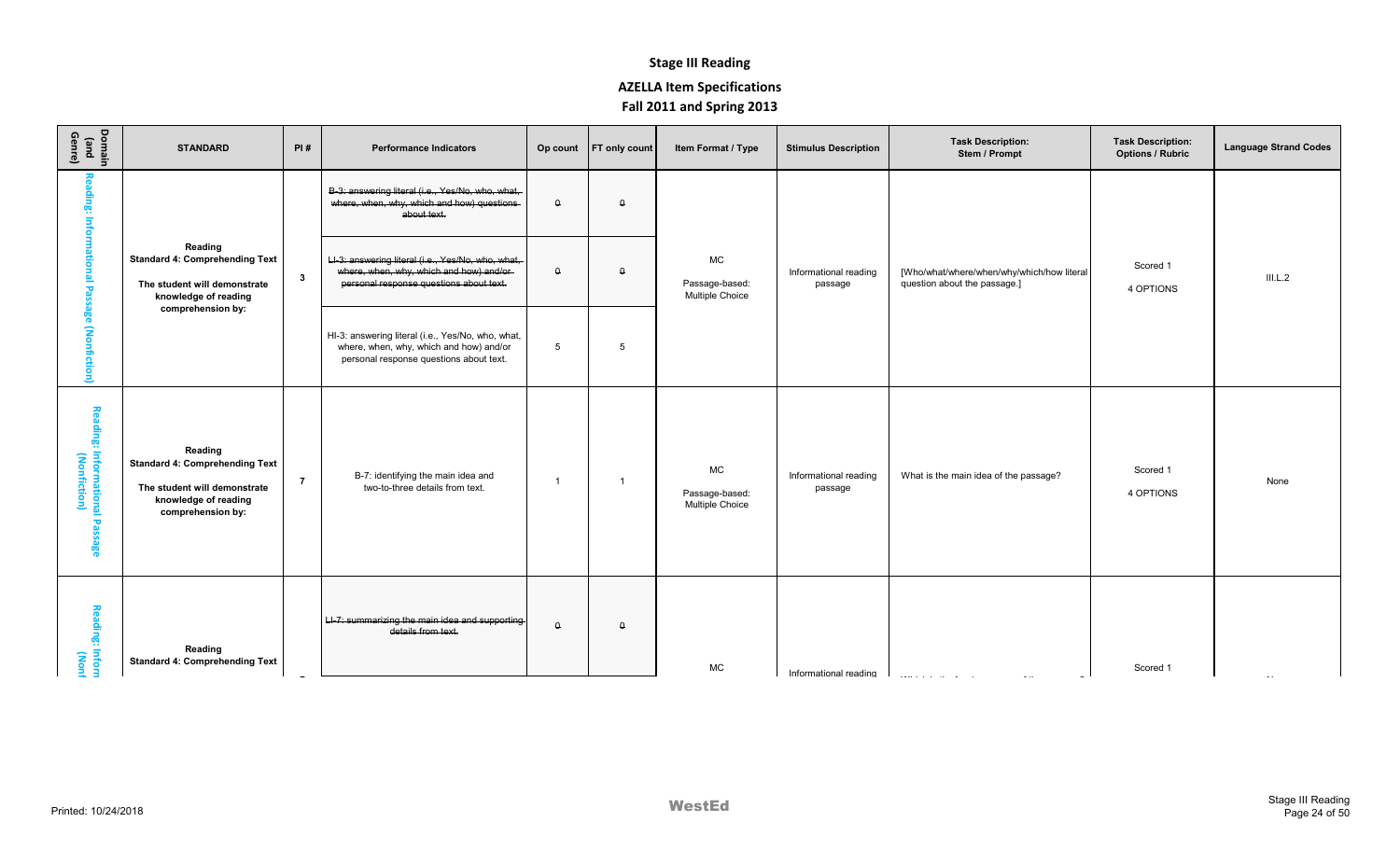| Domai<br>(and<br>Genre | <b>STANDARD</b>                                                           | PI# | <b>Performance Indicators</b>                                                                                 | Op count FT only count | <b>Item Format / Type</b>                | <b>Stimulus Description</b> | <b>Task Description:</b><br>Stem / Prompt        | <b>Task Description:</b><br><b>Options / Rubric</b> | <b>Language Strand Codes</b> |
|------------------------|---------------------------------------------------------------------------|-----|---------------------------------------------------------------------------------------------------------------|------------------------|------------------------------------------|-----------------------------|--------------------------------------------------|-----------------------------------------------------|------------------------------|
|                        | The student will demonstrate<br>knowledge of reading<br>comprehension by: |     | HI-7: summarizing the main idea and supporting<br>details from text using appropriate academic<br>vocabulary. |                        | Passage-based:<br><b>Multiple Choice</b> | passage                     | Which is the <b>best</b> summary of the passage? | 4 OPTIONS                                           | None                         |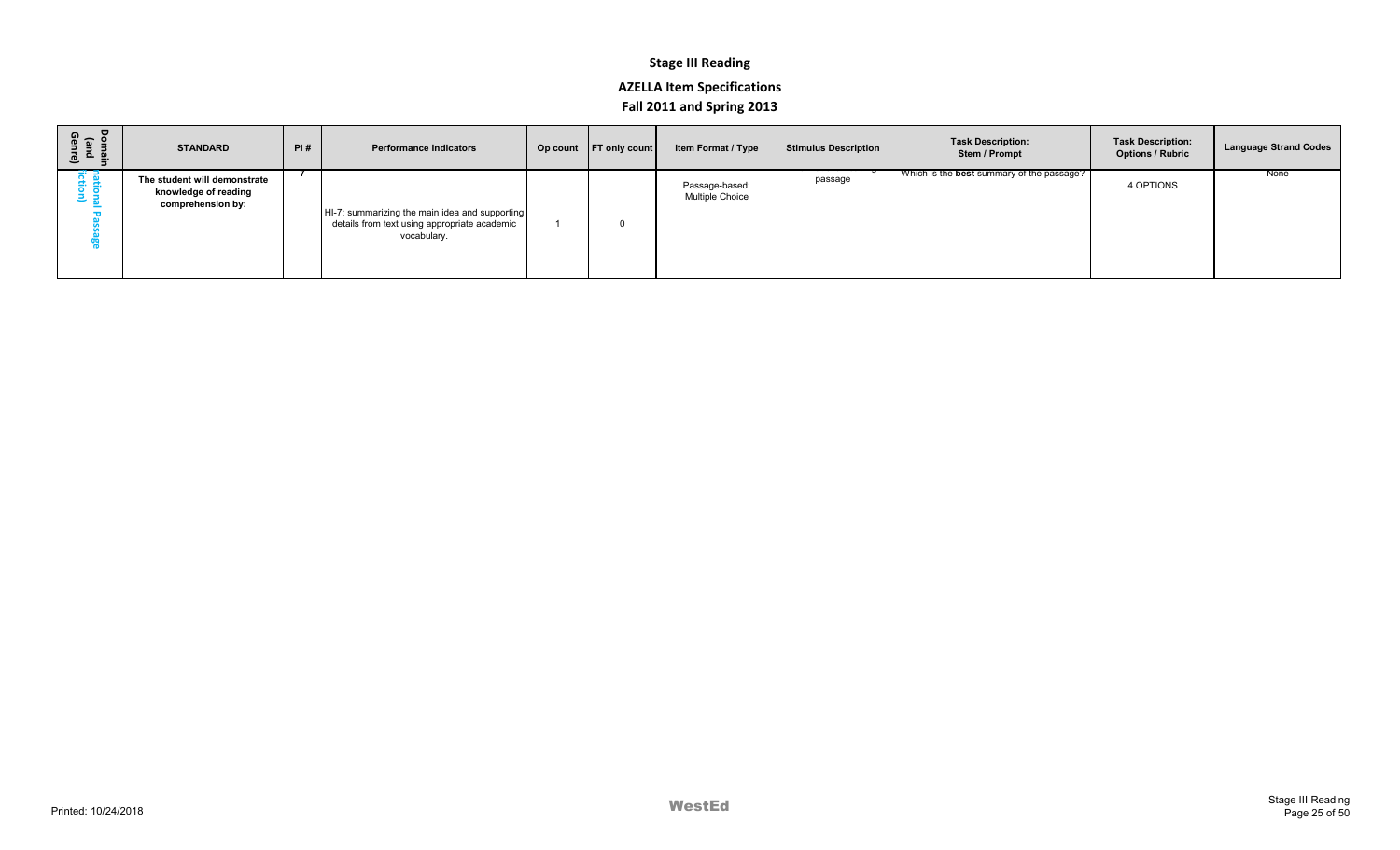| Domain<br>(and<br>Genre) | <b>STANDARD</b>                                                           | PI# | <b>Performance Indicators</b>                                                                                                                | Op count       | <b>FT</b> only count | Item Format / Type                | <b>Stimulus Description</b> | <b>Task Description:</b><br>Stem / Prompt                                          | <b>Task Description:</b><br><b>Options / Rubric</b> | <b>Language Strand Codes</b> |
|--------------------------|---------------------------------------------------------------------------|-----|----------------------------------------------------------------------------------------------------------------------------------------------|----------------|----------------------|-----------------------------------|-----------------------------|------------------------------------------------------------------------------------|-----------------------------------------------------|------------------------------|
|                          |                                                                           |     | E-8: identifying signal words that indicate-<br>sequential/chronological order (i.e., first, next,<br>$finally)$ .                           | $\theta$       | $\Omega$             |                                   |                             |                                                                                    |                                                     |                              |
|                          |                                                                           |     | B-8: locating sequential/ chronological order-<br>signal words (i.e., first, next, finally, today, now)<br>in text.                          | $\theta$       | $\Omega$             |                                   |                             | Which word[s] from the passage signal[s]<br>when something happens/happened/will   |                                                     |                              |
| Reading:                 |                                                                           |     | LI-8: locating sequential/ chronological order<br>signal words (i.e., first, next, finally today, now,<br>meanwhile, not long ago) in text.  | $\theta$       | $\Omega$             |                                   |                             | happen?                                                                            |                                                     |                              |
| <b>Informational</b>     | Reading<br><b>Standard 4: Comprehending Text</b>                          |     | HI-8: locating sequential/ chronological order<br>signal words (i.e., first, next, finally today, now,<br>meanwhile, not long ago) in text.  | $\overline{1}$ | $\Omega$             | <b>MC</b>                         | Informational reading       |                                                                                    | Scored 1                                            |                              |
| Pa<br>ssage (Nonfiction) | The student will demonstrate<br>knowledge of reading<br>comprehension by: | 8   | E-8: identifying signal words that indicate-<br>sequential/chronological order (i.e., first, next,<br>finally.                               | $\theta$       | $\mathbf{a}$         | Passage-based:<br>Multiple Choice | passage                     | 4 OPTIONS                                                                          | III.L.1a                                            |                              |
|                          |                                                                           |     | B-8: locating sequential/ chronological order-<br>signal words (i.e., first, next, finally, today, now)<br>in text.                          | $\mathsf{o}$   | $\Omega$             |                                   |                             | Read the sentence from the passage.<br>[Quoted text from passage in boldface]      |                                                     |                              |
|                          |                                                                           |     | LI-8: locating sequential/ chronological order-<br>signal words (i.e., first, next, finally today, now,<br>meanwhile, not long ago) in text. | $\theta$       | $\Omega$             |                                   |                             | Which word[s] signal[s] time order/when<br>something happens/happened/will happen? |                                                     |                              |
|                          |                                                                           |     | HI-8: locating sequential/ chronological order-<br>signal words (i.e., first, next, finally today, now,<br>meanwhile, not long ago) in text. | $\theta$       | $\Omega$             |                                   |                             |                                                                                    |                                                     |                              |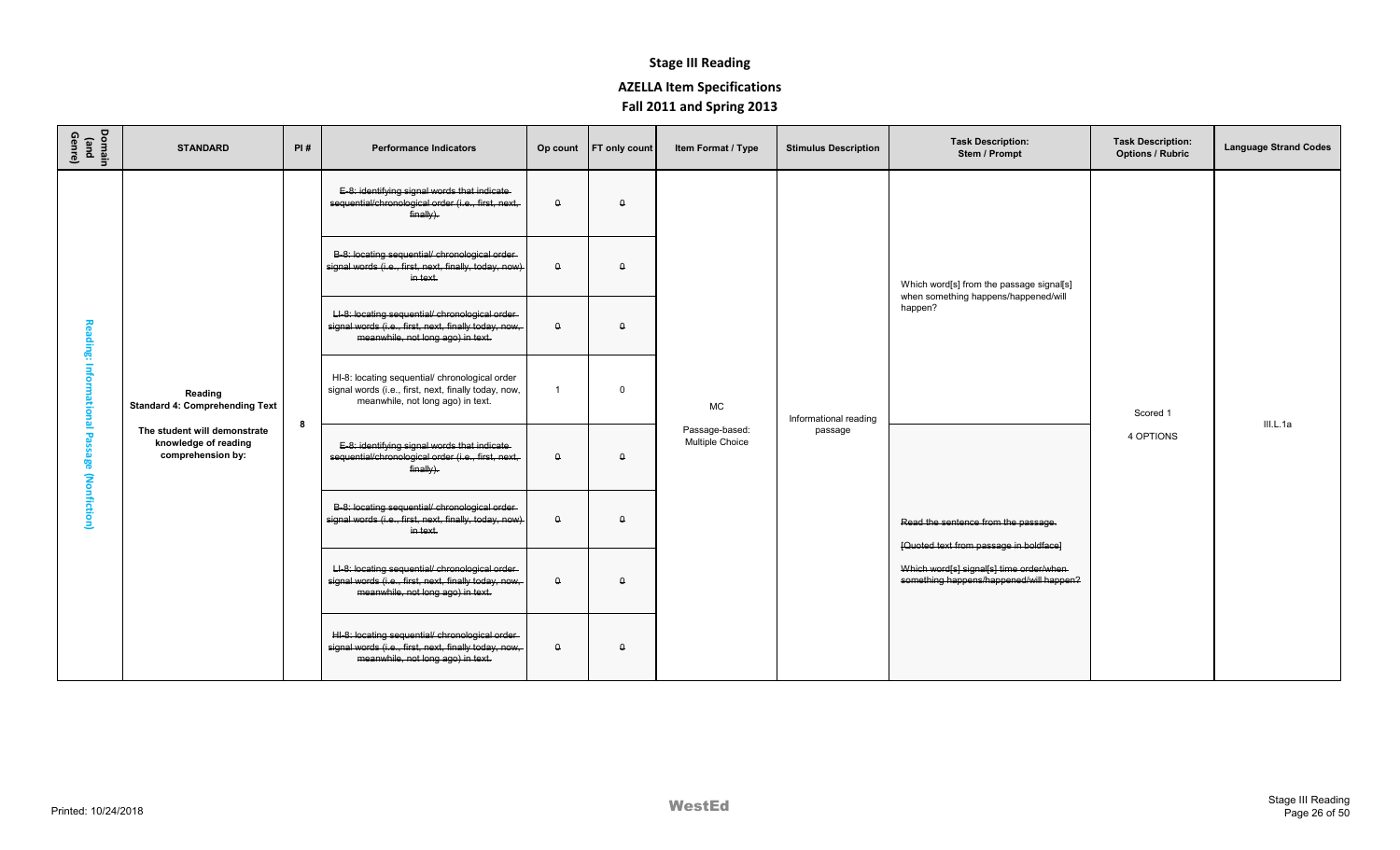| Domain<br>(and<br>Genre) | <b>STANDARD</b>                                                           | PI# | <b>Performance Indicators</b>                                                                                                            |              | Op count FT only count | Item Format / Type                | <b>Stimulus Description</b> | <b>Task Description:</b><br>Stem / Prompt                                                                                    | <b>Task Description:</b><br><b>Options / Rubric</b> | <b>Language Strand Codes</b> |
|--------------------------|---------------------------------------------------------------------------|-----|------------------------------------------------------------------------------------------------------------------------------------------|--------------|------------------------|-----------------------------------|-----------------------------|------------------------------------------------------------------------------------------------------------------------------|-----------------------------------------------------|------------------------------|
|                          |                                                                           |     | B-9: identifying signal words that indicate-<br>comparison/contrast. (i.e., similarly, on the other-<br>hand, however, yet, in spite of) | $\theta$     | $\Omega$               |                                   |                             |                                                                                                                              |                                                     |                              |
|                          |                                                                           |     | LI-9: locating signal words that indicate<br>comparison/contrast. (i.e., similarly, on the other-<br>hand, however, yet, in spite of)    | $\theta$     | $\Omega$               |                                   |                             | Which word[s] from the passage signal[s] a<br>comparison/contrast?                                                           |                                                     |                              |
|                          | Reading<br><b>Standard 4: Comprehending Text</b>                          |     | HI-9: locating signal words that indicate-<br>comparison/contrast. (i.e., similarly, on the other<br>hand, however, yet, in spite of)    | $\theta$     | $\Omega$               | <b>MC</b>                         | Informational reading       |                                                                                                                              | Scored 1                                            |                              |
| fiction                  | The student will demonstrate<br>knowledge of reading<br>comprehension by: | 9   | B-9: identifying signal words that indicate<br>comparison/contrast. (i.e., similarly, on the other<br>hand, however, yet, in spite of)   |              | $\Omega$               | Passage-based:<br>Multiple Choice | passage                     |                                                                                                                              | 4 OPTIONS                                           | None                         |
|                          |                                                                           |     | LI-9: locating signal words that indicate-<br>comparison/contrast. (i.e., similarly, on the other-<br>hand, however, yet, in spite of)   | $\theta$     | $\theta$               |                                   |                             | Read the sentence from the passage.<br>[Quoted text from passage in boldface]<br>Which word[s] from the sentence signal[s] a |                                                     |                              |
|                          |                                                                           |     | HI-9: locating signal words that indicate<br>comparison/contrast. (i.e., similarly, on the other<br>hand, however, yet, in spite of)     | $\mathbf{0}$ |                        |                                   |                             | comparison/contrast?                                                                                                         |                                                     |                              |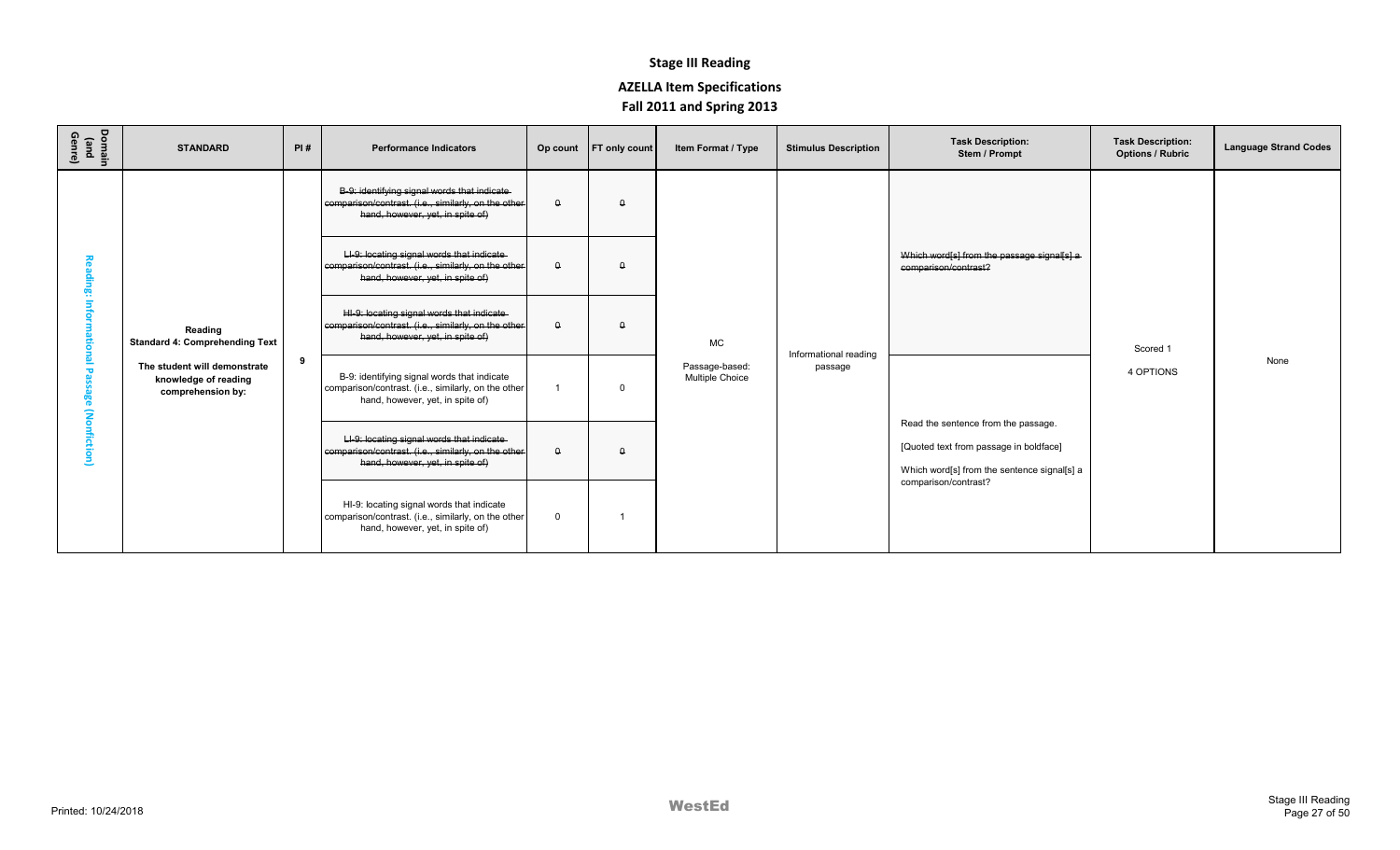| Domain<br>(and<br>Genre) | <b>STANDARD</b>                                                           | PI# | <b>Performance Indicators</b>                                                                                                          |          | Op count FT only count | Item Format / Type                | <b>Stimulus Description</b> | <b>Task Description:</b><br>Stem / Prompt                                                                                                       | <b>Task Description:</b><br><b>Options / Rubric</b> | <b>Language Strand Codes</b> |
|--------------------------|---------------------------------------------------------------------------|-----|----------------------------------------------------------------------------------------------------------------------------------------|----------|------------------------|-----------------------------------|-----------------------------|-------------------------------------------------------------------------------------------------------------------------------------------------|-----------------------------------------------------|------------------------------|
|                          |                                                                           |     | B-10: identifying signal words that indicate cause<br>and effect. (i.e., as a result of, consequently, so<br>that, because of, since)  | $\Omega$ | $\Omega$               |                                   |                             |                                                                                                                                                 |                                                     |                              |
| ding                     |                                                                           |     | LI-10: locating signal words that indicate cause<br>and effect. (i.e., as a result of, consequently, so<br>that, because of, since)    |          | $\Omega$               |                                   |                             | Which word[s] from the passage signal[s]<br>cause and effect?                                                                                   |                                                     |                              |
| 량                        | Reading<br><b>Standard 4: Comprehending Text</b>                          | 10  | HI-10: locating signal words that indicate cause<br>and effect. (i.e., as a result of, consequently, so<br>that, because of, since)    |          |                        | <b>MC</b>                         | Informational reading       |                                                                                                                                                 | Scored 1                                            | None                         |
| 꼉<br>(Nonfiction)        | The student will demonstrate<br>knowledge of reading<br>comprehension by: |     | B-10: identifying signal words that indicate cause<br>and effect. (i.e., as a result of, consequently, so-<br>that, because of, since) | $\theta$ | $\theta$               | Passage-based:<br>Multiple Choice | passage                     |                                                                                                                                                 | 4 OPTIONS                                           |                              |
|                          |                                                                           |     | LI-10: locating signal words that indicate cause<br>and effect. (i.e., as a result of, consequently, so-<br>that, because of, since)   | $\Omega$ | $\Omega$               |                                   |                             | Read the sentence from the passage.<br>[Quoted text from passage in boldface]<br>Which word[s] from the sentence signal[s]<br>cause and effect? |                                                     |                              |
|                          |                                                                           |     | HI-10: locating signal words that indicate cause<br>and effect. (i.e., as a result of, consequently, so<br>that, because of, since)    |          | -1                     |                                   |                             |                                                                                                                                                 |                                                     |                              |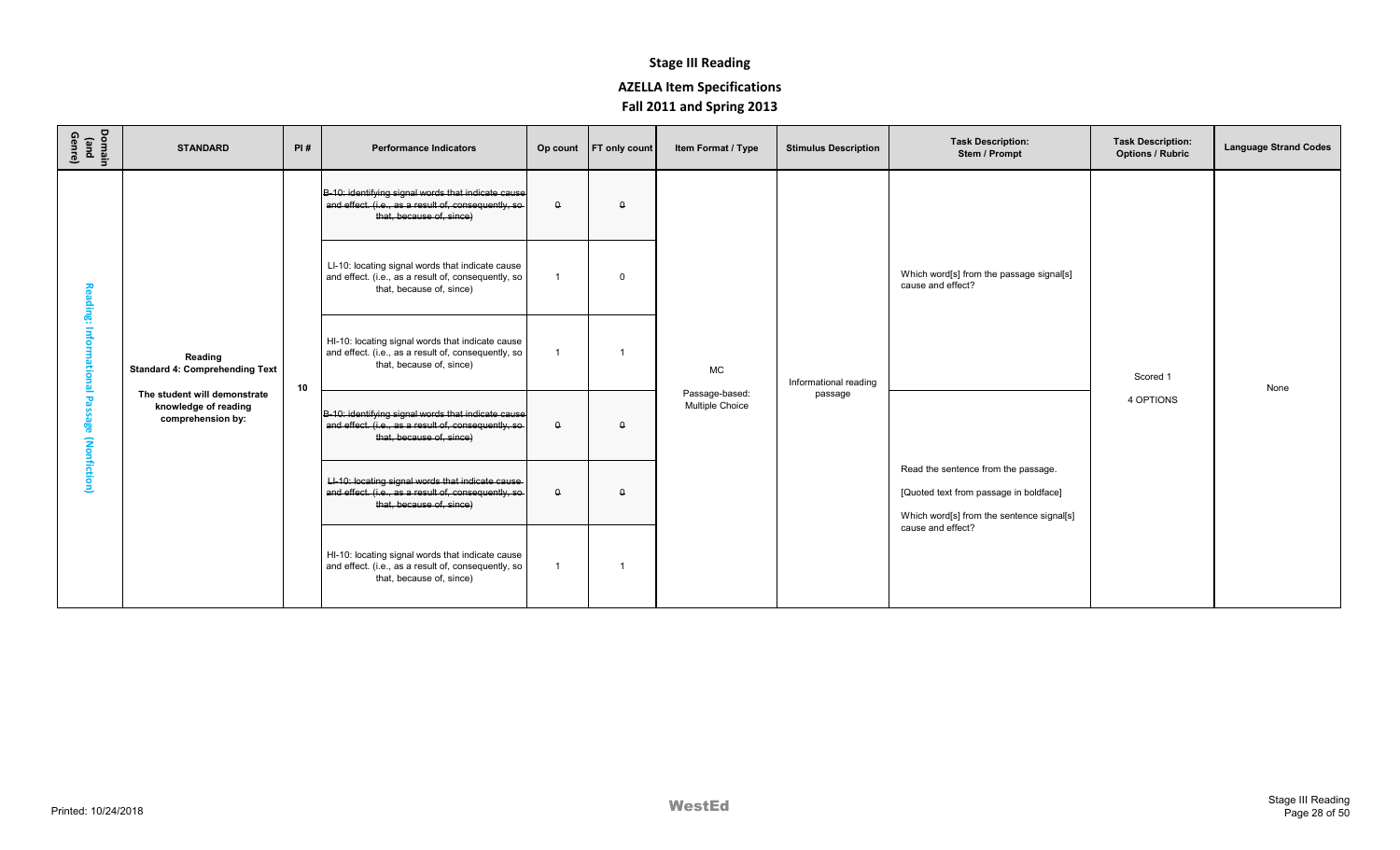| Domain<br>(and<br>Genre)                                           | <b>STANDARD</b>                                                                                                               | PI# | <b>Performance Indicators</b>                                                                                                                                                         | Op count     | <b>FT</b> only count | Item Format / Type                                    | <b>Stimulus Description</b>                                                                                                                                      | <b>Task Description:</b><br>Stem / Prompt                                                        | <b>Task Description:</b><br><b>Options / Rubric</b> | <b>Language Strand Codes</b> |
|--------------------------------------------------------------------|-------------------------------------------------------------------------------------------------------------------------------|-----|---------------------------------------------------------------------------------------------------------------------------------------------------------------------------------------|--------------|----------------------|-------------------------------------------------------|------------------------------------------------------------------------------------------------------------------------------------------------------------------|--------------------------------------------------------------------------------------------------|-----------------------------------------------------|------------------------------|
|                                                                    |                                                                                                                               |     | B-11: identifying the author's purpose for writing<br>a book. (i.e., to entertain, to inform, to persuade)                                                                            | $\theta$     | $\theta$             |                                                       |                                                                                                                                                                  |                                                                                                  |                                                     |                              |
| Reading:<br>: Informational I<br>(Nonfiction)                      | Reading<br><b>Standard 4: Comprehending Text</b><br>The student will demonstrate<br>knowledge of reading<br>comprehension by: | 11  | LI-11: identifying the author's purpose for writing<br>a book. (i.e., to entertain, to inform, to persuade)                                                                           | $\mathbf{1}$ | $\mathbf 0$          | <b>MC</b><br>Passage-based:<br>Multiple Choice        | Informational reading<br>passage                                                                                                                                 | Why did the author write the passage?                                                            | Scored 1<br>4 OPTIONS                               | None                         |
| <b>Passage</b>                                                     |                                                                                                                               |     | HI-11: identifying the author's purpose for writing<br>a book. (i.e., to entertain, to inform, to persuade)                                                                           | $\mathbf{1}$ | $\overline{2}$       |                                                       |                                                                                                                                                                  |                                                                                                  |                                                     |                              |
| Reading: Informational<br>Reading: Informational<br><b>Passage</b> | Reading<br><b>Standard 4: Comprehending Text</b><br>The student will demonstrate<br>knowledge of reading<br>comprehension by: | 20  | HI-20: applying understanding of content<br>vocabulary within math, science and social<br>studies texts.                                                                              | $\mathbf{1}$ | $\mathbf{0}$         | <b>MC</b><br>Passage-based:<br><b>Multiple Choice</b> | Informational reading<br>passage                                                                                                                                 | What does the word [content vocabulary<br>word underlined] mean as it is used in the<br>passage? | Scored 1<br>4 OPTIONS                               | III.L.2                      |
| Reading: Informa<br>Reading: Informa                               | Reading<br><b>Standard 4: Comprehending Text</b><br>$\sim$ .                                                                  | 24  | LI-24: interpreting information from external text-<br>in nonfiction text for a specific purpose. (e.g.,<br>"According to the population map, most people<br>live in the Northeast.") | $\Theta$     | $\mathbf{a}$         | <b>MC</b><br>$EXAMPLE 2$                              | Informational reading<br>passage<br><b>GRAPHIC</b><br>$\mathbf{K}(\mathbf{A})$ is an $\mathbf{I}(\mathbf{A})$ in a set of the following $\mathbf{I}(\mathbf{A})$ | [Question requiring an interpretation of<br>inguing care in an a Traditional graph care of       | Scored 1                                            | None                         |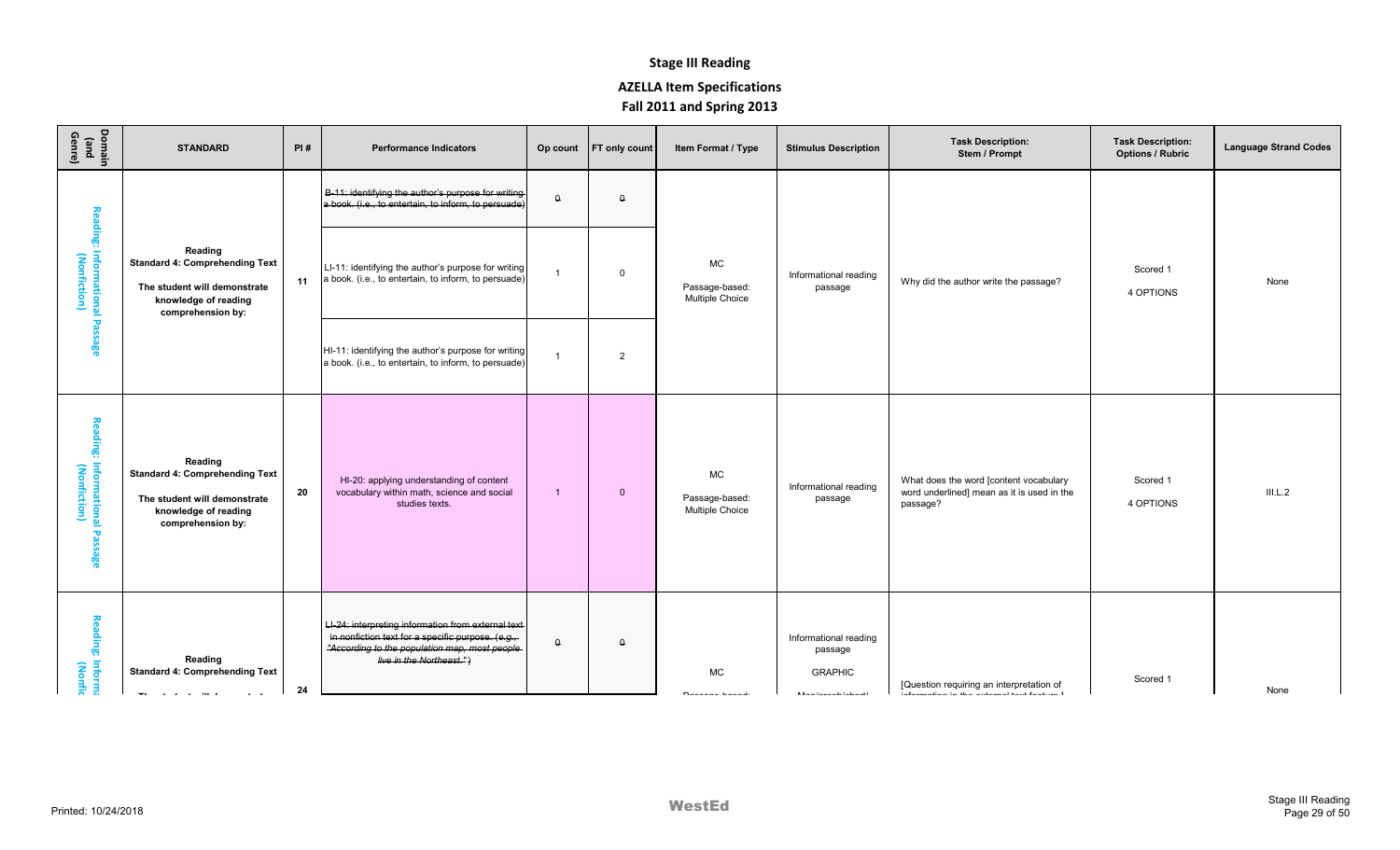| ទី ច ថ្មី<br>ு உ | <b>STANDARD</b>                                                           | PI# | <b>Performance Indicators</b>                                                                    | Op count FT only count | <b>Item Format / Type</b>         | <b>Stimulus Description</b>                                                                       | <b>Task Description:</b><br>Stem / Prompt | <b>Task Description:</b><br><b>Options / Rubric</b> | <b>Language Strand Codes</b> |
|------------------|---------------------------------------------------------------------------|-----|--------------------------------------------------------------------------------------------------|------------------------|-----------------------------------|---------------------------------------------------------------------------------------------------|-------------------------------------------|-----------------------------------------------------|------------------------------|
|                  | The student will demonstrate<br>knowledge of reading<br>comprehension by: |     | HI-24: interpreting information from external text<br>in nonfiction text for a specific purpose. |                        | Passage-based:<br>Multiple Choice | Map/graph/chart/<br>diagram/table/timeline<br>attached to an<br>informational reading<br>passage. | information in the external text feature. | 4 OPTIONS                                           |                              |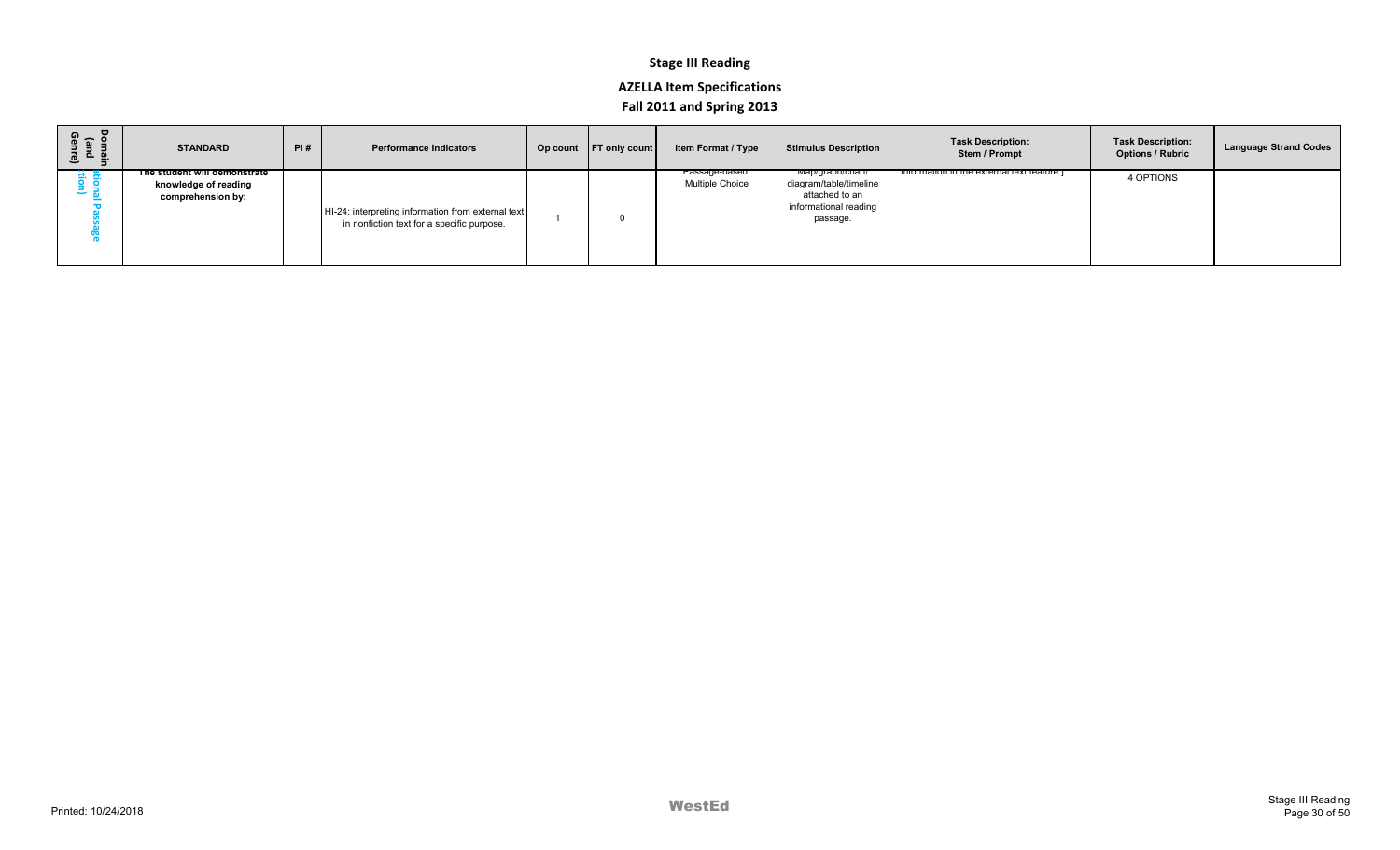| Domain<br>(and<br>Genre)                                           | <b>STANDARD</b>                                                                                                               | PI#            | <b>Performance Indicators</b>                                                                                                            | Op count             | FT only count  | Item Format / Type                             | <b>Stimulus Description</b>   | <b>Task Description:</b><br>Stem / Prompt                                  | <b>Task Description:</b><br><b>Options / Rubric</b> | <b>Language Strand Codes</b> |
|--------------------------------------------------------------------|-------------------------------------------------------------------------------------------------------------------------------|----------------|------------------------------------------------------------------------------------------------------------------------------------------|----------------------|----------------|------------------------------------------------|-------------------------------|----------------------------------------------------------------------------|-----------------------------------------------------|------------------------------|
|                                                                    |                                                                                                                               |                | B-3: answering literal (i.e., Yes/No, who, what,<br>where, when, why, which and how) questions<br>about text.                            | $\blacktriangleleft$ | $\Omega$       |                                                |                               |                                                                            |                                                     |                              |
| Reading: Functional Passage (Procedural)                           | Reading<br><b>Standard 4: Comprehending Text</b><br>The student will demonstrate<br>knowledge of reading                      | $\mathbf{3}$   | LI-3: answering literal (i.e., Yes/No, who, what,<br>where, when, why, which and how) and/or-<br>personal response questions about text. | $\theta$             | $\theta$       | <b>MC</b><br>Passage-based:<br>Multiple Choice | Functional reading<br>passage | [Who/what/where/when/why/which/how literal<br>question about the passage.] | Scored 1<br>4 OPTIONS                               | III.L.2                      |
|                                                                    | comprehension by:                                                                                                             |                | HI-3: answering literal (i.e., Yes/No, who, what,<br>where, when, why, which and how) and/or<br>personal response questions about text.  | $\mathbf{1}$         | $\overline{4}$ |                                                |                               |                                                                            |                                                     |                              |
| Reading <del>. Functional Passage</del><br>Gree <del>cdural)</del> | Reading<br><b>Standard 4: Comprehending Text</b><br>The student will demonstrate<br>knowledge of reading<br>comprehension by: | $\overline{f}$ | B-7: identifying the main idea and<br>two-to-three details from text.                                                                    | $\theta$             | $\theta$       | <b>MC</b><br>Passage-based:<br>Multiple Choice | Functional reading<br>passage | What is the main idea of the passage?                                      | Scored 1<br>4 OPTIONS                               | None                         |
| Reading <del>. Functional Passage</del><br>Gree <del>cdural)</del> | Reading<br><b>Standard 4: Comprehending Text</b>                                                                              | $\mathbf{z}$   | LI-7: summarizing the main idea and supporting<br>details from text.                                                                     | $\Omega$             | $\Omega$       | <b>MC</b>                                      | Functional reading            | Which is the best summary of the passage?                                  | Scored 1                                            | None                         |
|                                                                    | The student will demonstrate<br>knowledge of reading<br>comprehension by:                                                     |                | HI-7: summarizing the main idea and supporting<br>details from text using appropriate academic-<br>vocabulary.                           | $\theta$             | $\theta$       | Passage-based:<br>Multiple Choice              | passage                       |                                                                            | 4 OPTIONS                                           |                              |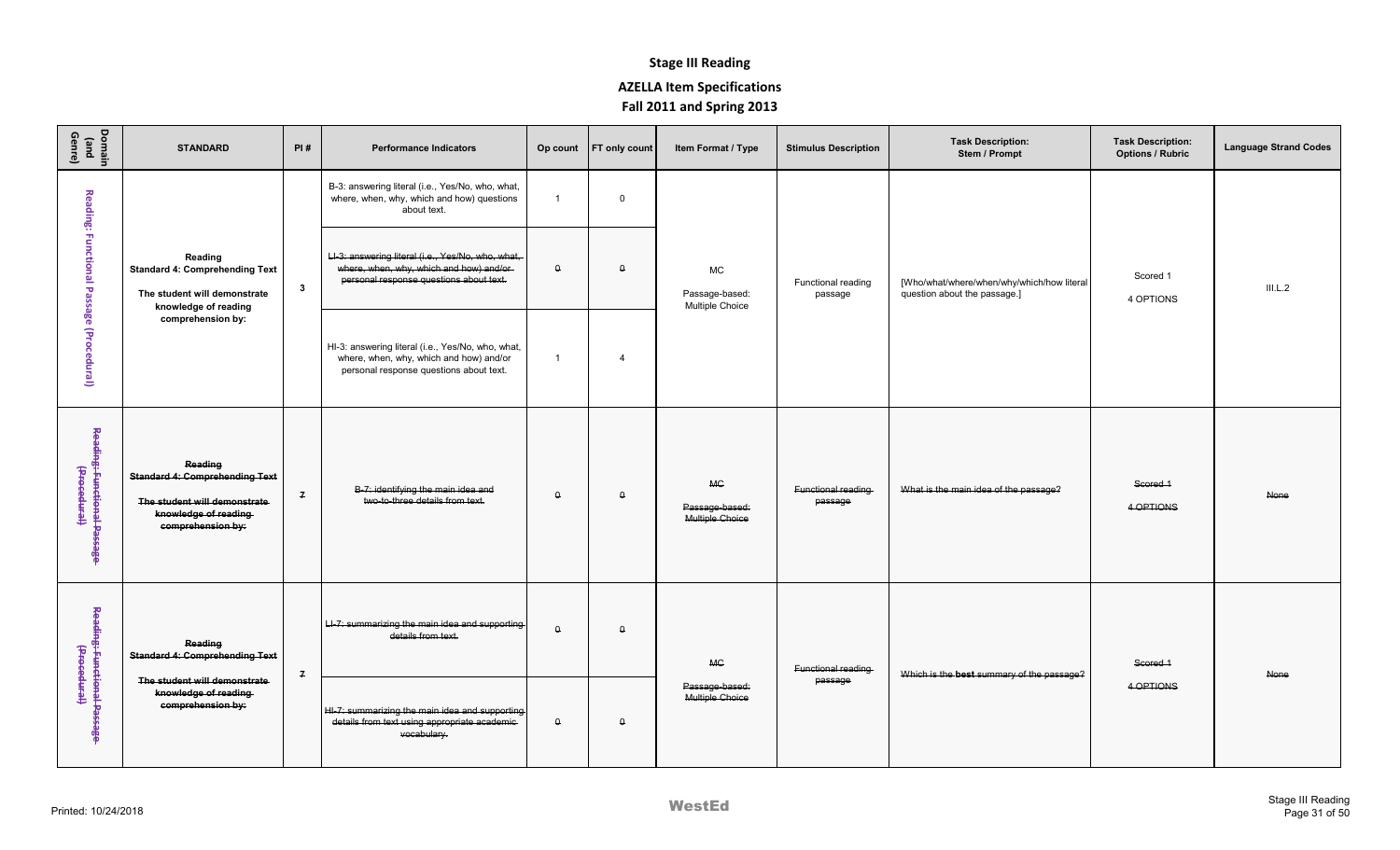| Domain<br>(and<br>Genre)                 | <b>STANDARD</b>                                                           | PI# | <b>Performance Indicators</b>                                                                                                               | Op count     | <b>FT</b> only count | Item Format / Type                | <b>Stimulus Description</b> | <b>Task Description:</b><br>Stem / Prompt                                           | <b>Task Description:</b><br><b>Options / Rubric</b> | <b>Language Strand Codes</b> |
|------------------------------------------|---------------------------------------------------------------------------|-----|---------------------------------------------------------------------------------------------------------------------------------------------|--------------|----------------------|-----------------------------------|-----------------------------|-------------------------------------------------------------------------------------|-----------------------------------------------------|------------------------------|
|                                          |                                                                           |     | E-8: identifying signal words that indicate-<br>sequential/ chronological order (i.e., first, next,<br>finally).                            | $\theta$     | $\theta$             |                                   |                             |                                                                                     |                                                     |                              |
|                                          |                                                                           |     | B-8: locating sequential/chronological order-<br>signal words (i.e., first, next, finally, today, now)<br>in text.                          | $\Omega$     | $\Omega$             |                                   |                             | Which word[s] from the passage signal[s]                                            |                                                     |                              |
|                                          |                                                                           |     | LI-8: locating sequential/chronological order<br>signal words (i.e., first, next, finally today, now,<br>meanwhile, not long ago) in text.  | $\theta$     | $\Omega$             |                                   |                             | when something happens/happened/will<br>happen?                                     |                                                     |                              |
|                                          | Reading<br><b>Standard 4: Comprehending Text</b>                          |     | HI-8: locating sequential/chronological order<br>signal words (i.e., first, next, finally today, now,<br>meanwhile, not long ago) in text.  |              | $\overline{1}$       | MC                                | Functional reading          |                                                                                     | Scored 1                                            |                              |
| Reading: Functional Passage (Procedural) | The student will demonstrate<br>knowledge of reading<br>comprehension by: | 8   | E-8: identifying signal words that indicate-<br>sequential/ chronological order (i.e., first, next,<br>finally).                            | $\theta$     | $\theta$             | Passage-based:<br>Multiple Choice | passage                     | 4 OPTIONS                                                                           | III.L.1a                                            |                              |
|                                          |                                                                           |     | B-8: locating sequential/chronological order-<br>signal words (i.e., first, next, finally, today, now)<br>in text.                          | $\Omega$     | $\Omega$             |                                   |                             | Read the sentence from the passage.<br>[Quoted text from passage in boldface]       |                                                     |                              |
|                                          |                                                                           |     | LI-8: locating sequential/chronological order-<br>signal words (i.e., first, next, finally today, now,<br>meanwhile, not long ago) in text. | $\mathsf{o}$ | $\Omega$             |                                   |                             | Which word[s] signal[s] time order/when-<br>something happens/happened/will happen? |                                                     |                              |
|                                          |                                                                           |     | HI-8: locating sequential/chronological order-<br>signal words (i.e., first, next, finally today, now,<br>meanwhile, not long ago) in text. | $\theta$     | $\theta$             |                                   |                             |                                                                                     |                                                     |                              |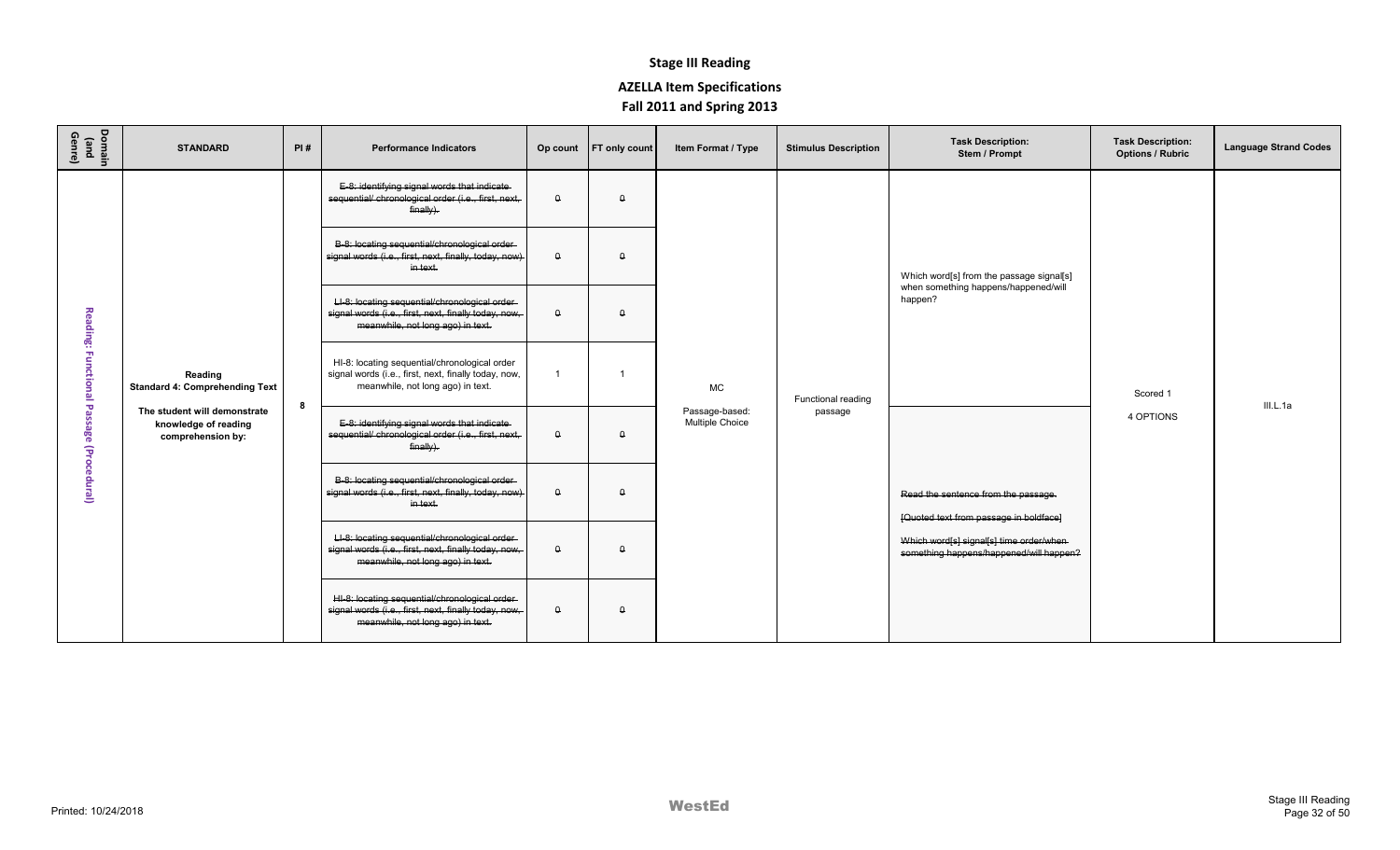| Domain<br>(and<br>Genre) | <b>STANDARD</b>                                                           | PI# | <b>Performance Indicators</b>                                                                                                           |              | Op count FT only count | Item Format / Type                       | <b>Stimulus Description</b> | <b>Task Description:</b><br>Stem / Prompt                                             | <b>Task Description:</b><br><b>Options / Rubric</b> | <b>Language Strand Codes</b> |
|--------------------------|---------------------------------------------------------------------------|-----|-----------------------------------------------------------------------------------------------------------------------------------------|--------------|------------------------|------------------------------------------|-----------------------------|---------------------------------------------------------------------------------------|-----------------------------------------------------|------------------------------|
|                          |                                                                           |     | B-9: identifying signal words that indicate-<br>comparison/contrast. (i.e., similarly, on the other<br>hand, however, yet, in spite of) | $\mathsf{o}$ | $\Omega$               |                                          |                             |                                                                                       |                                                     |                              |
|                          |                                                                           |     | LI-9: locating signal words that indicate-<br>comparison/contrast. (i.e., similarly, on the other<br>hand, however, yet, in spite of)   | $\Omega$     | $\Omega$               |                                          |                             | Which word[s] from the passage signal[s] a<br>comparison/contrast?                    |                                                     |                              |
|                          | Reading<br><b>Standard 4: Comprehending Text</b>                          | 9   | HI-9: locating signal words that indicate<br>comparison/contrast. (i.e., similarly, on the other<br>hand, however, yet, in spite of)    | $\theta$     |                        | <b>MC</b>                                | Functional reading          |                                                                                       | Scored 1                                            | None                         |
|                          | The student will demonstrate<br>knowledge of reading<br>comprehension by: |     | B-9: identifying signal words that indicate-<br>comparison/contrast. (i.e., similarly, on the other<br>hand, however, yet, in spite of) | $\theta$     |                        | Passage-based:<br><b>Multiple Choice</b> | passage                     | Read the sentence from the passage.                                                   | 4 OPTIONS                                           |                              |
|                          |                                                                           |     | LI-9: locating signal words that indicate-<br>comparison/contrast. (i.e., similarly, on the other  <br>hand, however, yet, in spite of) | $\theta$     |                        |                                          |                             | [Quoted text from passage in boldface]<br>Which word[s] from the sentence signal[s] a |                                                     |                              |
|                          |                                                                           |     | HI-9: locating signal words that indicate-<br>comparison/contrast. (i.e., similarly, on the other-<br>hand, however, yet, in spite of)  | $\theta$     |                        |                                          |                             | comparison/contrast?                                                                  |                                                     |                              |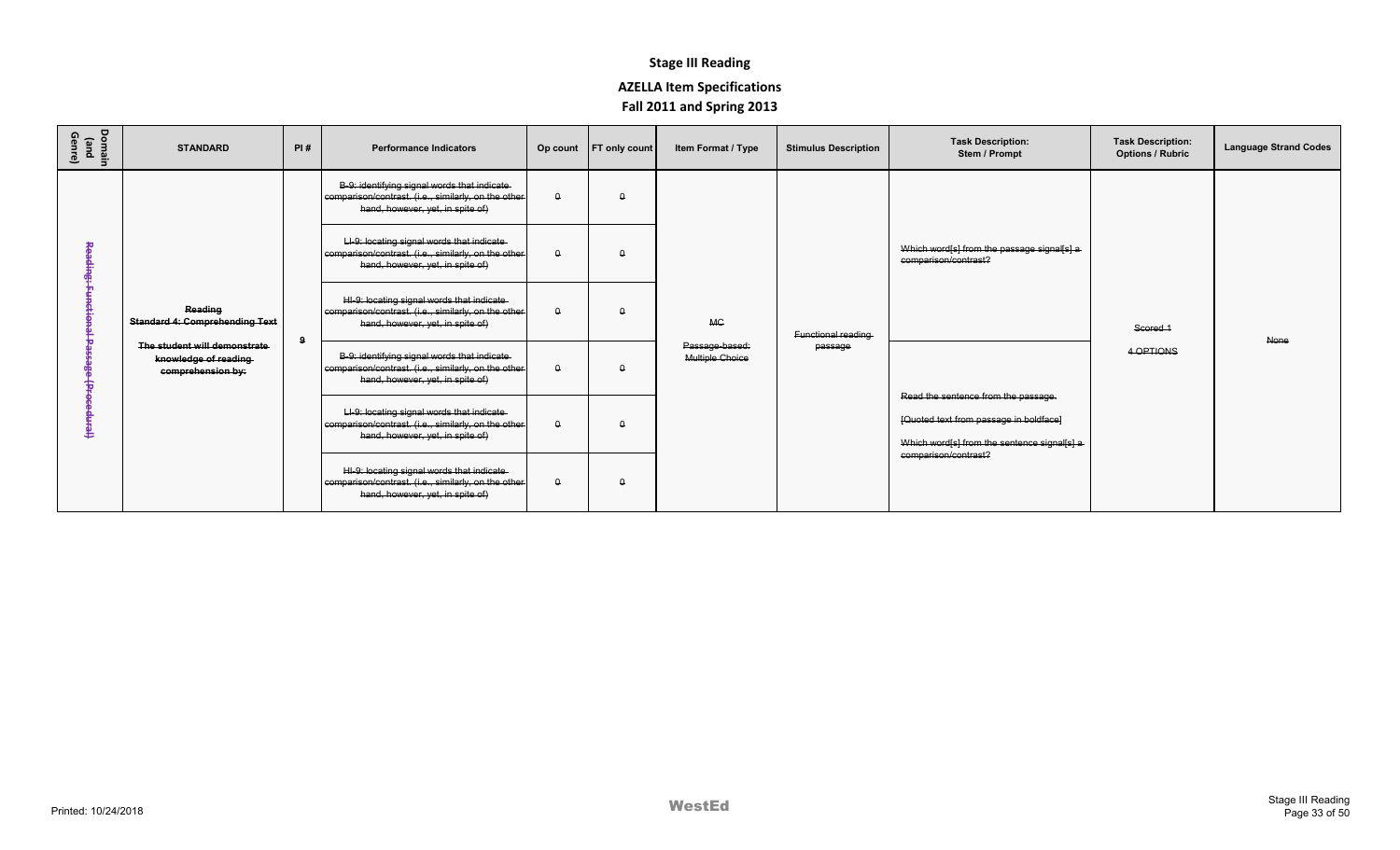| Domain<br>(and<br>Genre) | <b>STANDARD</b>                                                           | PI# | <b>Performance Indicators</b>                                                                                                          |              | Op count FT only count | <b>Item Format / Type</b>         | <b>Stimulus Description</b> | <b>Task Description:</b><br>Stem / Prompt                                                                | <b>Task Description:</b><br><b>Options / Rubric</b> | <b>Language Strand Codes</b> |
|--------------------------|---------------------------------------------------------------------------|-----|----------------------------------------------------------------------------------------------------------------------------------------|--------------|------------------------|-----------------------------------|-----------------------------|----------------------------------------------------------------------------------------------------------|-----------------------------------------------------|------------------------------|
|                          |                                                                           |     | B-10: identifying signal words that indicate cause<br>and effect. (i.e., as a result of, consequently, so-<br>that, because of, since) | $\theta$     | $\theta$               |                                   |                             |                                                                                                          |                                                     |                              |
| Reading:                 |                                                                           |     | LI-10: locating signal words that indicate cause<br>and effect. (i.e., as a result of, consequently, so-<br>that, because of, since)   | $\Omega$     | $\Omega$               |                                   |                             | Which word[s] from the passage signal[s]<br>cause and effect?                                            |                                                     |                              |
| ã<br>etio                | Reading<br><b>Standard 4: Comprehending Text</b>                          | 10  | HI-10: locating signal words that indicate cause<br>and effect. (i.e., as a result of, consequently, so<br>that, because of, since)    | $\mathbf{0}$ |                        | <b>MC</b>                         | Functional reading          |                                                                                                          | Scored 1                                            | None                         |
| 8e<br>edural)            | The student will demonstrate<br>knowledge of reading<br>comprehension by: |     | B-10: identifying signal words that indicate cause<br>and effect. (i.e., as a result of, consequently, so-<br>that, because of, since) | $\Omega$     | $\Omega$               | Passage-based:<br>Multiple Choice | passage                     | Read the sentence from the passage.                                                                      | 4 OPTIONS                                           |                              |
|                          |                                                                           |     | LI-10: locating signal words that indicate cause<br>and effect. (i.e., as a result of, consequently, so<br>that, because of, since)    | $\theta$     | $\theta$               |                                   |                             | [Quoted text from passage in boldface]<br>Which word[s] from the sentence signal[s]<br>cause and effect? |                                                     |                              |
|                          |                                                                           |     | HI-10: locating signal words that indicate cause<br>and effect. (i.e., as a result of, consequently, so<br>that, because of, since)    |              | $\Omega$               |                                   |                             |                                                                                                          |                                                     |                              |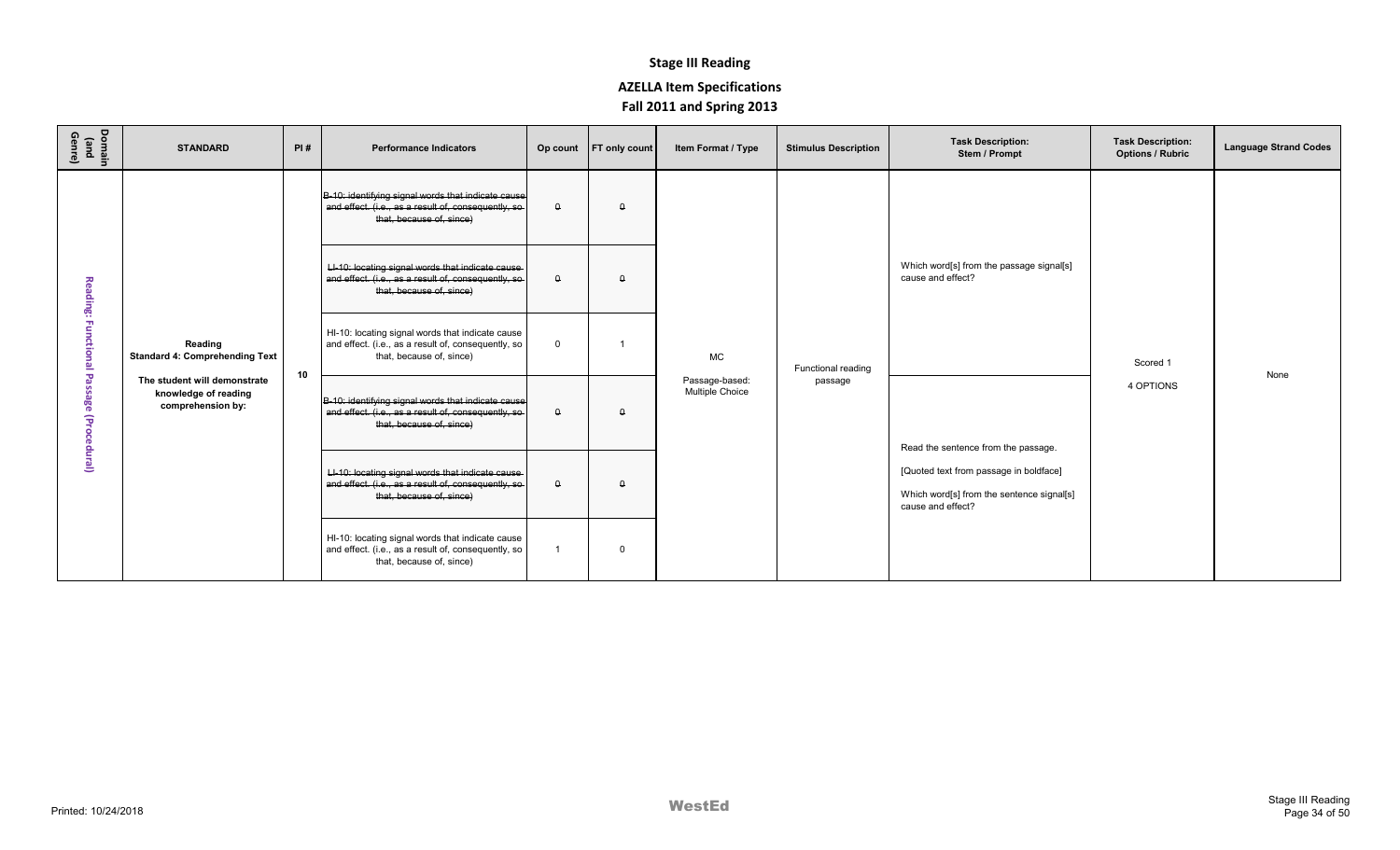| Domain<br>(and<br>Genre)                    | <b>STANDARD</b>                                                                                          | PI# | <b>Performance Indicators</b>                                                                                                                                                          | Op count | <b>FT only count</b> | Item Format / Type                             | <b>Stimulus Description</b>                                                                 | <b>Task Description:</b><br>Stem / Prompt                               | <b>Task Description:</b><br><b>Options / Rubric</b> | <b>Language Strand Codes</b> |
|---------------------------------------------|----------------------------------------------------------------------------------------------------------|-----|----------------------------------------------------------------------------------------------------------------------------------------------------------------------------------------|----------|----------------------|------------------------------------------------|---------------------------------------------------------------------------------------------|-------------------------------------------------------------------------|-----------------------------------------------------|------------------------------|
|                                             |                                                                                                          |     | B-11: identifying the author's purpose for writing<br>a book. (i.e., to entertain, to inform, to persuade)                                                                             | $\theta$ | $\theta$             |                                                |                                                                                             |                                                                         |                                                     |                              |
| Reading: Functional Passage<br>(Procedural) | Reading<br><b>Standard 4: Comprehending Text</b><br>The student will demonstrate<br>knowledge of reading | 11  | LI-11: identifying the author's purpose for writing<br>a book. (i.e., to entertain, to inform, to persuade)                                                                            | $\Omega$ | $\Omega$             | MC<br>Passage-based:<br><b>Multiple Choice</b> | <b>Functional Reading</b><br>passage                                                        | Why did the author write the passage?                                   | Scored 1<br>4 OPTIONS                               | None                         |
|                                             | comprehension by:                                                                                        |     | HI-11: identifying the author's purpose for writing<br>a book. (i.e., to entertain, to inform, to persuade)                                                                            | $\Omega$ |                      |                                                |                                                                                             |                                                                         |                                                     |                              |
|                                             |                                                                                                          |     | B-21: following two-to-three step written<br>directions to complete task/procedure.                                                                                                    | $\theta$ | $\theta$             |                                                |                                                                                             |                                                                         |                                                     |                              |
|                                             | Reading<br><b>Standard 4: Comprehending Text</b><br>The student will demonstrate                         | 21  | LI-21: following multi-step written directions to-<br>complete task/procedure.                                                                                                         | $\Omega$ | $\Omega$             | <b>MC</b><br>Passage-based:                    | Functional reading<br>passage                                                               | What does [person doing task] do to<br>complete the [task/procedure]?   | Scored 1                                            | None                         |
| Reading: Functional Passage<br>(Procedural) | knowledge of reading<br>comprehension by:                                                                |     | HI-21: following multi-step written directions to<br>complete task/procedure.                                                                                                          |          |                      | Multiple Choice                                |                                                                                             | [Question about specific step in the<br>task/procedure in the passage.] | 4 OPTIONS                                           |                              |
|                                             | Reading<br><b>Standard 4: Comprehending Text</b>                                                         |     | LI-24: interpreting information from external text<br>in nonfiction text for a specific purpose. $(e.g.,$<br>"According to the population map, most people<br>live in the Northeast.") | $\theta$ | $\theta$             | MC                                             | Functional reading<br>passage<br><b>GRAPHIC</b>                                             | Question requiring an interpretation of                                 | Scored 1                                            |                              |
| Reading: Functional Passage<br>(Procedural) | The student will demonstrate<br>knowledge of reading<br>comprehension by:                                | 24  | HI-24: interpreting information from external text<br>in nonfiction text for a specific purpose.                                                                                       | $\Omega$ | $\overline{1}$       | Passage-based:<br>Multiple Choice              | Map/graph/chart/<br>diagram/table/timeline<br>attached to an functional<br>reading passage. | information in the external text feature.                               | 4 OPTIONS                                           | None                         |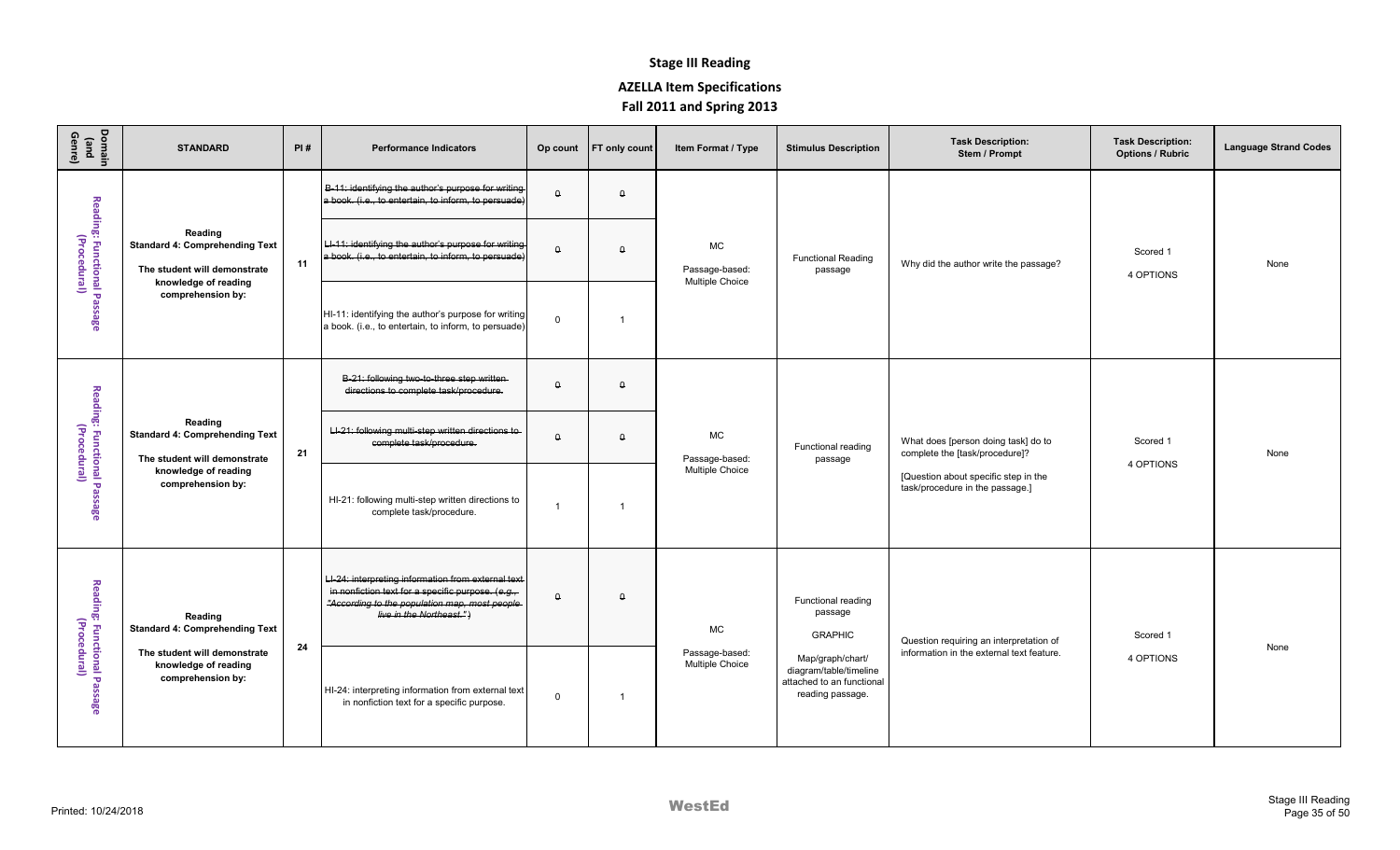| Domain<br>(and<br>Genre)                    | <b>STANDARD</b>                                                                                                               | PI# | <b>Performance Indicators</b>                                                                                                                                            |                | Op count   FT only count | Item Format / Type                                    | <b>Stimulus Description</b>   | <b>Task Description:</b><br>Stem / Prompt                                    | <b>Task Description:</b><br><b>Options / Rubric</b> | <b>Language Strand Codes</b> |
|---------------------------------------------|-------------------------------------------------------------------------------------------------------------------------------|-----|--------------------------------------------------------------------------------------------------------------------------------------------------------------------------|----------------|--------------------------|-------------------------------------------------------|-------------------------------|------------------------------------------------------------------------------|-----------------------------------------------------|------------------------------|
| Reading: Functional Passage<br>(Procedural) | Reading<br><b>Standard 4: Comprehending Text</b><br>The student will demonstrate<br>knowledge of reading<br>comprehension by: | 29  | E-29: locating various facts in functional<br>documents in response to questions. (e.g.,<br>menus, recipes, invitations, schedules, flyers,<br>graphic organizers, etc.) | $\mathbf 0$    | -3                       | <b>MC</b><br>Passage-based:<br>Multiple Choice        | Functional reading<br>passage | Literal question requiring students to locate<br>information in the passage. | Scored 1<br>4 OPTIONS                               | None                         |
|                                             | Reading                                                                                                                       |     | LI-29: interpreting information from functional<br>documents for a specific purpose. (e.g., "Which-<br>bus do I take to get home by 7pm?")                               | $\theta$       | $\Omega$                 |                                                       |                               |                                                                              |                                                     |                              |
| Reading: Functional Passage<br>(Procedural) | <b>Standard 4: Comprehending Text</b><br>The student will demonstrate<br>knowledge of reading<br>comprehension by:            | 29  | HI-29: interpreting information from functional<br>documents for a specific purpose. (e.g., "Which<br>bus do I take to get home by 7pm?")                                | $\overline{1}$ | $\overline{2}$           | <b>MC</b><br>Passage-based:<br><b>Multiple Choice</b> | Functional reading<br>passage | Question requiring students to interpret<br>information in the passage.      | Scored 1<br>4 OPTIONS                               | None                         |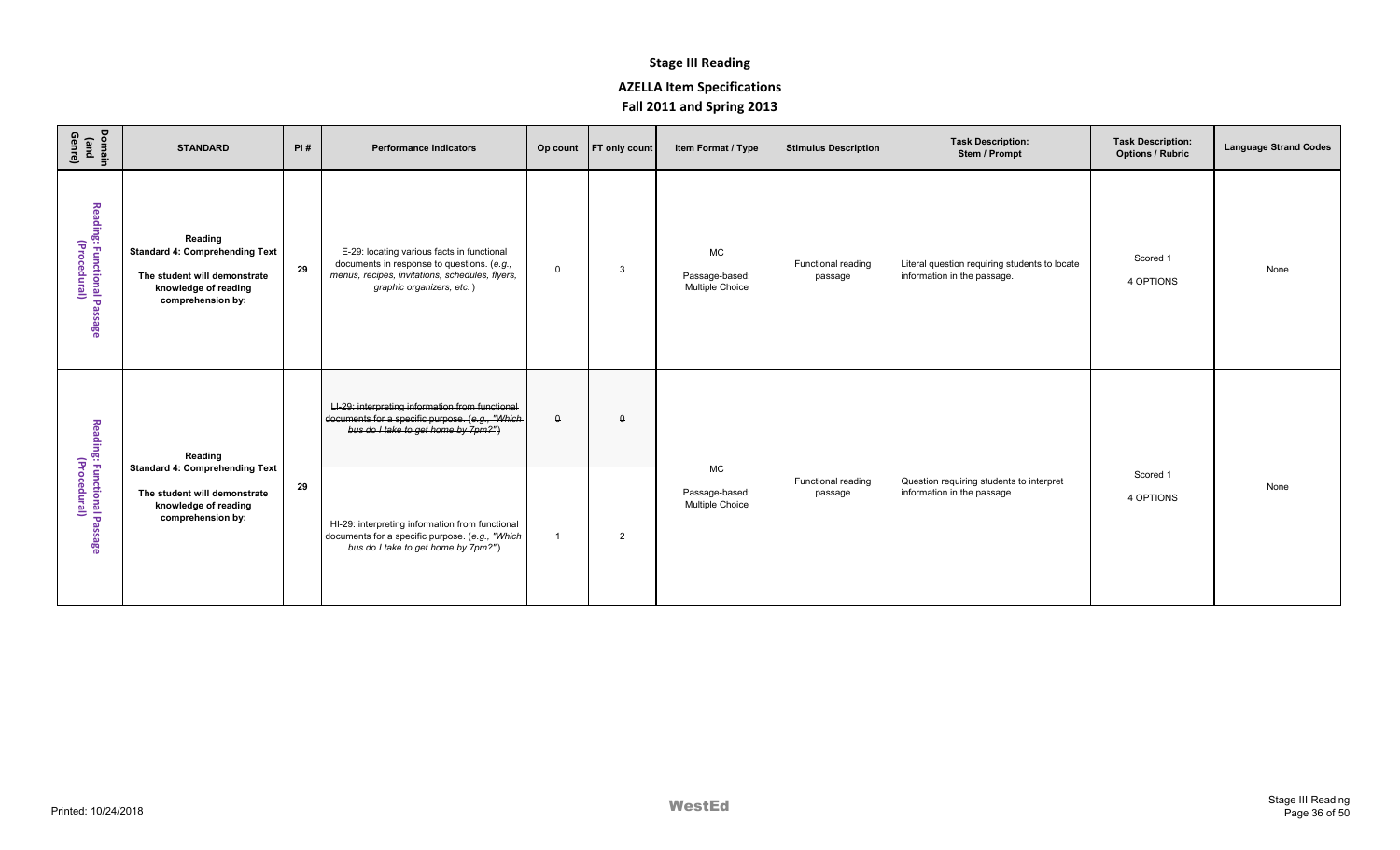| Domain<br>(and<br>Genre) | <b>STANDARD</b>                                                           | PI# | <b>Performance Indicators</b>                                                                                                           |             | Op count FT only count | Item Format / Type                | <b>Stimulus Description</b>                 | <b>Task Description:</b><br>Stem / Prompt  | <b>Task Description:</b><br><b>Options / Rubric</b> | <b>Language Strand Codes</b> |
|--------------------------|---------------------------------------------------------------------------|-----|-----------------------------------------------------------------------------------------------------------------------------------------|-------------|------------------------|-----------------------------------|---------------------------------------------|--------------------------------------------|-----------------------------------------------------|------------------------------|
|                          |                                                                           |     | B-31: distinguishing fact from opinion in-<br>persuasive text. (e.g., advertisements, product-<br>labels, written communications, etc.) | $\theta$    | $\theta$               |                                   |                                             |                                            |                                                     |                              |
| Reading:                 |                                                                           |     | LI-31: distinguishing fact from opinion in<br>persuasive text. (e.g., advertisements, product-<br>labels, written communications, etc.) | $\theta$    | $\Omega$               |                                   |                                             | Which sentence is/contains an opinion?     |                                                     |                              |
| g<br>ction               | Reading<br><b>Standard 4: Comprehending Text</b>                          | 31  | HI-31: distinguishing fact from opinion in<br>persuasive text. (e.g., advertisements, product<br>labels, written communications, etc.)  | $\mathbf 0$ | $\overline{2}$         | <b>MC</b>                         | Functional reading<br>passage that contains |                                            | Scored 1                                            | None                         |
| ႙ၟ<br>नि<br>पट           | The student will demonstrate<br>knowledge of reading<br>comprehension by: |     | B-31: distinguishing fact from opinion in-<br>persuasive text. (e.g., advertisements, product-<br>labels, written communications, etc.) | $\theta$    | $\Omega$               | Passage-based:<br>Multiple Choice | persuasive text                             |                                            | 4 OPTIONS                                           |                              |
| edural)                  |                                                                           |     | LI-31: distinguishing fact from opinion in<br>persuasive text. (e.g., advertisements, product-<br>labels, written communications, etc.) | $\mathsf 0$ | $\Omega$               |                                   |                                             | Which sentence from the passage is a fact? |                                                     |                              |
|                          |                                                                           |     | HI-31: distinguishing fact from opinion in<br>persuasive text. (e.g., advertisements, product-<br>labels, written communications, etc.) | $\theta$    | $\Omega$               |                                   |                                             |                                            |                                                     |                              |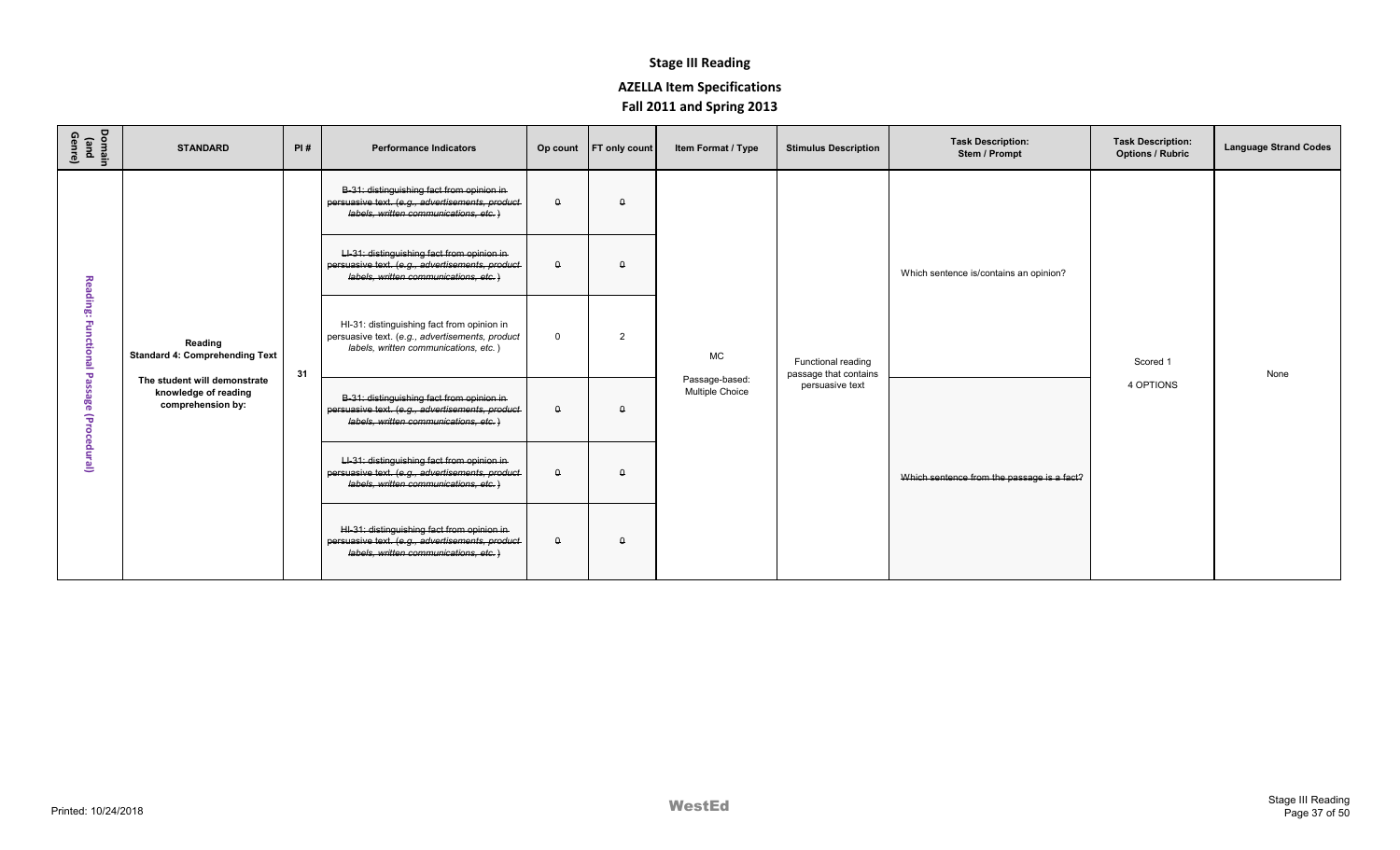| Domain<br>(and<br>Genre) | <b>STANDARD</b>                                                                                                                                     | PI#            | <b>Performance Indicators</b>                                                                                                                                                                                                                      |                      | Op count   FT only count | Item Format / Type                                                     | <b>Stimulus Description</b>                                         | <b>Task Description:</b><br>Stem / Prompt                                                                                                                                                                                                                                                                                                                                                                                                                                                      | <b>Task Description:</b><br><b>Options / Rubric</b>                                                                                                                                              | <b>Language Strand Codes</b> |
|--------------------------|-----------------------------------------------------------------------------------------------------------------------------------------------------|----------------|----------------------------------------------------------------------------------------------------------------------------------------------------------------------------------------------------------------------------------------------------|----------------------|--------------------------|------------------------------------------------------------------------|---------------------------------------------------------------------|------------------------------------------------------------------------------------------------------------------------------------------------------------------------------------------------------------------------------------------------------------------------------------------------------------------------------------------------------------------------------------------------------------------------------------------------------------------------------------------------|--------------------------------------------------------------------------------------------------------------------------------------------------------------------------------------------------|------------------------------|
| Listening                | Listening<br>Standard 1: Comprehension of Oral<br>Communications<br>The student will demonstrate understanding of<br>oral communications by:        | $\overline{1}$ | PE-1: distinguishing between phonemes in the initial-<br>and/or final positions of words.<br>E-1: distinguishing between phonemes in the initial,<br>medial, and final positions of words.<br>H-1: distinguishing between phonemes in the initial, | $\Omega$<br>$\Omega$ | Δ<br>$\overline{2}$      | <b>MC</b><br>Orally Administered/<br>Multiple Choice                   | <b>GRAPHIC</b><br>Four graphics as answer<br>choices.<br>Oral       | Look at number XX.<br>Look at the pictures.<br>Listen to the words:<br>[Words for picture 1, picture 2, picture 3, picture 4.]<br>Which picture has the same first/middle/last sound as [word]?<br>Listen to the words again:<br>[Words for picture 1, picture 2, picture 3, picture 4.]<br>Which picture has the same first/middle/last sound as [word]?                                                                                                                                      | Scored 1<br><b>GRAPHIC</b><br>4 OPTIONS<br>Four pictures of four different<br>objects; only one picture<br>corresponds to a word with<br>the same first/middle/last<br>sound as designated word. | None                         |
|                          |                                                                                                                                                     |                | medial, and final positions of words, phrases and<br>sentences.                                                                                                                                                                                    |                      | $\Omega$                 |                                                                        |                                                                     | Mark your answer.                                                                                                                                                                                                                                                                                                                                                                                                                                                                              |                                                                                                                                                                                                  |                              |
| Listening                | Listening<br>Standard 1: Comprehension of Oral<br><b>Communications</b><br>The student will demonstrate understanding of<br>oral communications by: | $\overline{2}$ | B-2: responding to read alouds (fiction and nonfiction)<br>by identifying main ideas/concepts and supporting<br>details in complete sentences.                                                                                                     | $\epsilon$           | $\Omega$                 | <b>MC</b><br>Orally Administered/<br>Passage-based:<br>Multiple Choice | Oral<br>[30- to 40-word passage<br>with three sequenced<br>events.1 | Look at number XX.<br>Listen to the passage.<br>[30- to 40-word fiction/nonfiction passage]<br>Now listen to the passage again to answer the question.<br>[question about main idea/concept/supporting detail (read to<br>students)]<br>[30- to 40-word fiction/nonfiction passage]<br>[question about main idea/concept/supporting detail (read to<br>students)]<br>Listen to the answer choices.<br>The answer choices are [four answer choices (read to<br>students)].<br>Mark your answer. | Scored 1<br>4 OPTIONS<br>Four phrases or sentences;<br>only one is correct.                                                                                                                      | None                         |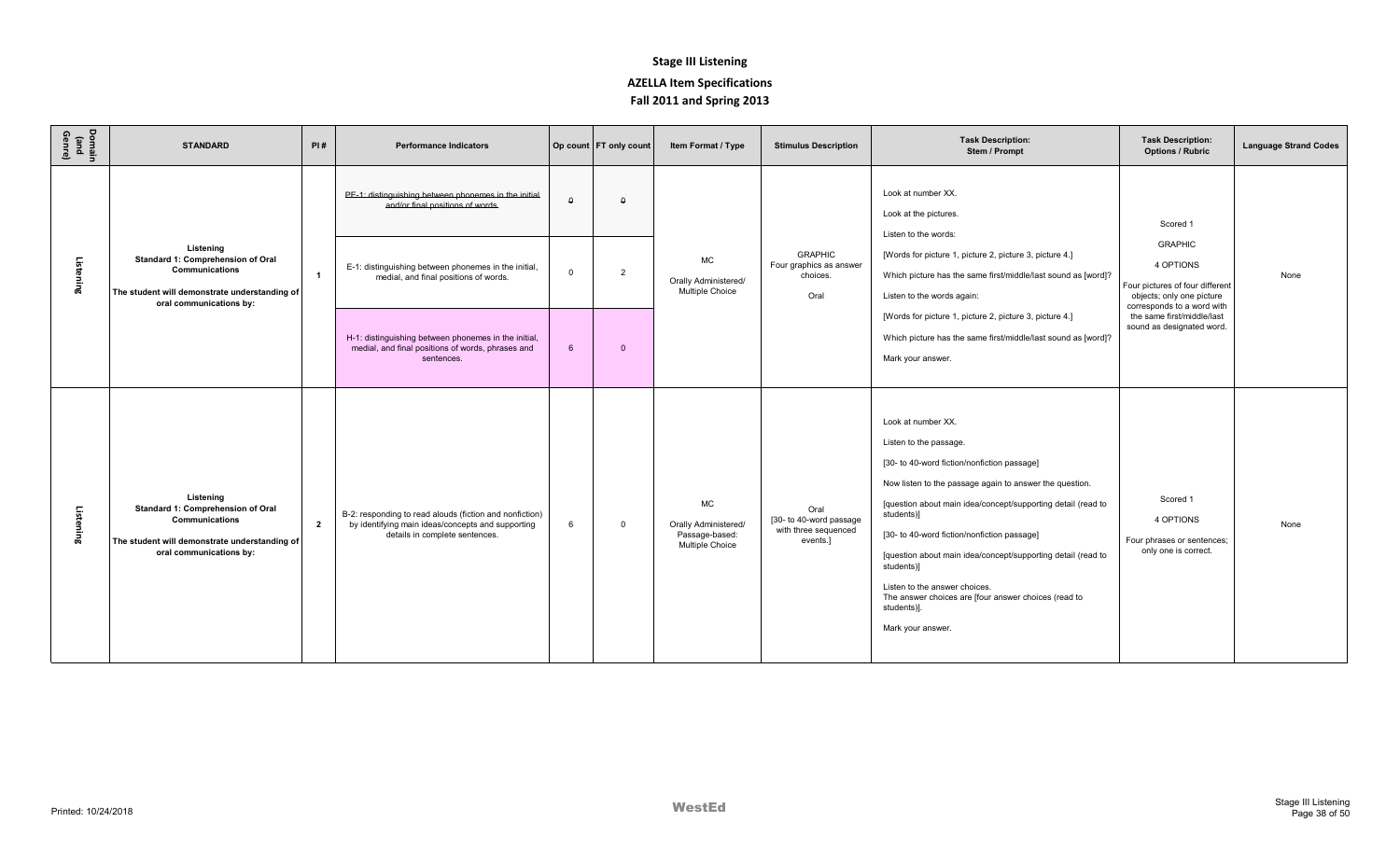| Domain<br>(and<br>Genre) | <b>STANDARD</b>                                                                                                                                     | PI#          | <b>Performance Indicators</b>                                                                                                                   |                | Op count   FT only count | Item Format / Type                                                     | <b>Stimulus Description</b>                                                    | <b>Task Description:</b><br>Stem / Prompt                                                                                                                                                                                                                                                                                                                                                                                                                                                                                                                                                                                                        | <b>Task Description:</b><br><b>Options / Rubric</b>                         | <b>Language Strand Codes</b> |
|--------------------------|-----------------------------------------------------------------------------------------------------------------------------------------------------|--------------|-------------------------------------------------------------------------------------------------------------------------------------------------|----------------|--------------------------|------------------------------------------------------------------------|--------------------------------------------------------------------------------|--------------------------------------------------------------------------------------------------------------------------------------------------------------------------------------------------------------------------------------------------------------------------------------------------------------------------------------------------------------------------------------------------------------------------------------------------------------------------------------------------------------------------------------------------------------------------------------------------------------------------------------------------|-----------------------------------------------------------------------------|------------------------------|
| Listening                | Listening<br>Standard 1: Comprehension of Oral<br><b>Communications</b>                                                                             | $\mathbf{3}$ | PE-3: sequencing a series of pictures from information<br>shared in read-alouds, presentations and conversations.                               |                | $\overline{2}$           | <b>MC</b><br>Orally Administered/                                      | <b>GRAPHIC</b><br>Four graphics as answer<br>choices.<br>Oral                  | Look at number XX.<br>Look at the pictures and listen to the passage.<br>[20- to 30-word fiction/nonfiction passage with three clearly<br>sequenced events]<br>Now listen to the passage again to answer the question.<br>Which picture shows what [character's action in sequence in                                                                                                                                                                                                                                                                                                                                                            | Scored 1<br><b>GRAPHIC</b><br>4 OPTIONS                                     | III.L.1a                     |
|                          | The student will demonstrate understanding of<br>oral communications by:                                                                            |              | E-3: using pictures and key words to sequence a series<br>of events from information shared in read-alouds.<br>presentations and conversations. |                |                          | Passage-based:<br>Multiple Choice                                      | [20- to 30-word passage<br>with three clearly sequenced<br>events.]            | passage (first/second/now/after)]?<br>[20- to 30-word fiction/nonfiction passage with three clearly<br>sequenced events]<br>Which picture shows what [character's action in sequence in<br>passage (first/second/now/after)]?<br>Mark your answer.                                                                                                                                                                                                                                                                                                                                                                                               | Four pictures; only one is<br>correct.                                      |                              |
| Listening                | Listening<br>Standard 1: Comprehension of Oral<br><b>Communications</b><br>The student will demonstrate understanding of<br>oral communications by: | 3            | HI-3: sequencing events from read-alouds,<br>presentations and conversations in complete sentences.                                             | $\overline{2}$ | $\Omega$                 | <b>MC</b><br>Orally Administered/<br>Passage-based:<br>Multiple Choice | Oral<br>[30- to 40-word passage<br>with multiple clearly<br>sequenced events.] | Look at number XX.<br>Listen to the passage.<br>[30- to 40-word fiction/nonfiction passage with multiple clearly<br>sequenced events]<br>Now listen to the passage again to answer the question.<br>[question about character's action in sequence in passage<br>(first/second/now/after) (read to students)]<br>[30- to 40-word fiction/nonfiction passage with multiple clearly<br>sequenced events]<br>[question about character's action in sequence in passage<br>(first/second/now/after) (read to students)]<br>Listen to the answer choices.<br>The answer choices are [four answer choices (read to<br>students)].<br>Mark your answer. | Scored 1<br>4 OPTIONS<br>Four phrases or sentences;<br>only one is correct. | III.L.1a                     |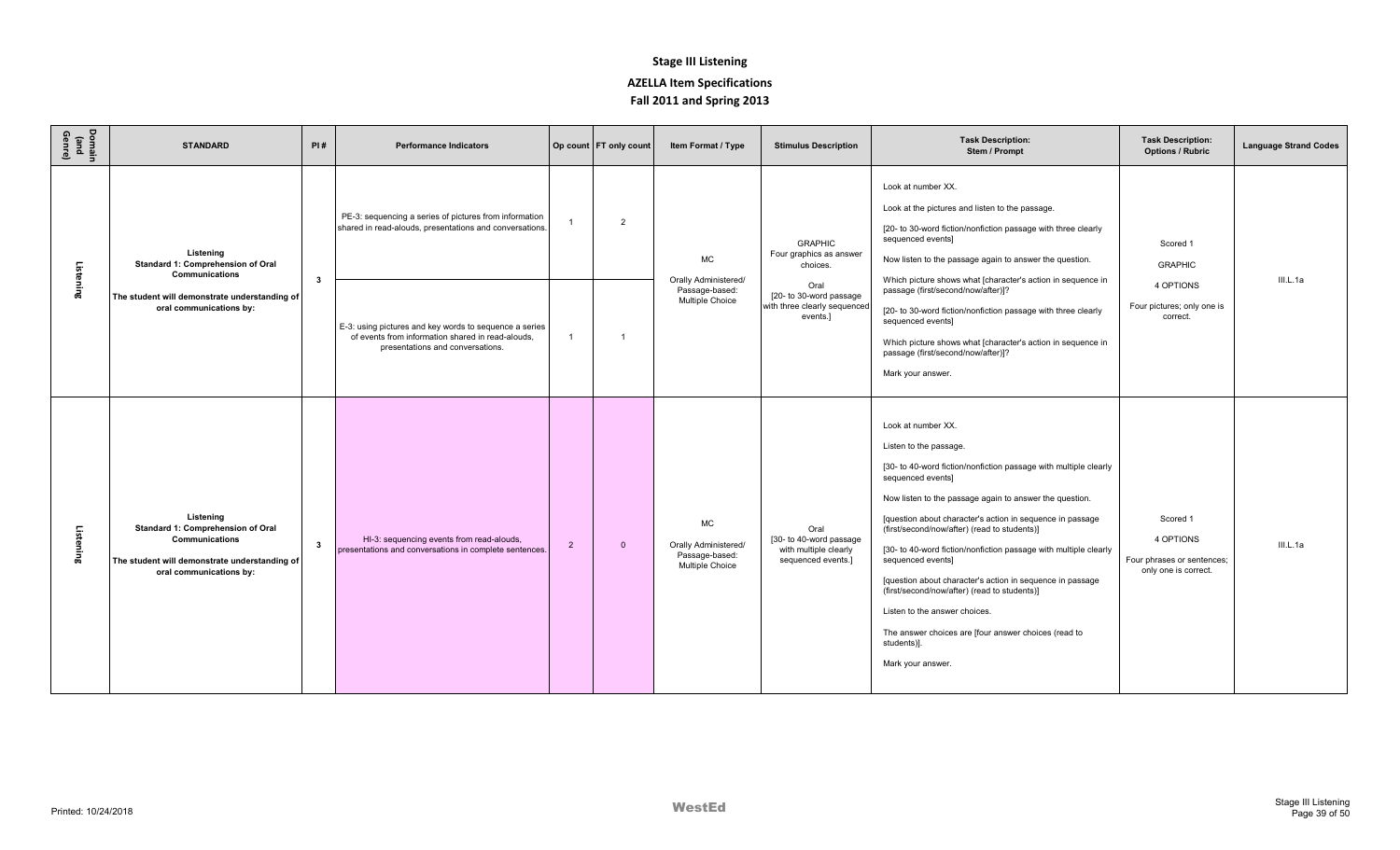| Domain<br>(and<br>Genre) | <b>STANDARD</b>                                                                                                                                     | PI# | <b>Performance Indicators</b>                                                                                                                                                                                                                                          |                | Op count FT only count | Item Format / Type                                                     | <b>Stimulus Description</b>                                                        | <b>Task Description:</b><br>Stem / Prompt                                                                                                                                                                                                                                                                                                                                                                                                                                                                                                                                                                                         | <b>Task Description:</b><br><b>Options / Rubric</b>                         | <b>Language Strand Codes</b> |
|--------------------------|-----------------------------------------------------------------------------------------------------------------------------------------------------|-----|------------------------------------------------------------------------------------------------------------------------------------------------------------------------------------------------------------------------------------------------------------------------|----------------|------------------------|------------------------------------------------------------------------|------------------------------------------------------------------------------------|-----------------------------------------------------------------------------------------------------------------------------------------------------------------------------------------------------------------------------------------------------------------------------------------------------------------------------------------------------------------------------------------------------------------------------------------------------------------------------------------------------------------------------------------------------------------------------------------------------------------------------------|-----------------------------------------------------------------------------|------------------------------|
| Listening                | Listening<br>Standard 1: Comprehension of Oral<br><b>Communications</b><br>The student will demonstrate understanding of<br>oral communications by: | 6   | B-6: responding to comprehension questions by<br>comparing concepts and related facts using academic<br>vocabulary.                                                                                                                                                    | $\overline{2}$ | 4                      | MC<br>Orally Administered/<br>Passage-based:<br>Multiple Choice        | Oral<br>[40-word passage that<br>makes a comparison]                               | Look at number XX.<br>Listen to the passage.<br>[40-word passage that makes a comparison]<br>Now listen to the passage again to answer the question.<br>[question requiring comparison of concepts/related facts in<br>passage (read to students)]<br>[40-word passage that makes a comparison]<br>[question requiring comparison of concepts/related facts in<br>passage (read to students)]<br>Listen to the answer choices.<br>The answer choices are [four answer choices (read to<br>students)].<br>Mark your answer.                                                                                                        | Scored 1<br>4 OPTIONS<br>Four phrases or sentences;<br>only one is correct. | None                         |
| Listening                | Listening<br>Standard 1: Comprehension of Oral<br>Communications<br>The student will demonstrate understanding of<br>oral communications by:        | 6   | LI-6: responding to comprehension questions by<br>analyzing the content for relationships among facts,<br>ideas or events using appropriate academic vocabulary.<br>(e.g., problem/solution, cause/effect, compare/contrast,<br>chronological order, sequencing, etc.) |                | -1                     | <b>MC</b><br>Orally Administered/<br>Passage-based:<br>Multiple Choice | Oral<br>[50-word passage that<br>shows a relationship among<br>facts/ideas/events] | Look at number XX.<br>Listen to the passage.<br>[50-word passage that shows relationships among<br>facts/ideas/events]<br>Now listen to the passage again to answer the question.<br>[question requiring identification of a relationship between<br>facts/ideas/events in passage (read to students)]<br>50-word passage that shows relationships among<br>facts/ideas/events]<br>[question requiring identification of a relationship between<br>facts/ideas/events in passage (read to students)]<br>Listen to the answer choices.<br>The answer choices are [four answer choices (read to<br>students)].<br>Mark your answer. | Scored 1<br>4 OPTIONS<br>Four phrases or sentences;<br>only one is correct. | None                         |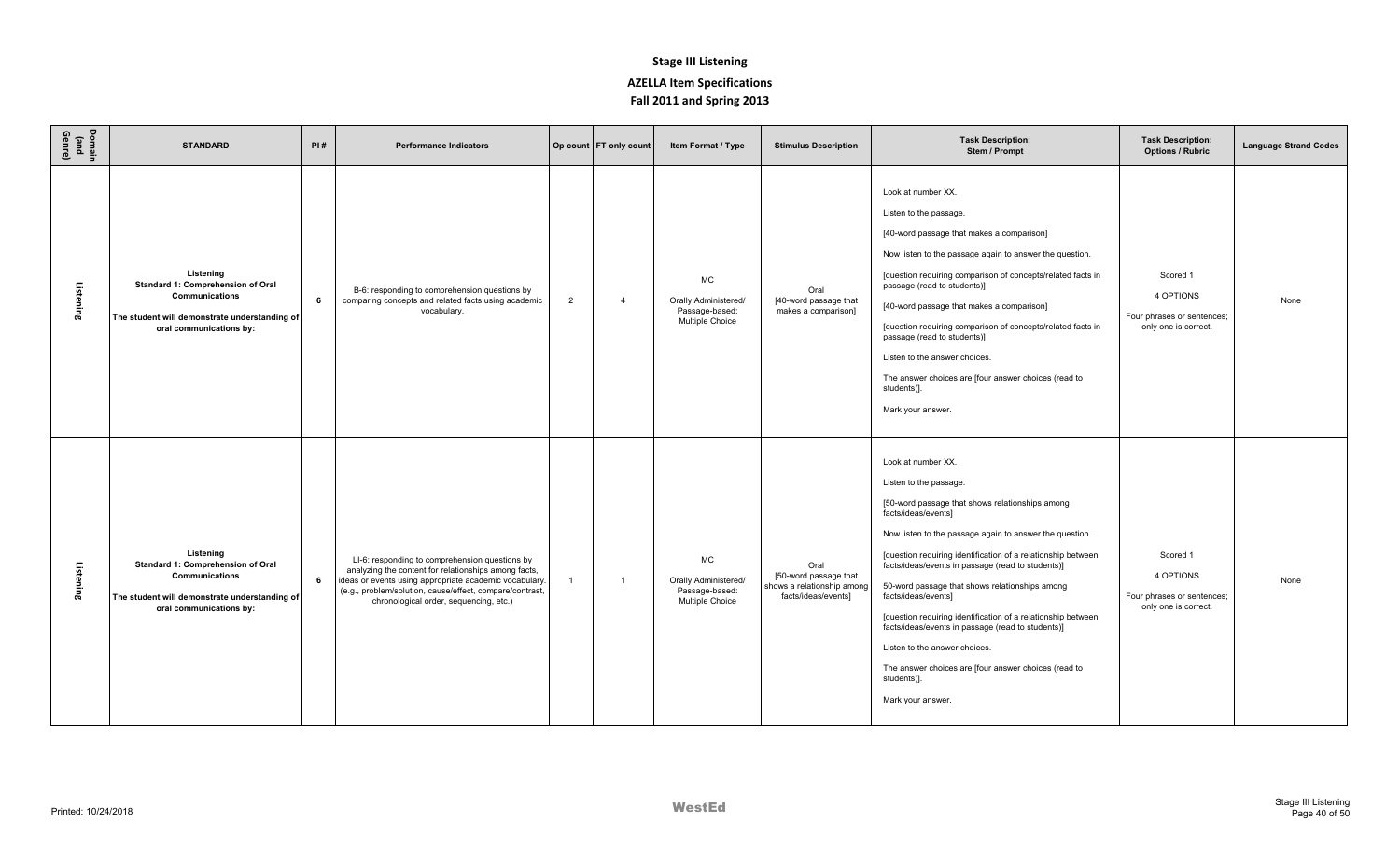| Domain<br>(and<br>Crach<br>$\Omega$ | <b>STANDARD</b>                                                                                                                                     | PI#            | <b>Performance Indicators</b>                        | Op count FT only count | Item Format / Type                                              | <b>Stimulus Description</b>                                                                                                                                                            | <b>Task Description:</b><br>Stem / Prompt                                                                                                                                                                                                                                                                                                                                                                                                                                                                                                                                                                             | <b>Task Description:</b><br><b>Options / Rubric</b>                               | <b>Language Strand Codes</b> |
|-------------------------------------|-----------------------------------------------------------------------------------------------------------------------------------------------------|----------------|------------------------------------------------------|------------------------|-----------------------------------------------------------------|----------------------------------------------------------------------------------------------------------------------------------------------------------------------------------------|-----------------------------------------------------------------------------------------------------------------------------------------------------------------------------------------------------------------------------------------------------------------------------------------------------------------------------------------------------------------------------------------------------------------------------------------------------------------------------------------------------------------------------------------------------------------------------------------------------------------------|-----------------------------------------------------------------------------------|------------------------------|
| 品                                   | Listening<br>Standard 1: Comprehension of Oral<br><b>Communications</b><br>The student will demonstrate understanding of<br>oral communications by: | $\overline{ }$ | E-7: following one- or two-step/directions/commands. | $\Omega$               | MC<br>Orally Administered/<br>Passage-based:<br>Multiple Choice | <b>GRAPHIC</b><br>Four graphics as answer<br>choices.<br>Oral<br>[30- to 40-word<br>passage/instructions/<br>announcement that includes<br>one- or<br>two-step<br>directions/commands] | Look at number XX.<br>Look at the pictures and listen to the passage.<br>[30- to 40-word passage/instructions/announcement that<br>includes one- or two-step directions/commands]<br>Now listen to the passage again to answer the question.<br>Which picture shows [question about one step stated in<br>passage/instructions/announcement (read to students)]?<br>[30- to 40-word passage/instructions/announcement that<br>includes one- or two-step directions/commands]<br>Which picture shows [question about one step stated in<br>passage/instructions/announcement (read to students)]?<br>Mark your answer. | Scored 1<br><b>GRAPHIC</b><br>4 OPTIONS<br>Four pictures; only one is<br>correct. | None                         |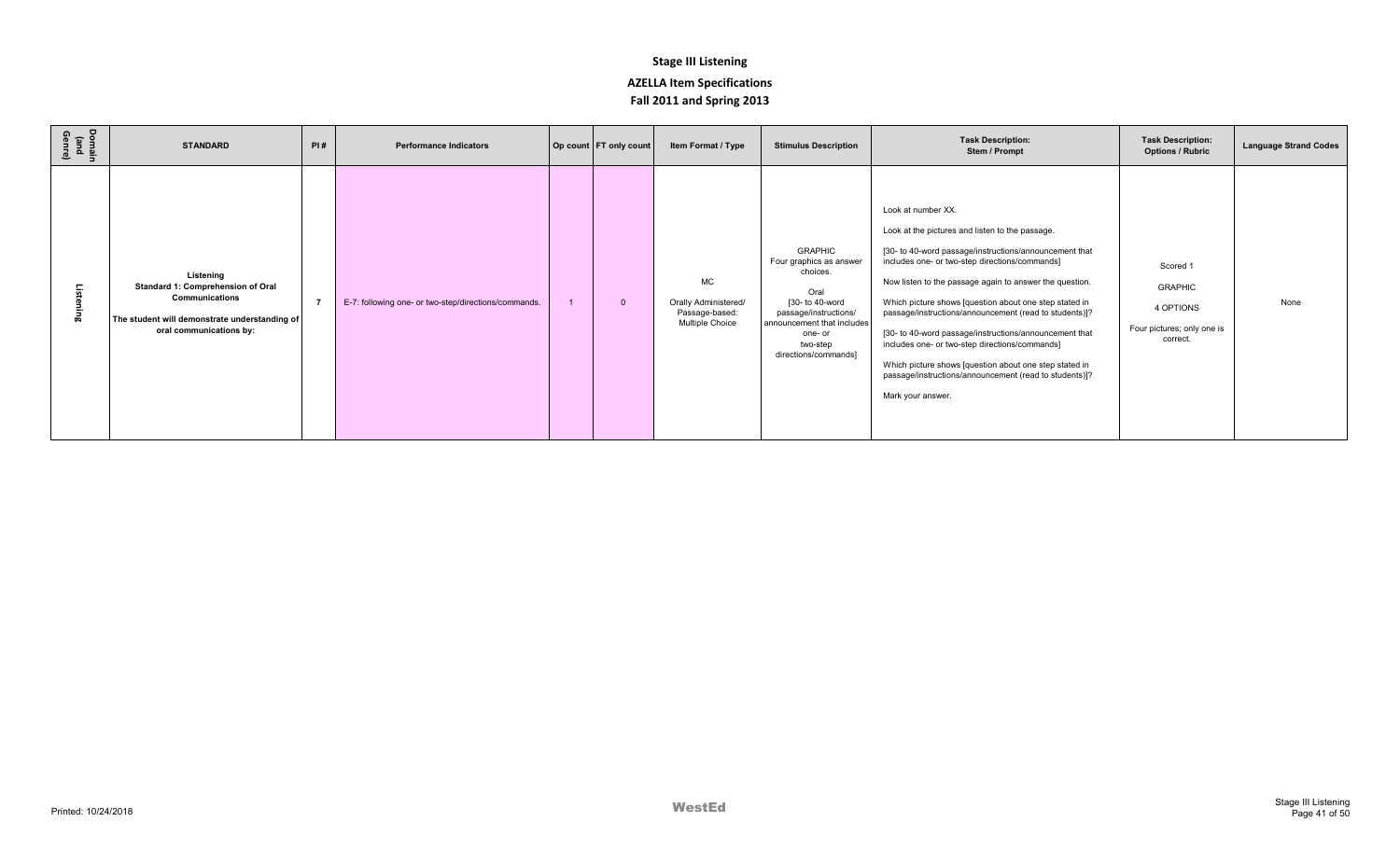| Domain<br>(and<br>Genre) | <b>STANDARD</b>                                                                                                                                     | PI#            | <b>Performance Indicators</b>                                                          |                | Op count FT only count | Item Format / Type                                                     | <b>Stimulus Description</b>                                                                                                                                                                                      | <b>Task Description:</b><br>Stem / Prompt                                                                                                                                                                                                                                                                                                                                                                                                                                                                                                                                                                                                                                                                                | <b>Task Description:</b><br><b>Options / Rubric</b>                               | <b>Language Strand Codes</b> |
|--------------------------|-----------------------------------------------------------------------------------------------------------------------------------------------------|----------------|----------------------------------------------------------------------------------------|----------------|------------------------|------------------------------------------------------------------------|------------------------------------------------------------------------------------------------------------------------------------------------------------------------------------------------------------------|--------------------------------------------------------------------------------------------------------------------------------------------------------------------------------------------------------------------------------------------------------------------------------------------------------------------------------------------------------------------------------------------------------------------------------------------------------------------------------------------------------------------------------------------------------------------------------------------------------------------------------------------------------------------------------------------------------------------------|-----------------------------------------------------------------------------------|------------------------------|
|                          |                                                                                                                                                     |                |                                                                                        |                |                        |                                                                        | <b>GRAPHIC</b><br>Four graphics as answer<br>choices.<br>Oral<br>[30- to 40-word<br>passage/instructions/<br>announcement that includes<br>multi-step directions/actions<br>containing compound<br>prepositions] | Look at number XX.<br>Look at the pictures and listen to the passage.<br>[30- to 40-word passage/instructions/announcement that<br>includes multi-step directions/actions containing compound<br>prepositions ]<br>Now listen to the passage again to answer the question.<br>Which picture shows [question about one step stated in<br>passage/instructions/announcement (read to students)]?<br>[30- to 40-word passage/instructions/announcement that<br>includes multi-step directions/actions containing compound<br>prepositions ]<br>Which picture shows [question about one step stated in<br>passage/instructions/announcement (read to students)]?<br>Mark your answer.                                        | Scored 1<br><b>GRAPHIC</b><br>4 OPTIONS<br>Four pictures; only one is<br>correct. |                              |
| Listening                | Listening<br>Standard 1: Comprehension of Oral<br><b>Communications</b><br>The student will demonstrate understanding of<br>oral communications by: | $\overline{7}$ | B-7: following multi-step directions/ instructions<br>containing compound prepositions | $\overline{1}$ | $\Omega$               | <b>MC</b><br>Orally Administered/<br>Passage-based:<br>Multiple Choice | Oral<br>[30- to 40-word<br>passage/instructions/<br>announcement that includes<br>multi-step<br>directions/instructions/<br>actions containing<br>compound prepositions]                                         | Look at number XX.<br>Listen to the passage.<br>[30- to 40-word passage/instructions/announcement that<br>includes multi-step directions/actions containing compound<br>prepositions ]<br>Now listen to the passage again to answer the question.<br>[question about one step stated in passage/instructions/<br>announcement (read to students)]<br>[30- to 40-word passage/instructions/announcement that<br>includes multi-step directions/actions containing compound<br>prepositions ]<br>[question about one step stated in passage/instructions/<br>announcement (read to students)]<br>Listen to the answer choices.<br>The answer choices are [four answer choices (read to<br>students)].<br>Mark your answer. | Scored 1<br>4 OPTIONS<br>Four phrases or sentences;<br>only one is correct.       | None                         |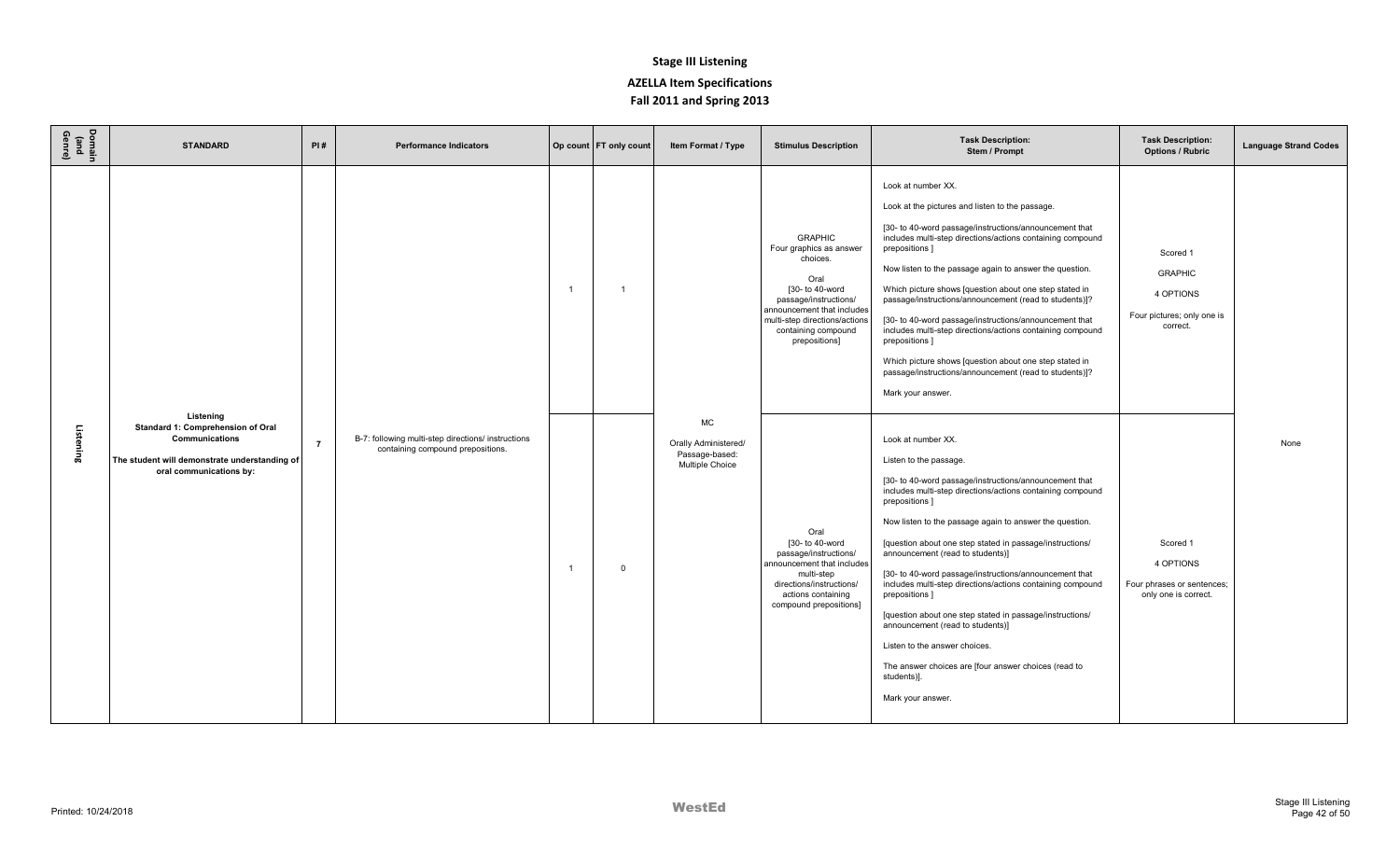| Domain<br>(and<br>Genre) | <b>STANDARD</b>                                                                                                                                     | PI#            | <b>Performance Indicators</b>                                                                                                       |                | Op count   FT only count | Item Format / Type                                                     | <b>Stimulus Description</b>                                                                                                                                                                                                                              | <b>Task Description:</b><br>Stem / Prompt                                                                                                                                                                                                                                                                                                                                                                                                                                                                                                                                                                                                                                                                                                                                                                                                                                                                                                              | <b>Task Description:</b><br><b>Options / Rubric</b>                               | <b>Language Strand Codes</b> |
|--------------------------|-----------------------------------------------------------------------------------------------------------------------------------------------------|----------------|-------------------------------------------------------------------------------------------------------------------------------------|----------------|--------------------------|------------------------------------------------------------------------|----------------------------------------------------------------------------------------------------------------------------------------------------------------------------------------------------------------------------------------------------------|--------------------------------------------------------------------------------------------------------------------------------------------------------------------------------------------------------------------------------------------------------------------------------------------------------------------------------------------------------------------------------------------------------------------------------------------------------------------------------------------------------------------------------------------------------------------------------------------------------------------------------------------------------------------------------------------------------------------------------------------------------------------------------------------------------------------------------------------------------------------------------------------------------------------------------------------------------|-----------------------------------------------------------------------------------|------------------------------|
| Listening                | Listening<br>Standard 1: Comprehension of Oral<br><b>Communications</b><br>The student will demonstrate understanding of<br>oral communications by: | $\overline{7}$ | LI-7: following multi-step directions/ instructions<br>containing prepositions and "frequency" adverbs (e.g.,<br>Never use a pen.). | $\overline{1}$ |                          | <b>MC</b><br>Orally Administered/<br>Passage-based:<br>Multiple Choice | <b>GRAPHIC</b><br>Four graphics as answer<br>choices.<br>Oral<br>[30- to 40-word<br>passage/instructions/<br>announcement that includes<br>multi-step<br>directions/instructions/<br>actions that include<br>prepositions of<br>time/location/ movement] | Look at number XX.<br>Look at the pictures and listen to the passage.<br>[30- to 40-word passage/instructions/announcement that<br>includes multi-step directions/actions containing compound<br>prepositions of time/location/movement]<br>Now listen to the passage again to answer the question.<br>Which picture shows [question about one step stated in<br>passage/instructions/announcement (read to students)]?<br>[30- to 40-word passage/instructions/announcement that<br>includes multi-step directions/actions containing compound<br>prepositions of time/location/movement]<br>Which picture shows [question about one step stated in<br>passage/instructions/announcement (read to students)]?<br>Mark your answer.<br>Look at number XX.<br>Listen to the passage.<br>[30- to 40-word passage/instructions/announcement that<br>includes multi-step directions/actions containing compound<br>prepositions of time/location/movement] | Scored 1<br><b>GRAPHIC</b><br>4 OPTIONS<br>Four pictures; only one is<br>correct. | III.L.1a                     |
|                          |                                                                                                                                                     |                |                                                                                                                                     | $\overline{1}$ | $\overline{2}$           |                                                                        | Oral<br>[30- to 40-word<br>passage/instructions/<br>announcement that includes<br>multi-step<br>directions/instructions/<br>actions that include<br>prepositions of<br>time/location/ movement]                                                          | Now listen to the passage again to answer the question.<br>[question about one step stated in passage/instructions/<br>announcement (read to students)]<br>[30- to 40-word passage/instructions/announcement that<br>includes multi-step directions/actions containing compound<br>prepositions of time/location/movement]<br>[question about one step stated in passage/instructions/<br>announcement (read to students)]<br>Listen to the answer choices.<br>The answer choices are [four answer choices (read to<br>students)].<br>Mark your answer.                                                                                                                                                                                                                                                                                                                                                                                                | Scored 1<br>4 OPTIONS<br>Four phrases; only one is<br>correct.                    |                              |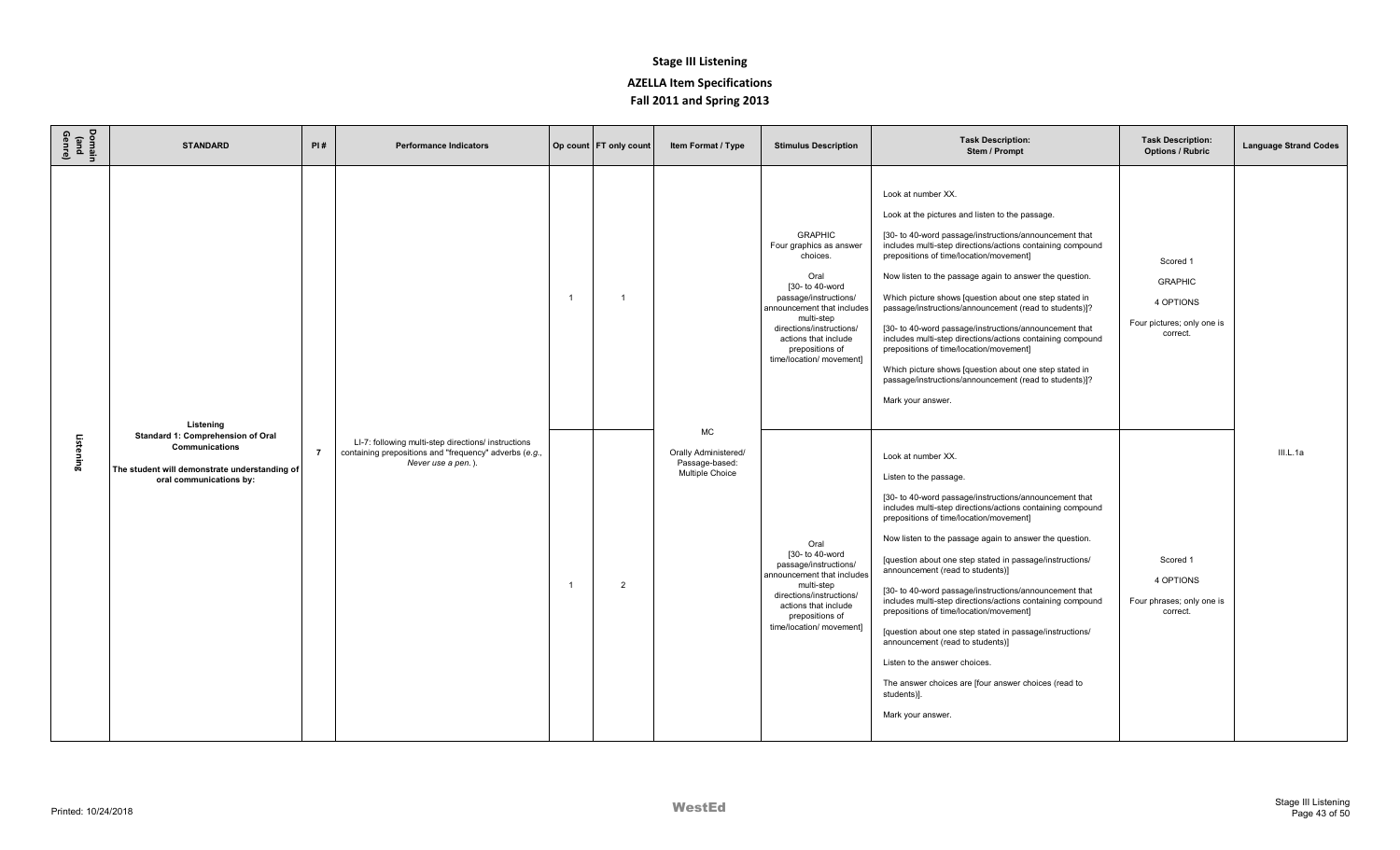| Domain<br>(and<br>Genre) | <b>STANDARD</b>                                                                                                                                     | PI# | <b>Performance Indicators</b>                                                                                                                                                                                                             | Op count FT only count | Item Format / Type                                              | <b>Stimulus Description</b>                                                                                                                                                                   | <b>Task Description:</b><br>Stem / Prompt                                                                                                                                                                                                                                                                                                                                                                                                                                                                                                                                                                                                                                                                                                            | <b>Task Description:</b><br><b>Options / Rubric</b>            | <b>Language Strand Codes</b> |
|--------------------------|-----------------------------------------------------------------------------------------------------------------------------------------------------|-----|-------------------------------------------------------------------------------------------------------------------------------------------------------------------------------------------------------------------------------------------|------------------------|-----------------------------------------------------------------|-----------------------------------------------------------------------------------------------------------------------------------------------------------------------------------------------|------------------------------------------------------------------------------------------------------------------------------------------------------------------------------------------------------------------------------------------------------------------------------------------------------------------------------------------------------------------------------------------------------------------------------------------------------------------------------------------------------------------------------------------------------------------------------------------------------------------------------------------------------------------------------------------------------------------------------------------------------|----------------------------------------------------------------|------------------------------|
| ೆ<br>ering               | Listening<br>Standard 1: Comprehension of Oral<br><b>Communications</b><br>The student will demonstrate understanding of<br>oral communications by: |     | HI-7: following multi-step procedures or processes<br>containing specific academic/content vocabulary. (e.g.,<br>steps to complete authentic classroom tasks such as:<br>science lab, math problem, recipe, rules of a game,<br>$etc.$ ). |                        | MC<br>Orally Administered/<br>Passage-based:<br>Multiple Choice | Oral<br>[30- to 40-word<br>passage/instructions/<br>announcement that includes<br>multi-step<br>directions/instructions/<br>actions that contain specific<br>academic/ content<br>vocabulary] | Look at number XX.<br>Listen to the passage.<br>[30- to 40-word passage/instructions/announcement that<br>includes multi-step directions/actions containing specific<br>academic/content vocabulary]<br>Now listen to the passage again to answer the question.<br>[question about one step stated in passage/instructions/<br>announcement (read to students)]<br>[30- to 40-word passage/instructions/announcement that<br>includes multi-step directions/actions containing specific<br>academic/content vocabulary]<br>[question about one step stated in passage/instructions/<br>announcement (read to students)]<br>Listen to the answer choices.<br>The answer choices are [four answer choices (read to<br>students)].<br>Mark your answer. | Scored 1<br>4 OPTIONS<br>Four phrases; only one is<br>correct. | III.L.1a                     |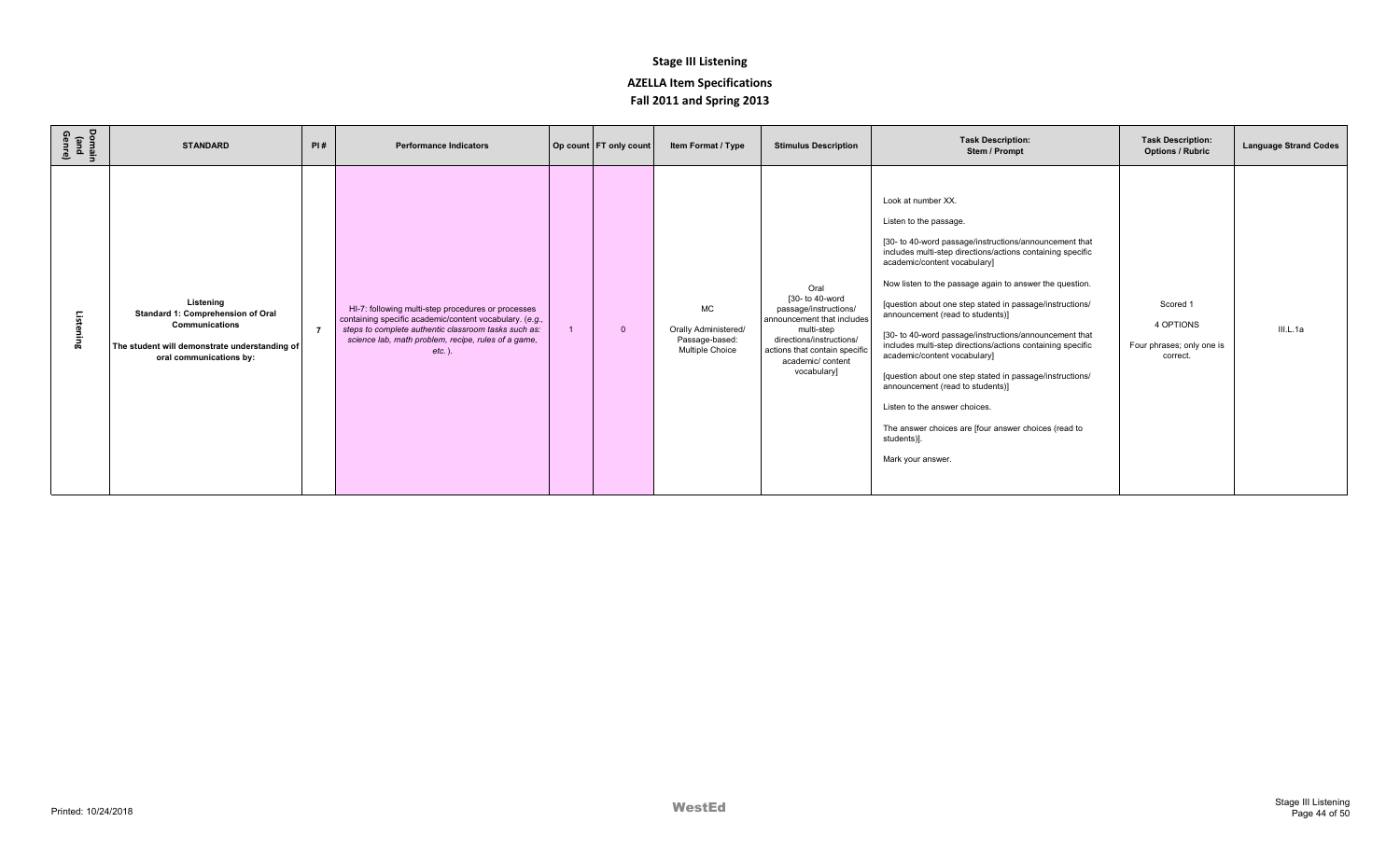| Domain<br>(and<br>Genre) | <b>STANDARD</b>                                                                                          | PI#            | <b>Performance Indicators</b>                                                                                                                                                                 | Op count       | FT only count   | Item Format / Type | <b>Stimulus Description</b> | <b>Task Description:</b><br>Stem / Prompt                                                                                                                                                                                    | <b>Task Description:</b><br><b>Options / Rubric</b> | <b>Language Strand Codes</b> |
|--------------------------|----------------------------------------------------------------------------------------------------------|----------------|-----------------------------------------------------------------------------------------------------------------------------------------------------------------------------------------------|----------------|-----------------|--------------------|-----------------------------|------------------------------------------------------------------------------------------------------------------------------------------------------------------------------------------------------------------------------|-----------------------------------------------------|------------------------------|
| Speaking                 | Speaking<br>Standard 2: Delivery of Oral<br>Communications<br>The student will communicate orally<br>by: | $\mathbf{2}$   | B-2: reciting simple poems and repeated-patterned-<br>speech with appropriate rhythm, rate and phrasing.<br>HI-1: producing sentences with accurate<br>pronunciation, intonation, and stress. | 20             | 10 <sup>1</sup> | RP <sub>6</sub>    | n/a                         | [sentence for the student to repeat]                                                                                                                                                                                         | Scored 0-6                                          | III.L.1b                     |
| <b>Speaking</b>          | Speaking<br>Standard 2: Delivery of Oral<br><b>Communications</b><br>The student will communicate orally | $\overline{4}$ | B-4: participating in social conversations with familiar<br>and unfamiliar people; sharing personal information,<br>experiences, opinions, abilities, and needs using<br>complete sentences.  | $\Omega$       | 2               | SA4                | Oral                        | Look at number XX.<br>Follow along as I read the statement.<br>[Statement]<br>Please answer in complete sentences. Do<br>you agree or disagree with the statement?<br>Explain why you agree or disagree that<br>[statement]. | Scored 0-4                                          | III.L.1b                     |
|                          | by:                                                                                                      |                | B-4: participating in social conversations with familiar<br>and unfamiliar people; sharing personal information,<br>experiences, opinions, abilities, and needs using<br>complete sentences.  | $\Omega$       | $\mathbf{3}$    |                    |                             | Next, please answer in complete<br>sentences.<br>[Question or imperative sentence asking<br>for personal information.] [Question asking<br>student to justify response.]                                                     |                                                     |                              |
| Speaking                 | Speaking<br>Standard 2: Delivery of Oral<br><b>Communications</b><br>The student will communicate orally | $\overline{4}$ | H-4: participating in socio-functional communication<br>tasks using complete sentences.                                                                                                       | $\overline{1}$ | $\Omega$        | SA4                | Oral                        | Look at number XX.<br>Follow along as I read the statement.<br>[Statement]<br>Please answer in complete sentences. Do<br>you agree or disagree with the statement?<br>Explain why you agree or disagree that<br>[statement]. | Scored 0-4                                          | III.L.1b                     |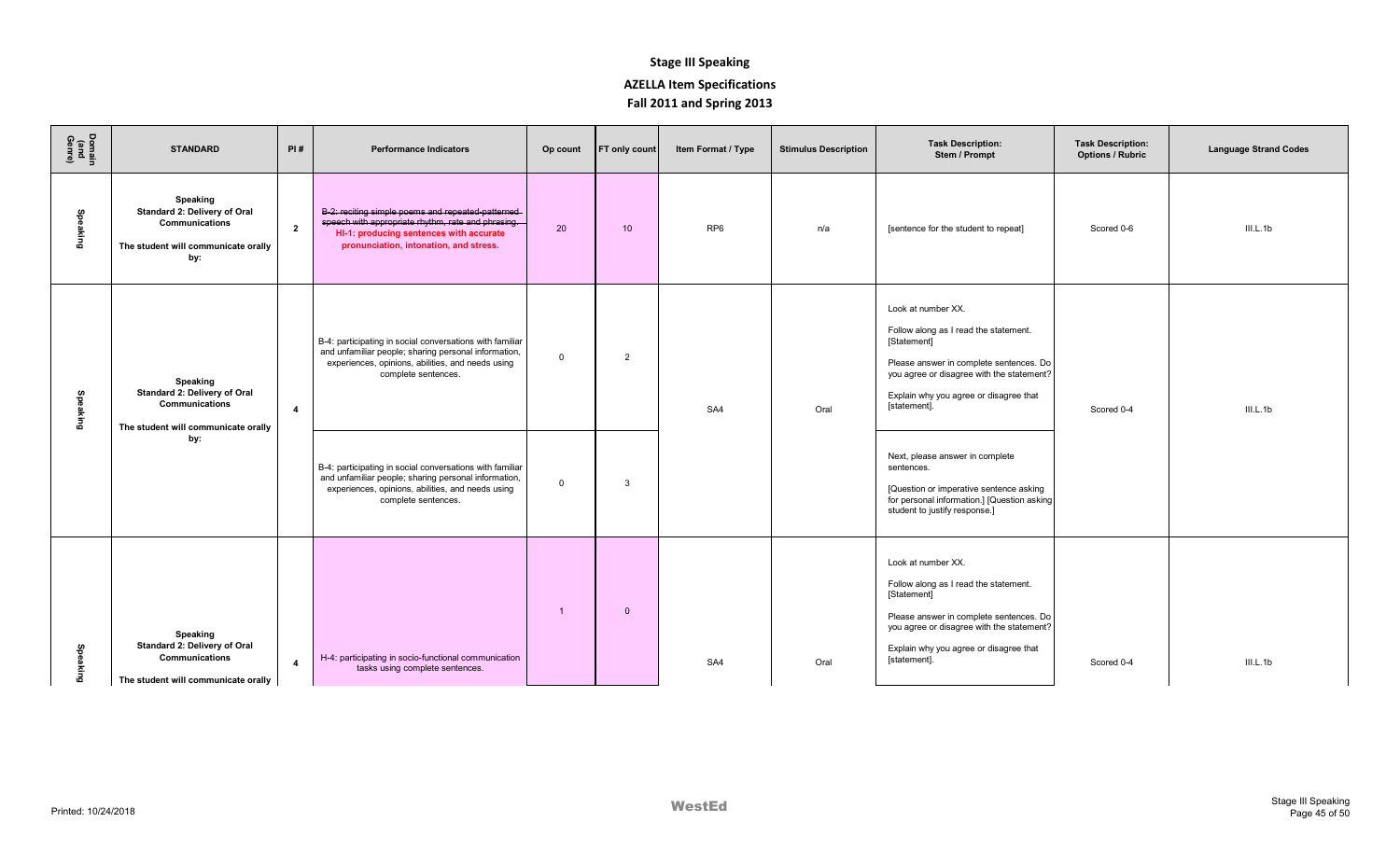| Domain<br>(and<br>Genre) | <b>STANDARD</b> | PI# | <b>Performance Indicators</b> | Op count FT only count | Item Format / Type | <b>Stimulus Description</b> | <b>Task Description:</b><br>Stem / Prompt                                                                                                                                | <b>Task Description:</b><br><b>Options / Rubric</b> | <b>Language Strand Codes</b> |
|--------------------------|-----------------|-----|-------------------------------|------------------------|--------------------|-----------------------------|--------------------------------------------------------------------------------------------------------------------------------------------------------------------------|-----------------------------------------------------|------------------------------|
|                          | by:             |     |                               |                        |                    |                             | Next, please answer in complete<br>sentences.<br>[Question or imperative sentence asking<br>for personal information.] [Question asking<br>student to justify response.] |                                                     |                              |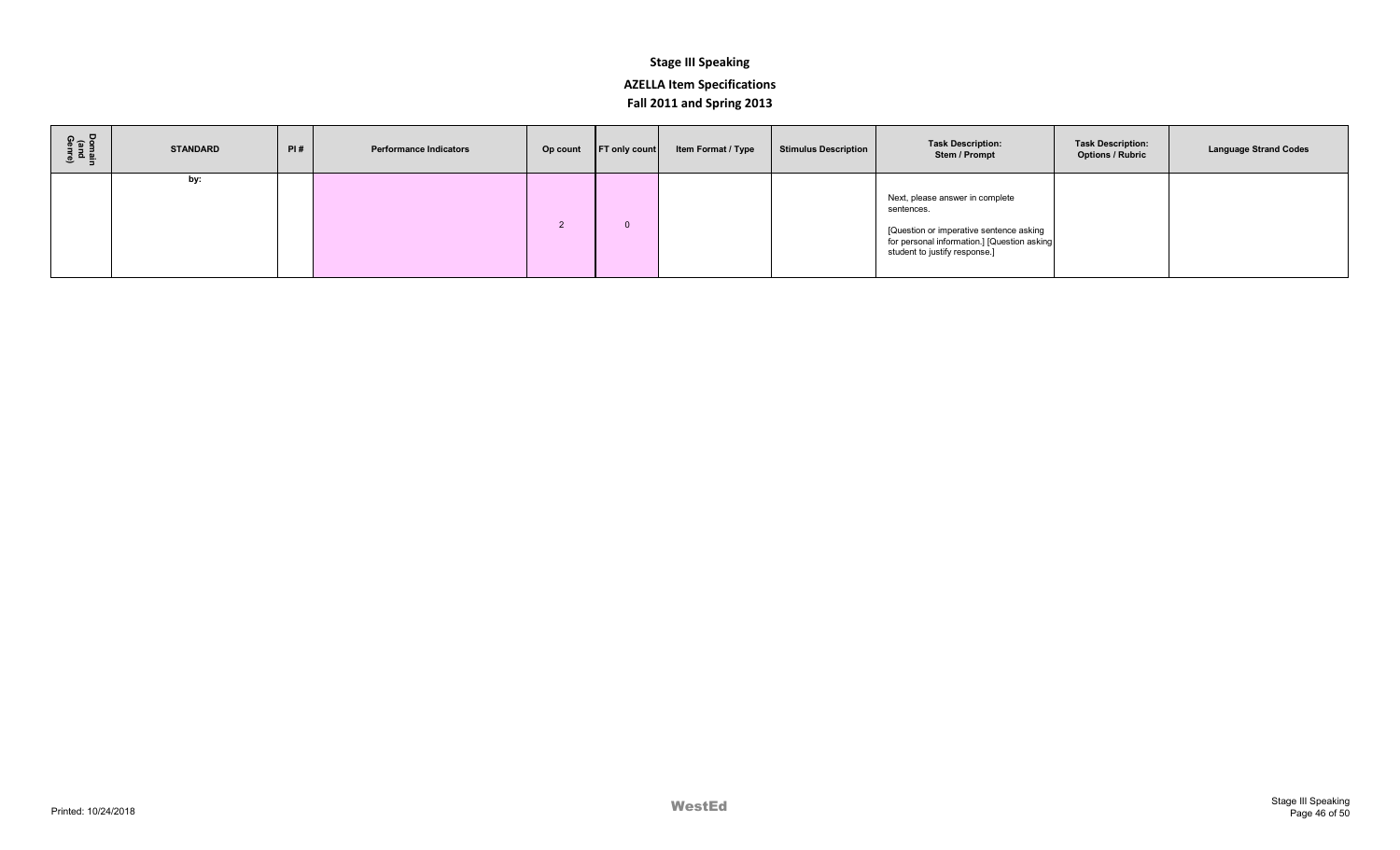| Domain<br>(and<br>Genre) | <b>STANDARD</b>                                                     | PI# | <b>Performance Indicators</b>                                                                                                                                                                            | Op count       | <b>FT only count</b> | Item Format / Type                      | <b>Stimulus Description</b>                                   | <b>Task Description:</b><br>Stem / Prompt                                                                                                                                                                                  | <b>Task Description:</b><br><b>Options / Rubric</b> | <b>Language Strand Codes</b> |
|--------------------------|---------------------------------------------------------------------|-----|----------------------------------------------------------------------------------------------------------------------------------------------------------------------------------------------------------|----------------|----------------------|-----------------------------------------|---------------------------------------------------------------|----------------------------------------------------------------------------------------------------------------------------------------------------------------------------------------------------------------------------|-----------------------------------------------------|------------------------------|
|                          | Speaking<br>Standard 2: Delivery of Oral                            |     | E-5: asking and responding to academic questions                                                                                                                                                         | $\mathbf 0$    | 3                    | SA4                                     | Oral<br><b>GRAPHIC</b>                                        | Look at number XX.<br>Look at the picture.<br>Please answer in complete sentences.<br>Ask a question about the picture. Ask<br>another question about the picture.                                                         |                                                     |                              |
| Speaking                 | <b>Communications</b><br>The student will communicate orally<br>by: | 5   | (who, what, where, when) using complete sentences<br>with instructional support.                                                                                                                         | $\Omega$       | $\overline{5}$       | Orally Administered/<br>Spoken Response | Graphic of animal/object/<br>person/event.                    | Look at number XX.<br>Look at the picture.<br>Please answer in complete sentences.<br>What is happening in the picture?<br>What is another thing you can tell about<br>the picture?                                        | Scored 0-4                                          | III.L.1b                     |
| Speaking                 | Speaking<br>Standard 2: Delivery of Oral<br><b>Communications</b>   | 5   | B-5: asking and responding to academic questions<br>(who, what, where, when, why, how) using complete<br>sentences (e.g., making comparisons and describing<br>events, etc.) with instructional support. | $\theta$       | $\theta$             | SA4<br>Orally Administered/             | Oral<br><b>GRAPHIC</b><br>Two graphics of<br>animals/objects/ | Look at number XX.<br>Look at the picture.<br>Please answer in complete sentences.<br>What is one way the [two things in the-<br>picture] are similar? What is another way<br>the [two things in the picture] are similar? | Scored 0-4                                          | III.L.1b                     |
|                          | The student will communicate orally<br>by:                          |     | B-5: asking and responding to academic questions<br>(who, what, where, when, why, how) using complete<br>sentences (e.g., making comparisons and describing<br>events, etc.) with instructional support. | $\overline{0}$ | - 1                  | Spoken Response                         | persons/events with<br>similarities and<br>differences.       | Look at number XX.<br>Look at the pictures.<br>Please answer in complete sentences.<br>What is one way the [two things in the<br>pictures] are different? What is one way<br>the [two things in the pictures] are similar? |                                                     |                              |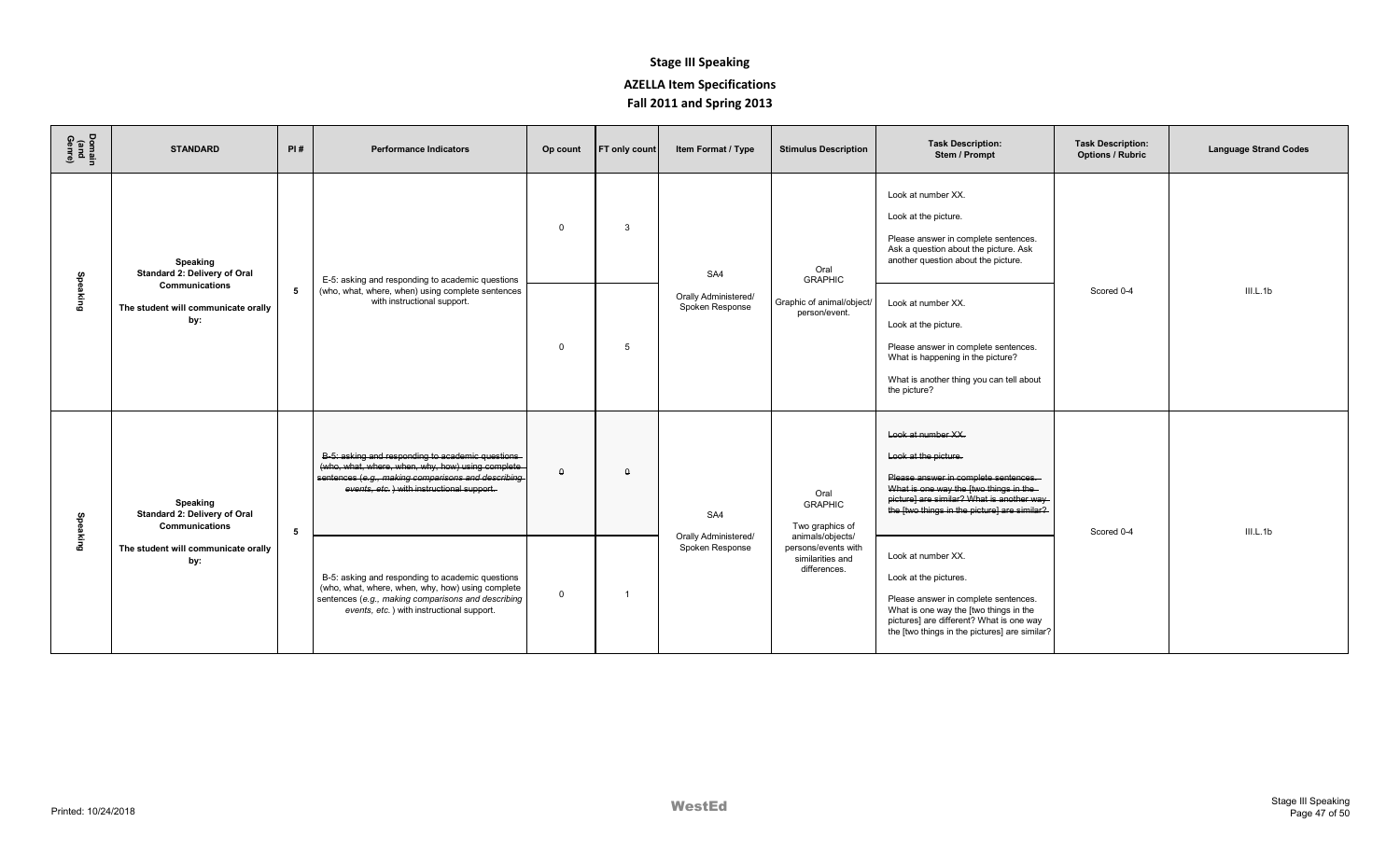| Domain<br>(and<br>Genre) | <b>STANDARD</b>                                                                                          | PI# | <b>Performance Indicators</b>                                                                                                                                                                                                 | Op count | FT only count | Item Format / Type                             | <b>Stimulus Description</b>                                          | <b>Task Description:</b><br>Stem / Prompt                                                                                                                                                                                 | <b>Task Description:</b><br><b>Options / Rubric</b> | <b>Language Strand Codes</b> |
|--------------------------|----------------------------------------------------------------------------------------------------------|-----|-------------------------------------------------------------------------------------------------------------------------------------------------------------------------------------------------------------------------------|----------|---------------|------------------------------------------------|----------------------------------------------------------------------|---------------------------------------------------------------------------------------------------------------------------------------------------------------------------------------------------------------------------|-----------------------------------------------------|------------------------------|
|                          |                                                                                                          |     |                                                                                                                                                                                                                               | 2        | 2             |                                                |                                                                      | Look at number XX.<br>Look at the [picture/map].<br>Ask a question about the [picture/map].<br>Ask another question about the<br>[picture/map].                                                                           |                                                     |                              |
| g<br>Buiye               | Speaking<br>Standard 2: Delivery of Oral<br>Communications<br>The student will communicate orally<br>by: | 5   | LI-5: asking and responding to academic questions<br>(who, what, where, when, why, how, which, whose) in<br>complete sentences (e.g., making comparisons,<br>describing events, agreeing/disagreeing with others,<br>$etc.$ ) | 2        | $\mathbf 0$   | SA4<br>Orally Administered/<br>Spoken Response | Oral<br><b>GRAPHIC</b><br>Graphic of animal/object/<br>person/event. | Look at number XX.<br>Look at the picture.<br>Please answer in complete sentences.<br>What is happening in the picture?<br>What is another thing you can tell about<br>the picture?                                       | Scored 0-4                                          | III.L.1b                     |
|                          |                                                                                                          |     |                                                                                                                                                                                                                               | 2        | $\Omega$      |                                                |                                                                      | Look at number XX.<br>Look at the picture.<br>Please answer in complete sentences.<br>What is one way the [two things in the<br>picture] are similar? What is another way<br>the [two things in the picture] are similar? |                                                     |                              |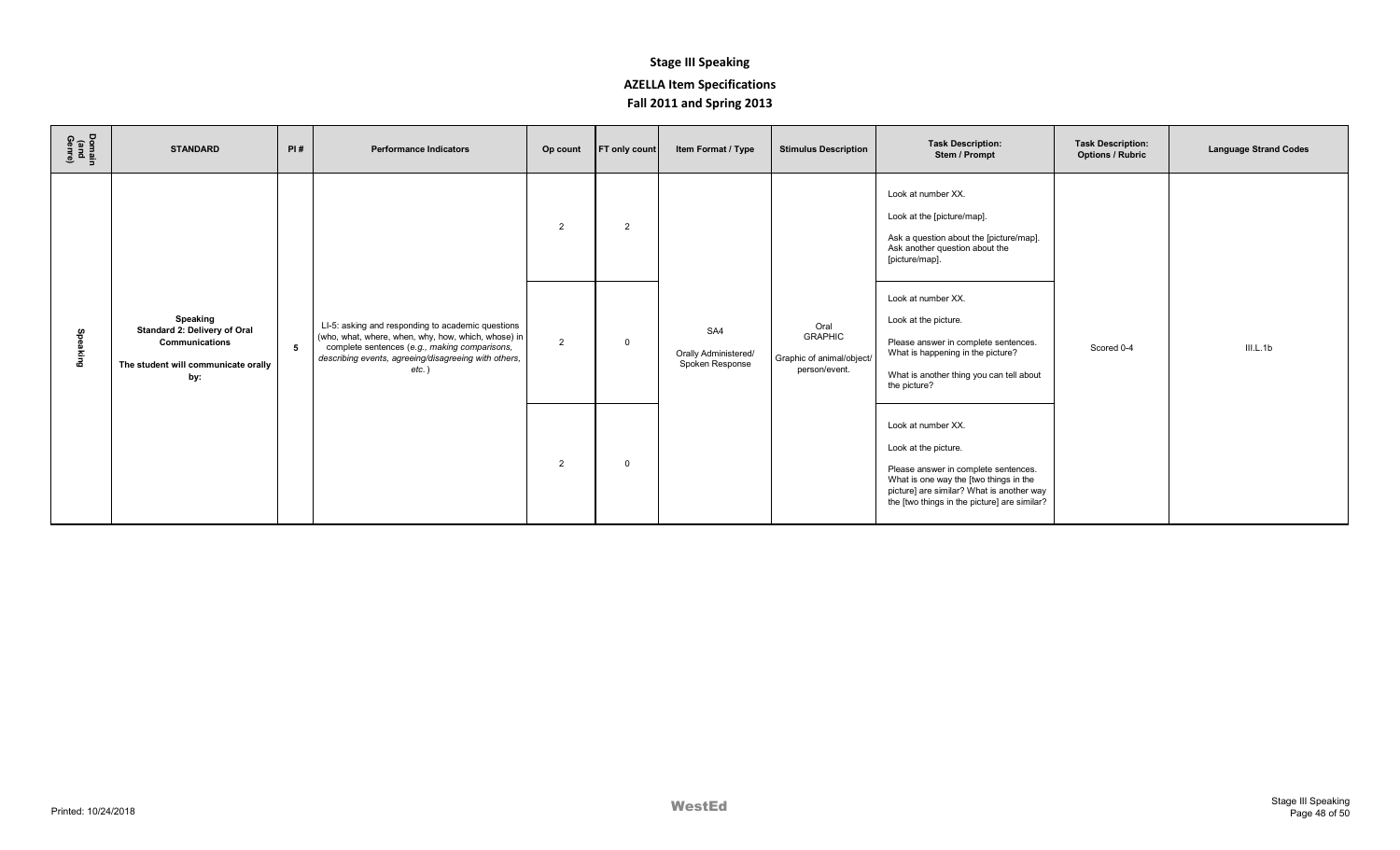| Domain<br>(and<br>Genre) | <b>STANDARD</b>                                                                                                 | PI#            | <b>Performance Indicators</b>                                                                                                        | Op count       | FT only count           | Item Format / Type                             | <b>Stimulus Description</b> | <b>Task Description:</b><br>Stem / Prompt                                                                                                                                                                                                                                                                                     | <b>Task Description:</b><br><b>Options / Rubric</b> | <b>Language Strand Codes</b> |
|--------------------------|-----------------------------------------------------------------------------------------------------------------|----------------|--------------------------------------------------------------------------------------------------------------------------------------|----------------|-------------------------|------------------------------------------------|-----------------------------|-------------------------------------------------------------------------------------------------------------------------------------------------------------------------------------------------------------------------------------------------------------------------------------------------------------------------------|-----------------------------------------------------|------------------------------|
| <b>Speaking</b>          | Speaking<br>Standard 2: Delivery of Oral<br>Communications<br>The student will communicate orally<br>by:        | 6              | B-6: stating two-step directions/<br>instructions using prepositions of location in complete<br>sentences.                           | $\theta$       | $\Omega$                | SA4<br>Orally Administered/<br>Spoken Response | Oral                        | Please answer in two or more complete<br>sentences.<br>Tell how to [do something that requires<br>two or more steps and uses prepositions<br>of time, location, and/or movement or<br>academic content vocabulary]. Include at<br>least two steps.                                                                            | Scored 0-4                                          | III.L.1a<br>III.L.1b         |
|                          |                                                                                                                 |                | LI-6: stating multi-step directions/ instructions using<br>prepositions of time, location and movement in<br>complete sentences.     | $\Omega$       | $\overline{\mathbf{1}}$ |                                                |                             |                                                                                                                                                                                                                                                                                                                               |                                                     |                              |
|                          |                                                                                                                 |                | HI-6: stating multi-step procedures or processes<br>using specific academic/content vocabulary in<br>complete sentences.             | $\overline{1}$ | $\Omega$                |                                                |                             |                                                                                                                                                                                                                                                                                                                               |                                                     |                              |
|                          |                                                                                                                 |                | B-6: stating two-step directions/<br>instructions using prepositions of location in complete-<br>sentences.                          | $\theta$       | $\theta$                |                                                | <b>GRAPHIC</b><br>Oral      | Look at number XX.<br>Look at the map of [place]. Tell me how to<br>get from [first point] to [second point].<br>Please answer in complete sentences.<br>Include at least two steps.                                                                                                                                          |                                                     |                              |
|                          |                                                                                                                 |                | LI-6: stating multi-step directions/ instructions using<br>prepositions of time, location and movement in<br>complete sentences.     | $\mathbf 0$    | 3                       |                                                |                             |                                                                                                                                                                                                                                                                                                                               |                                                     |                              |
|                          |                                                                                                                 |                | HI-6: stating multi-step procedures or processes<br>using specific academic/content vocabulary in-<br>complete sentences.            | $\theta$       | $\Omega$                |                                                |                             |                                                                                                                                                                                                                                                                                                                               |                                                     |                              |
| Speaking                 | Speaking<br>Standard 2: Delivery of Oral<br><b>Communications</b><br>The student will communicate orally<br>by: | $\overline{7}$ | E-7: sharing personal experiences/stories using-<br>complete sentences with instructional support.                                   | $\theta$       | $\Omega$                | SA4<br>Orally Administered/<br>Spoken Response | Oral                        | Please answer in two or more complete<br>sentences.<br>Think about a time when [a personal<br>experience/interest/story happened].<br>Tell [one detail from the<br>experience/interest/story, e.g.,<br>who/what/when/where/how] and [another<br>detail from the experience/interest/story,<br>e.g., who/what/when/where/how]. | Scored 0-4                                          | III.L.1b                     |
|                          |                                                                                                                 |                | B-7: sharing personal experiences/stories supported<br>by details and examples in complete sentences.                                | $\overline{1}$ | $\mathbf{1}$            |                                                |                             |                                                                                                                                                                                                                                                                                                                               |                                                     |                              |
|                          |                                                                                                                 |                | LI-7: sharing personal experiences/stories with<br>descriptive language supported by details and-<br>examples in complete sentences. | $\theta$       | $\Omega$                |                                                |                             |                                                                                                                                                                                                                                                                                                                               |                                                     |                              |
|                          |                                                                                                                 |                | HI-7: sharing personal experiences/stories with<br>descriptive language supported by details and<br>examples in complete sentences.  | $\overline{1}$ | $\overline{1}$          |                                                |                             |                                                                                                                                                                                                                                                                                                                               |                                                     |                              |